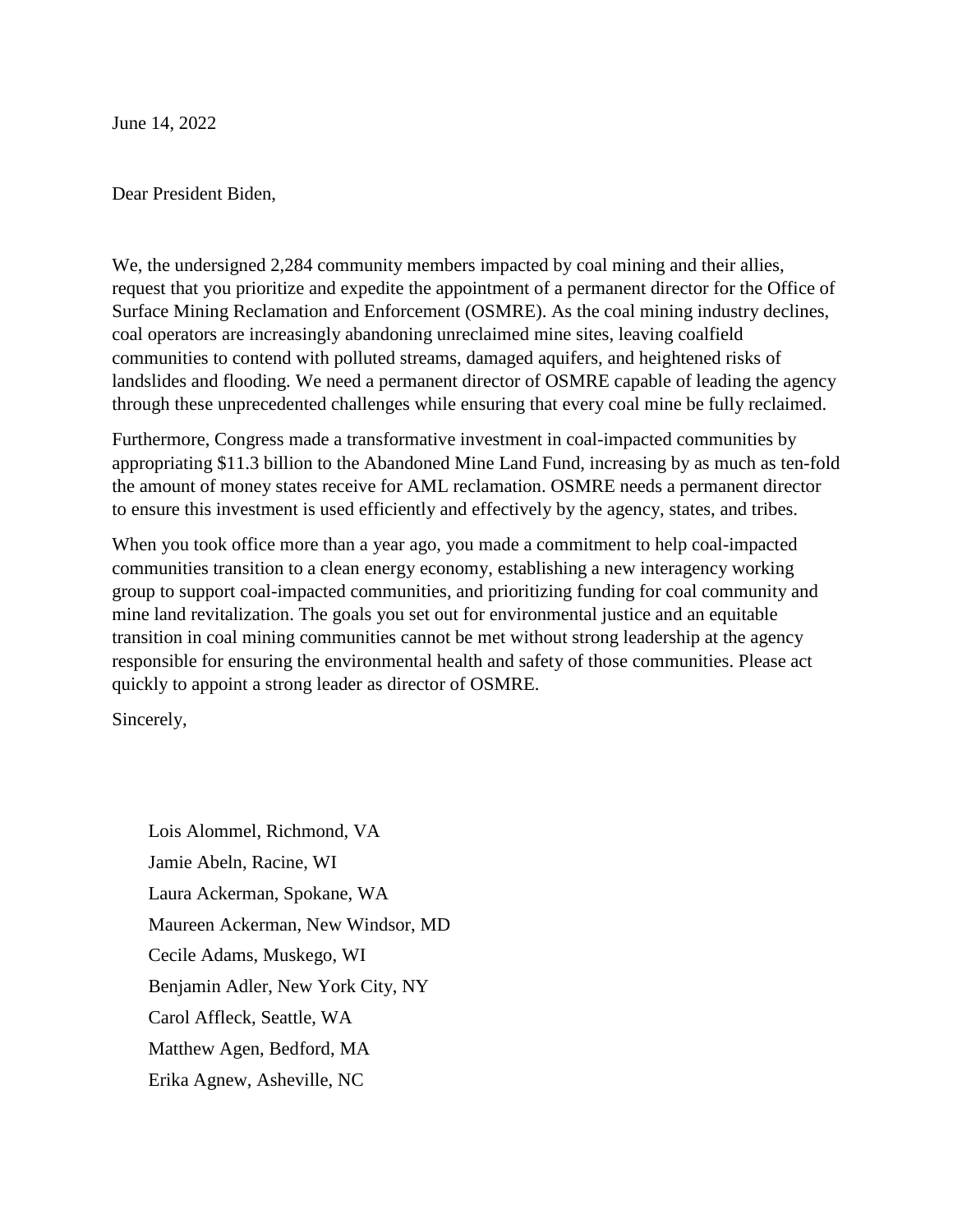Rosemary Agonito, Syracuse, NY Rose Akers, Lincoln Park, MI Anthony Albert, Corvallis, OR Rez Alborz, Ashburn, VA Phyllis T. Albritton, Blacksburg, VA Carlyn Alexander, Cleveland Hts, OH Charlotte Alexandre, Thornton, CO Richard H. Allan Iii, Charlottesville, VA Janet Allen, Syracuse, NY Diane Allen, Durham, NC Victoria Ann Allen, Daly City, CA Tom Alligood, Charlotte, NC Shannon Allsep, Salt Lake City, UT Mary Almendarez, Houston, TX Natalae Almeter, Apopka, FL Allen Altman, Great Barrington, MA Selena Ambush, Kissimmee, FL Dean Amel, Arlington, VA Pat Ament, Minneapolis, MN Jeanette Ammon, Amesville, OH Glen Anderson, Lacey, WA Nkosi Anderson, East Elmhurst, NY Lauren Anderson, Baltimore, MD Shannon Anderson, Sheridan, WY Constance Anderson, Camarillo, CA Mike Anderson, Lynwood, IL Linda Andes-Georges, Longmont, CO Ahprille Andrews, Painesville, OH J Angell, Rescue, CA Virginia Ansbergs, Plainfield, MA Fran Ansley, Knovville, TN Gail Anthony, Irving, TX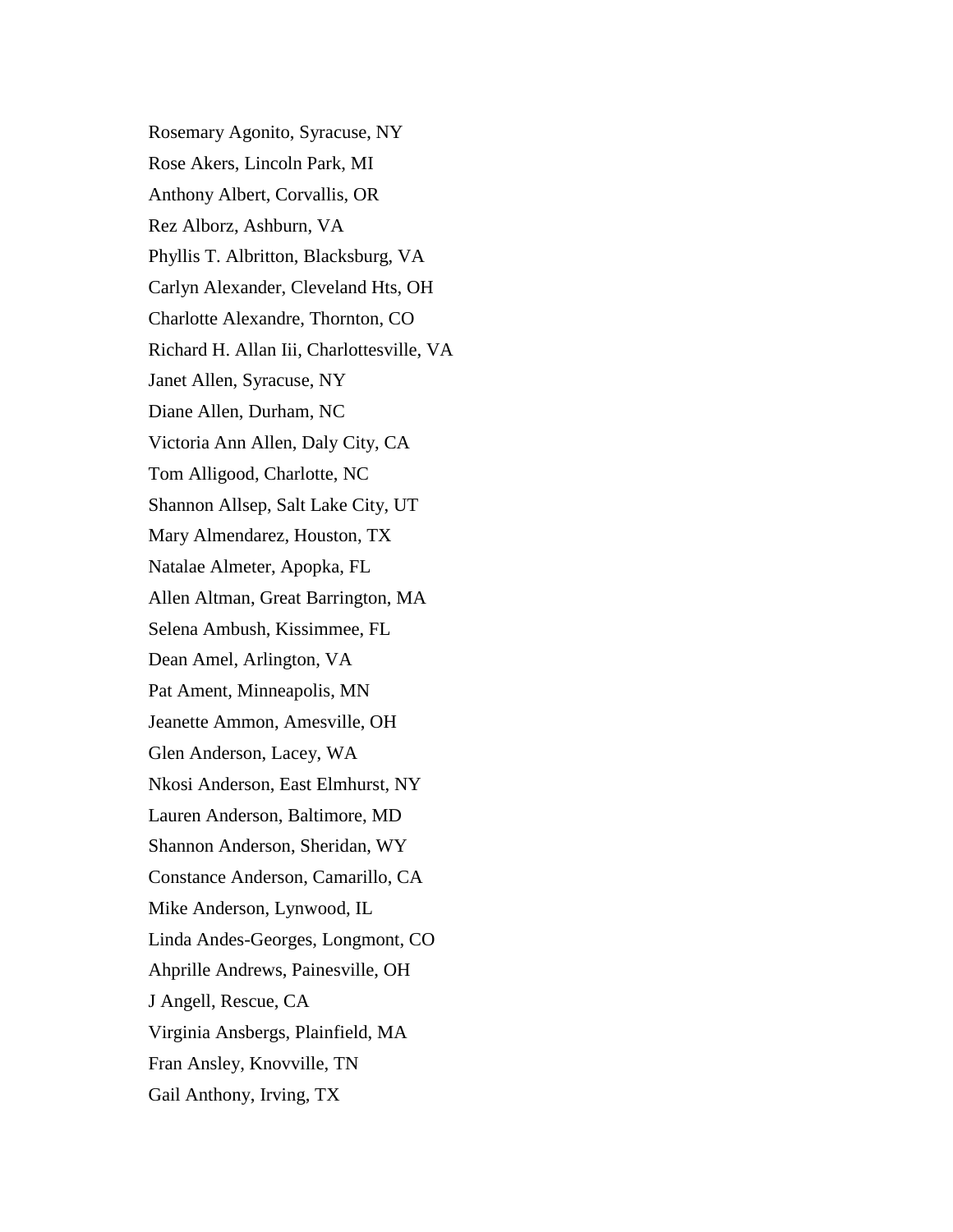Richard Antonacci, Milwaukee, WI Cary Appenzeller, Brooklyn, NY Joseph Appleton, Dayton, VA Laura Aranda, San Antonio, TX Michael Archer, Napa, CA Jay Armbruster, Knoxville, TN Lynda Armona, Blairsville, GA Susan Armour Seidman, Shorewood, WI Judith Armstrong, Reno, NV Marsha Armstrong, Los Gatos, CA Mo Arris, Berkeley Springs, WV Therese Arru, Nazareth, KY Cheryl Arvio, Chicago, IL Victor Ashear, Sheridan, WY Margalo Ashley-Farrand, Portland, OR Sandra Ashmore, Tucson, AZ Robert Astyk, Bellingham, WA Ellen Atkinson, Lynchburg, VA Jane H. Augram, Lutz, FL Jackie Austin, Asheville, NC James Austin, Banner Elk, NC Jennifer Averre, Fremont, CA David Aylward, Asheville, NC Jordan Azzopardi, Dublin, OH Amy B, Cleveland, OH M B, Corning, CA Shelby B, Ladson, SC Christine B., Gastonia, NC Kristin Babcock, Zamora, CA Mary Babineau, Saint Petersburg, FL William Bader, Bethlehem, PA Ben Badger, Morgantown, WV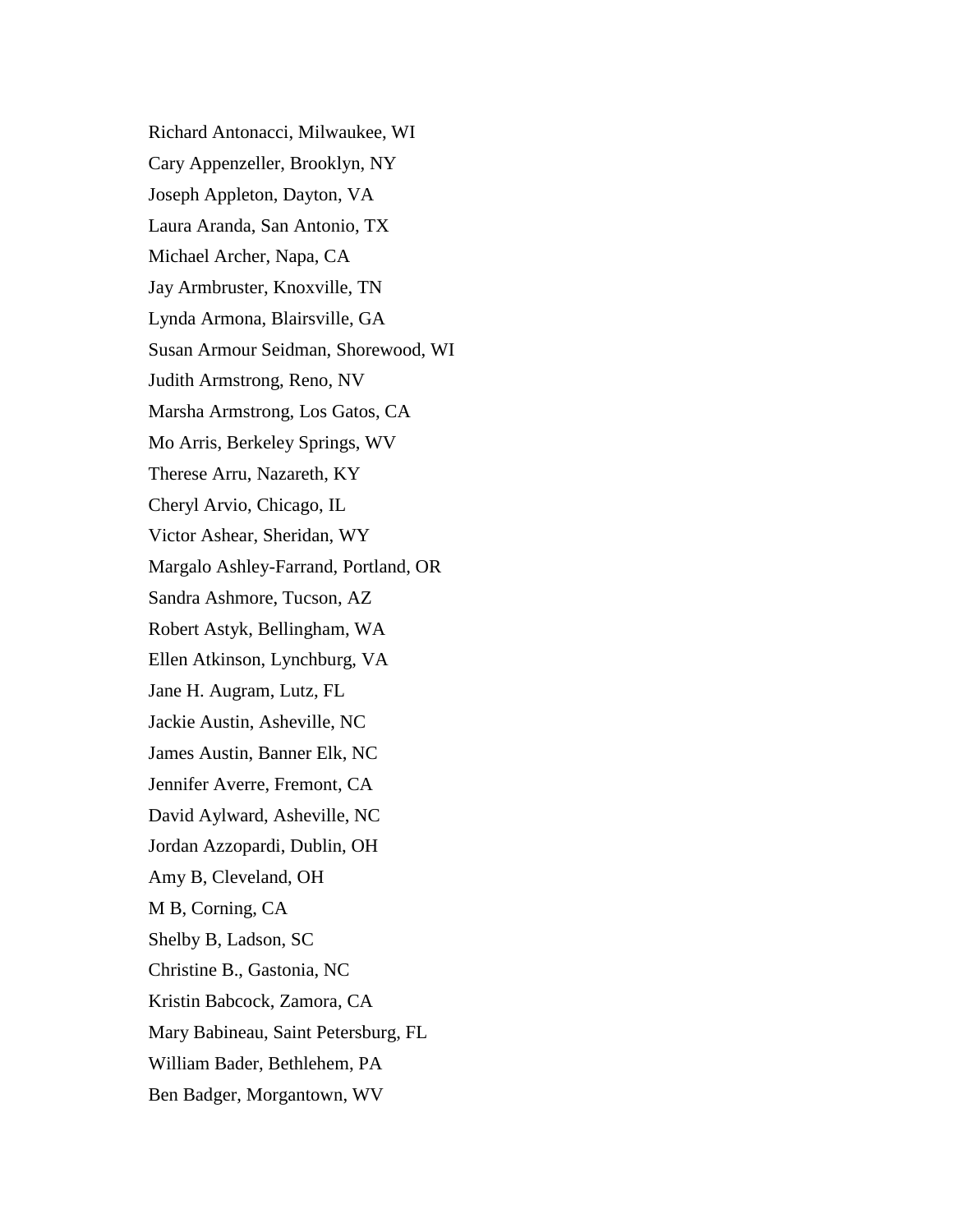Tucker Bailey, Asheboro, NC Janice Bailey, New York, NY Jeffrey Bains, The Villages, FL Ryan Baka, Minneapolis, MN Matthew Baker, New York, NY Beverly Baker, Louisville, CO Mark Lloyd Baker, Globe, AZ Arlene Baker, Petaluma, CA Darlene Baker, Sammamish, WA Gerritt And Elizabeth Baker-Smith, Portsmouth, VA David Ball, Northampton, MA Lakshmi Banerjee, Brooklyn, NY Jeffrey Banks, Telford, TN Wesley Banks, Vancouver, WA Jennie Barajas, Helotes, TX Virginia Barber, Waynesboro, VA Virginia Barbercrozet, Crozet, VA Nick Barcott, Lynnwood, WA Anne Barga, San Luis Obispo, CA Linda Barker, Roanoke, VA Chelsea Barnes, Big Stone Gap, VA Michael Barnes, Overland Park, KS Renee Barnette, Goodyear, AZ Sukey Barnhart, Berkeley, CA Alise Barr, Clearfield, PA Marlene Barrett, Toledo, OH Kirk Barrett, South Orange, NJ Carol Bartley, Mesa, AZ Marilyn Bartnicki, Derry, NH Jennifer Barton, New York, NY Duncan Baruch, Portland, OR Kathleen Basiewicz, Dana, NC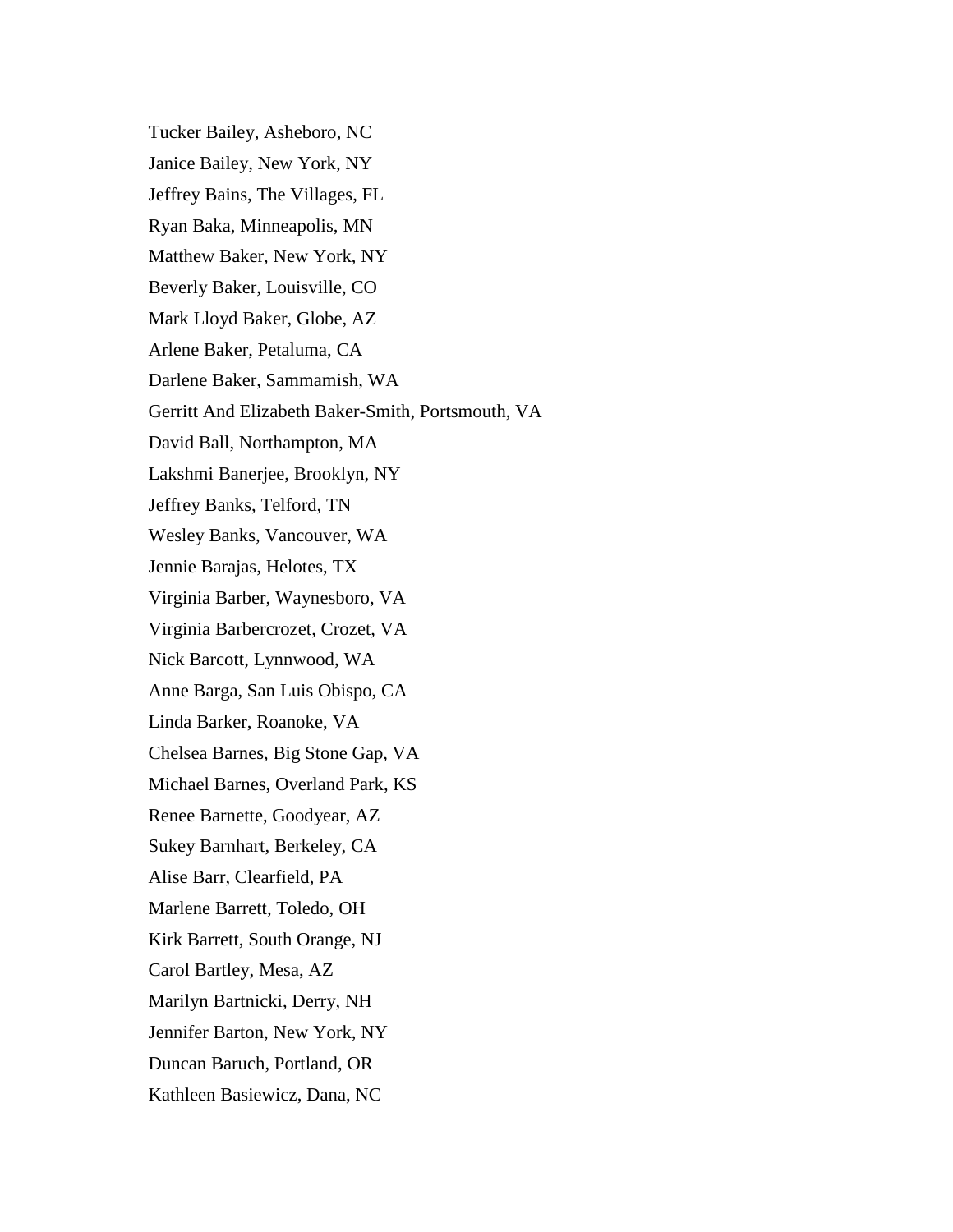Sara Bassler, Santa Cruz, CA Kate Bast, Medford, MA Ann Bastian, Skillman, NJ John Bastian, Mc Leansville, NC Mae Basye, Fuquay Varina, NC Sue Batchelor, Bryan, TX Stephen Batsche, Richmond, VA Vernon Batty, Pagosa Springs, CO Renee Bauer, Lohman, MO Evelyn Bauer, Middleport, OH Melvin Bautista, Saint Michaels, AZ Anna Bayles, Ferndale, MI David Beadle Burnitt Bealle, Winston-Salem, NC Megan Bean, Hyde Park, NY Joe Bearden, Raleigh, NC Karen Bearden, Raleigh, NC Michelle Beardmore, Danville, CA A Beato, Berwyn, IL Paul Bechtel, Redlands, CA Elaine Becker, Cave Spring, VA Carol Becker, Sherman Oaks, CA Karolyn Beebe, Madison, WI Jeanie Bein, Bellingham, WA Frank Belcastro, Dubuque, IA Priscilla Bell, Laurel, MT Rick Bell, Rapid City, SD David Belson Gary Bender, Huntington Beach, CA Skylar Benedict, Tucson, AZ James Bengel, Wendell, NC Christopher Benjamin, Saint Petersburg, FL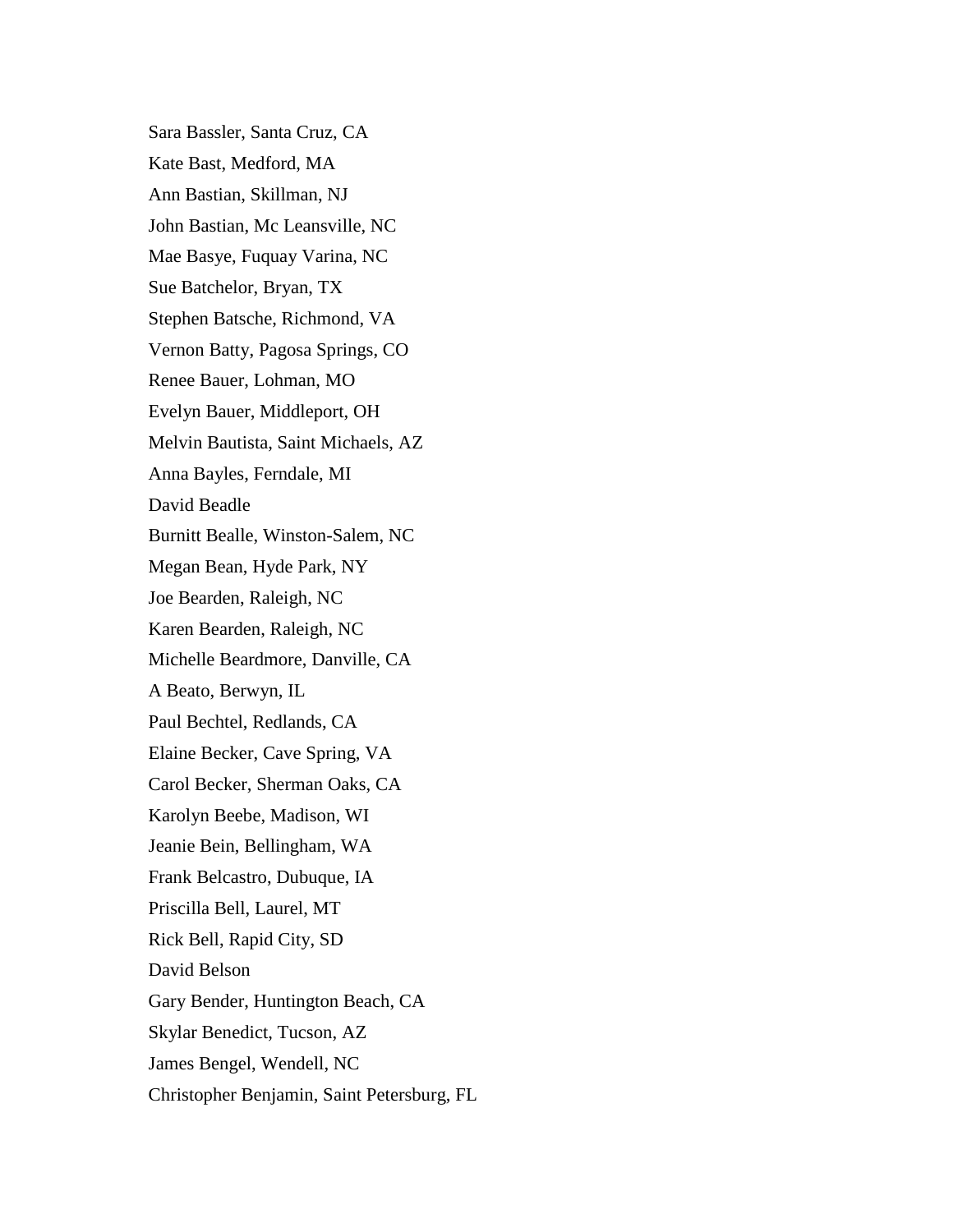Debbie Bennett, Clearfield, PA Annette Benton, Pittsburg, CA Omar Beqaj, Venice, CA Rhonda Berger, Espanola, NM Harold Bergman, Laramie, WY Henry Berkowitz, Sabinsville, PA Betsy Berman, Atlanta, GA Jesse Bernhardt, Peosta, IA Barbara Bernstein, Portland, OR Peggy Berry, Dayton, OH Wanda Berry Berry, La Grande, OR Silvia Bertano, Torino, CA Susann Beug, Red Lodge, MT J. Beverly, Urbana, IL Louise Bibb, Charlottesville, VA Ann Bicking, Midlothian, VA Sarah Bickley, Durham, NC William Bickley, Raleigh, NC Sue Biederman, Cedar Rapids, IA Beth Bingman, Dungannon, VA Beth Birnbaum, Flushing, NY Jeff Black, Boise, ID B.R. Black, Mountainburg, AR Nina Black Reid, Washington, DC Ann Blacketer, Glendale, AZ Barbara Blackwood, Spokane Valley, WA Morgan Blade, Riner, VA Debbie Blair, Boca Raton, FL Sr. Veronica Blake, Port Huron, MI Christy Blakenship, Raleigh, NC Jennifer Blakley, Milford, NH Emilia Bland, San Diego, CA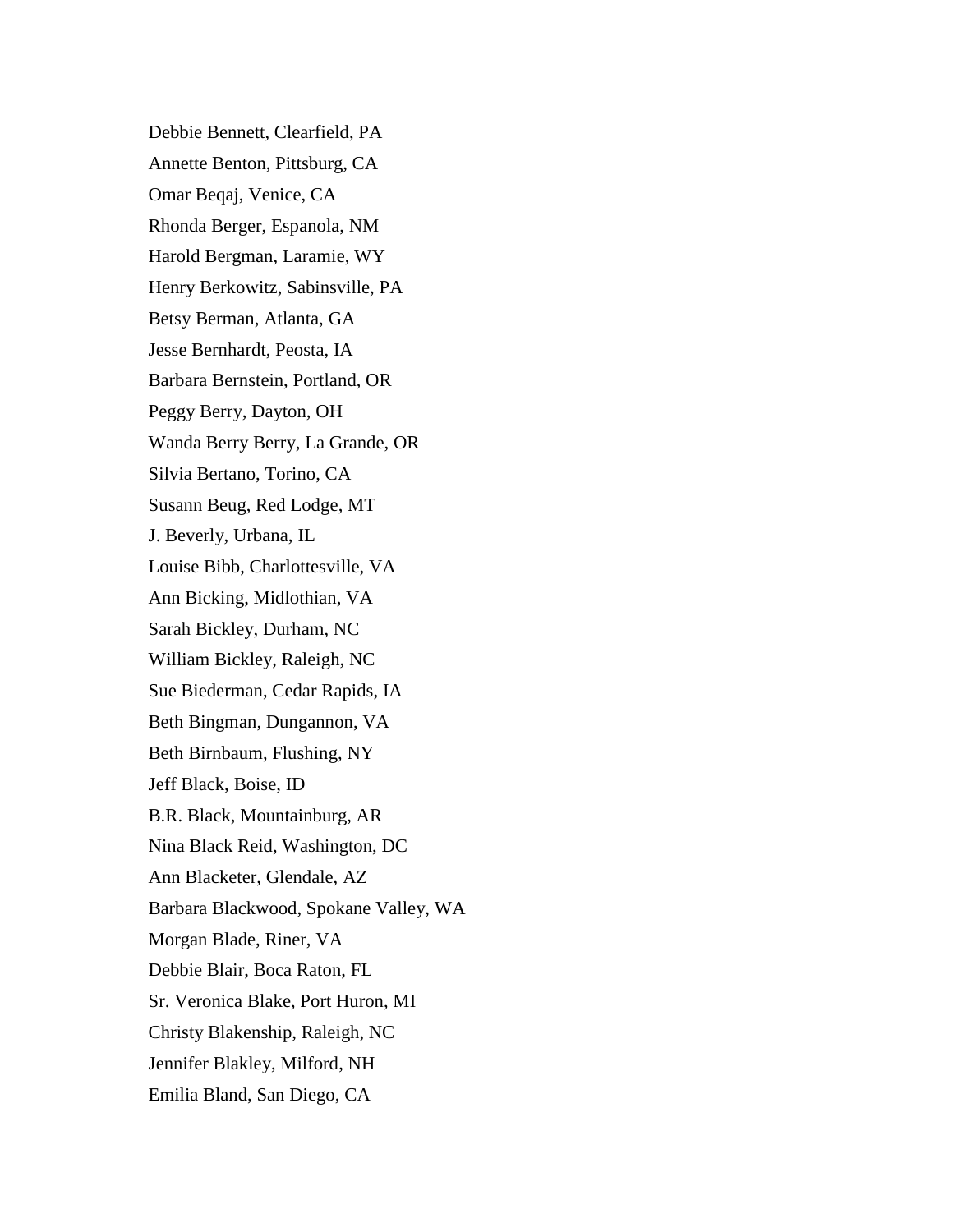Teri Blanton, Betea, KY Natalie Blasco, Anderson, CA Joseph Blaszak, Muskegon, MI Gwen Blatt, Wernersville, PA Howard Blaz, Saint Cloud, FL Mark Blumenstein, Alderson, WV James Bochenek, Delmar, NY Sharon Bodek, Rochester, MI Paul Boe, Cottonwood, CA Lynne Boehm, Bayside, NY Renee Bogue, Massillon, OH Ben Bolling, Chapel Hill, NC S. Thomas Bond, Jane Lew, WV Lauren Bond, New York, NY Donna Bonetti, Boulder, CO Karen Bonime, Albuquerque, NM Susan Booker, Lexington, KY Tika Bordelon, Seattle, WA Nancy Borelli, Santa Rosa Valley, CA Dean Borgeson, Crosslake, MN Gabrielle Bork, Miami, FL Laura Borst, Houston, TX Mia Bosna, Graham, NC Ian Bosserman, Morro Bay, CA Frank Bosso, Stow, OH Gordon Bourland, Arlington, TX George Bourlotos, Denville, NJ Susan Bowden, Florence, OR S Bowden, New York, NY Angie Bowen, Bedford, IN Alex Bowler, Cheyenne, WY Marylyn Bowman, Hampton, VA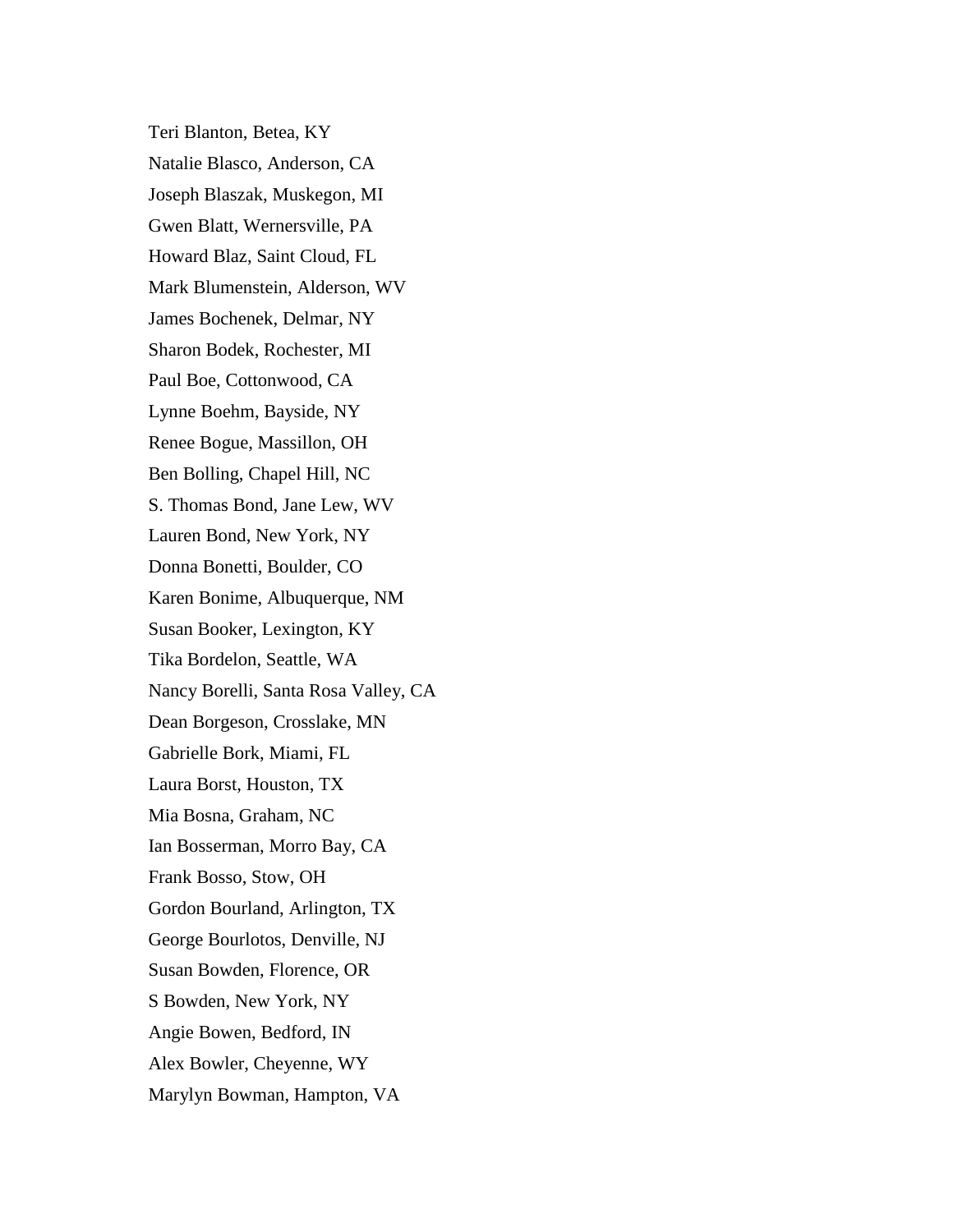Richard Boyles, Edgewater, FL Lorraine Brabham, Hoboken, NJ Stephen Brace, Ormond Beach, FL Sean Brady, Mount Clemens, MI Sheila Brady, Chicago, IL John Bragg, New Kent, VA Diana Brainard, Duluth, MN Claud Bramblett, Austin, TX Will Branch, Austin, TX Brian Brandenburg, Raleigh, NC Emily Brandenburg, State College, PA Jo Brandmeyer, Chapel Hill, NC Vicky Brandt, Durham, NC Jane Branham, Norton, VA Elizabeth Brannon, Mesa, AZ Daniel Brant, Port Townsend, WA Nicole Braun, San Diego, CA Ed Breidenbach, Floresville, TX David Bremenstuhl, Education Laureate, Gaithersburg, MD Suzanne Bremmer, Dryden, NY Jared Brenner, New York, NY Heidi Bresilge, Plano, IL Robert Bresky, Oregon City, OR Robin Bressler, Sioux City, IA Ginger Brewer, Pensacola, FL Peter Brezny, Asheville, NC Thomas Brinkman, Rochester, MN Peter Brisbane, Boone, NC Dawn Broadbent Leora Broche, Berkeley Heights, NJ Barbara Brockway, Shoreview, MN Louise Brodnitz, Washington, DC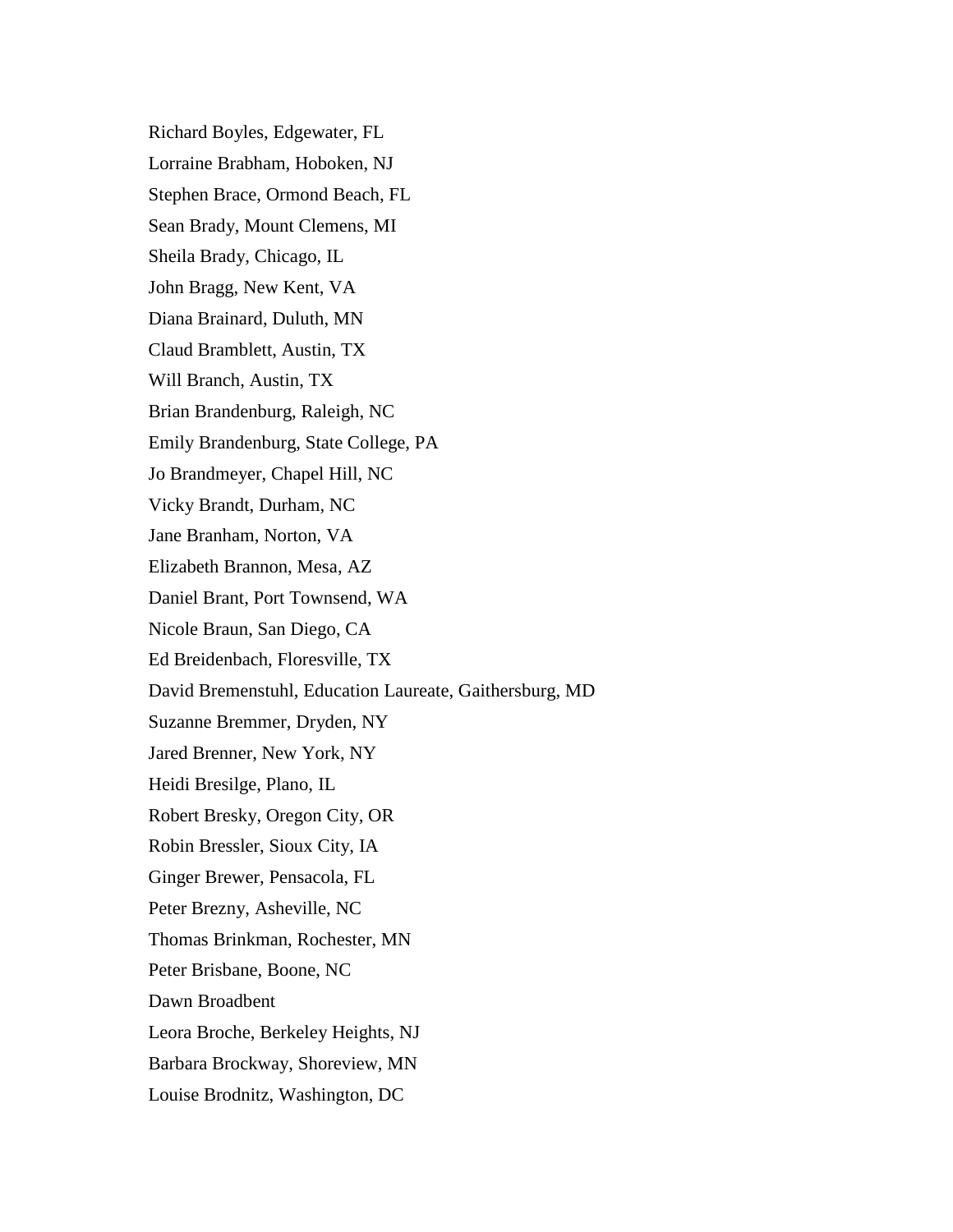Dotty Brooker, Berea, OH Tonia Brookman, Clairfield, TN Saunsiaray Broussard, Salt Lake City, UT S.F. Brown, Sequim, WA Frank Brown, Adams Run, SC Hilary Brown, Portland, OR Robert Brown, Bow, NH Patricia Brown, Durham, NC Donna Browne, Sewell, NJ Brenda Browning, Charlottesville, VA Edie Bruce, El Cerrito, CA Neville Bruce, Anchorage, AK William Bruml, Cleveland Heights, OH Fritz Brunner, Truckee, CA Scott Brunson, Santa Clara, CA T Bruster, Bellefonte, PA Teresa Bryan, Kelso, WA Edie Buchanan, Salem, OR Robert Buckner, Sierra Madre, CA Michael Budniak, Louisville, KY Genarose Buechler, Belleville, IL Peter Bull, New City, NY Tami Bullock, Ramona, CA Christina Bulskov, Solana Beach, CA James Bumgardner, Greensboro, NC Frances Burke, Davis, CA Tracey Burke, Sheridan, WY Ann Burland, Sequim, WA Draea Burnett, Grosse Pointe Farms, MI Harold Burnett, Hatfield, MA Sarah Burns, Shalimar, FL Tanja Burns, Alamogordo, NM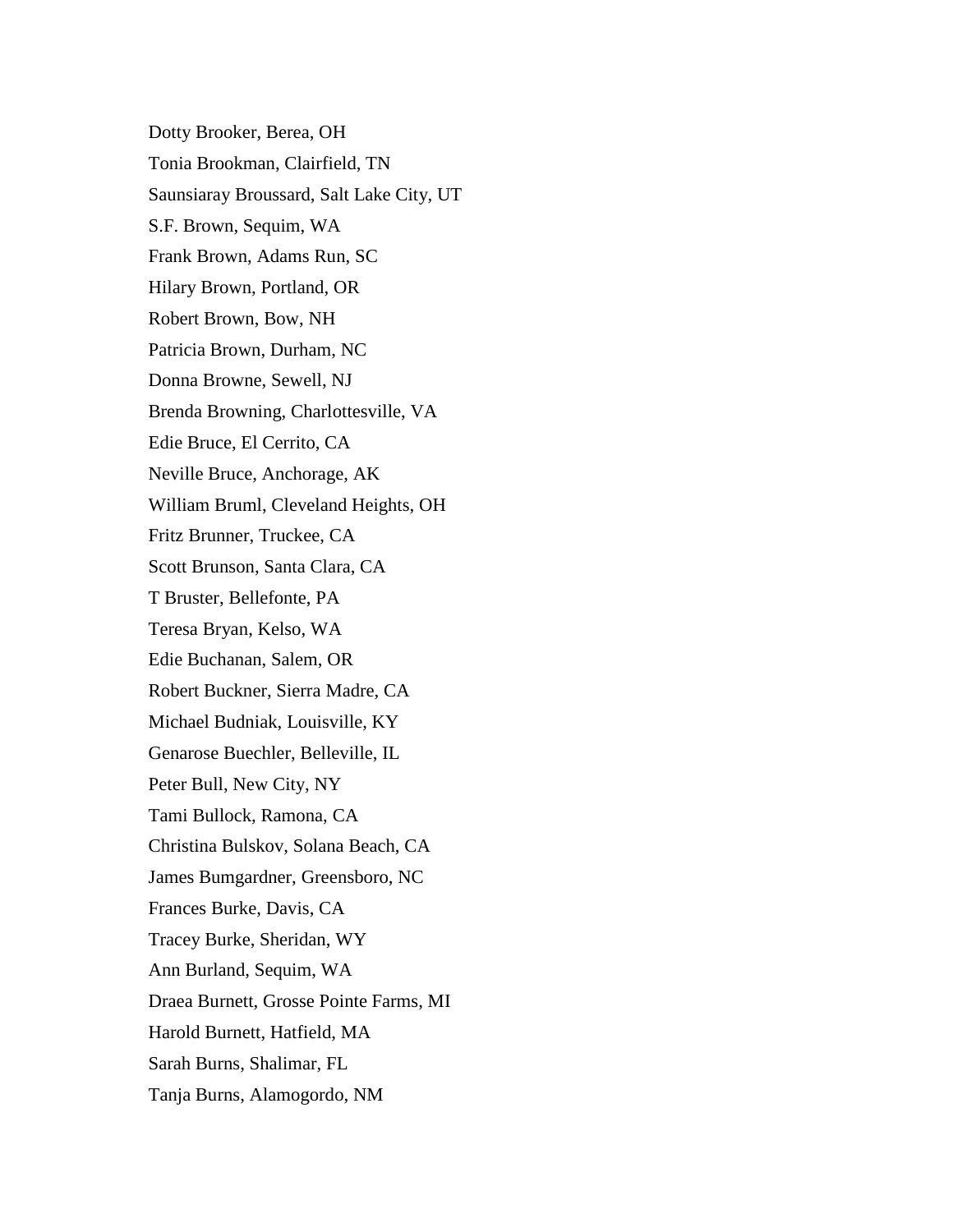Jim Burrell, Valrico, FL Terry Burridge, East Providence, RI Cindi Burrows, Carson City, NV N Burrows, Anchorage, AK David Burtis, Calistoga, CA Patricia Burton, Gaithersburg, MD Gary Bushey, Wakefield, NH Deborah Bushey, Clifton Park, NY Hooman Bustani, Las Vegas, NV Jane Butler, Hedgesville, WV Elizabeth Butler, Henderson, KY Mira Butor, Highpoint, NC Vanessa Buyok, Ranchester, WY Kenneth Byrd, Greensboro, NC Janet C, University Park, MD Mike C, San Jose, CA Michael C, Kennebunk, ME Greg C Martinez, Albuquerque, NM Susan Cable, Scottsville, VA Cindi Cagle, Dallas, TX Alecto Caldwell, Oakland, CA Lynn Call, Seaford, DE Jean Cameron, Gainesville, FL Debra Cameron, Edgewood, NM Linda & Ron Campbell, Point Harbor, NC Julia Caples, Lanexa, VA Nj Carlile, Flagstaff, AZ Al Carlson, Dayton, WY Carol Carne, Baltimore, MD Bob Carnein, Florissant, CO Cheryl Carney, San Antonio, TX Mike Carr, Cheyenne, WY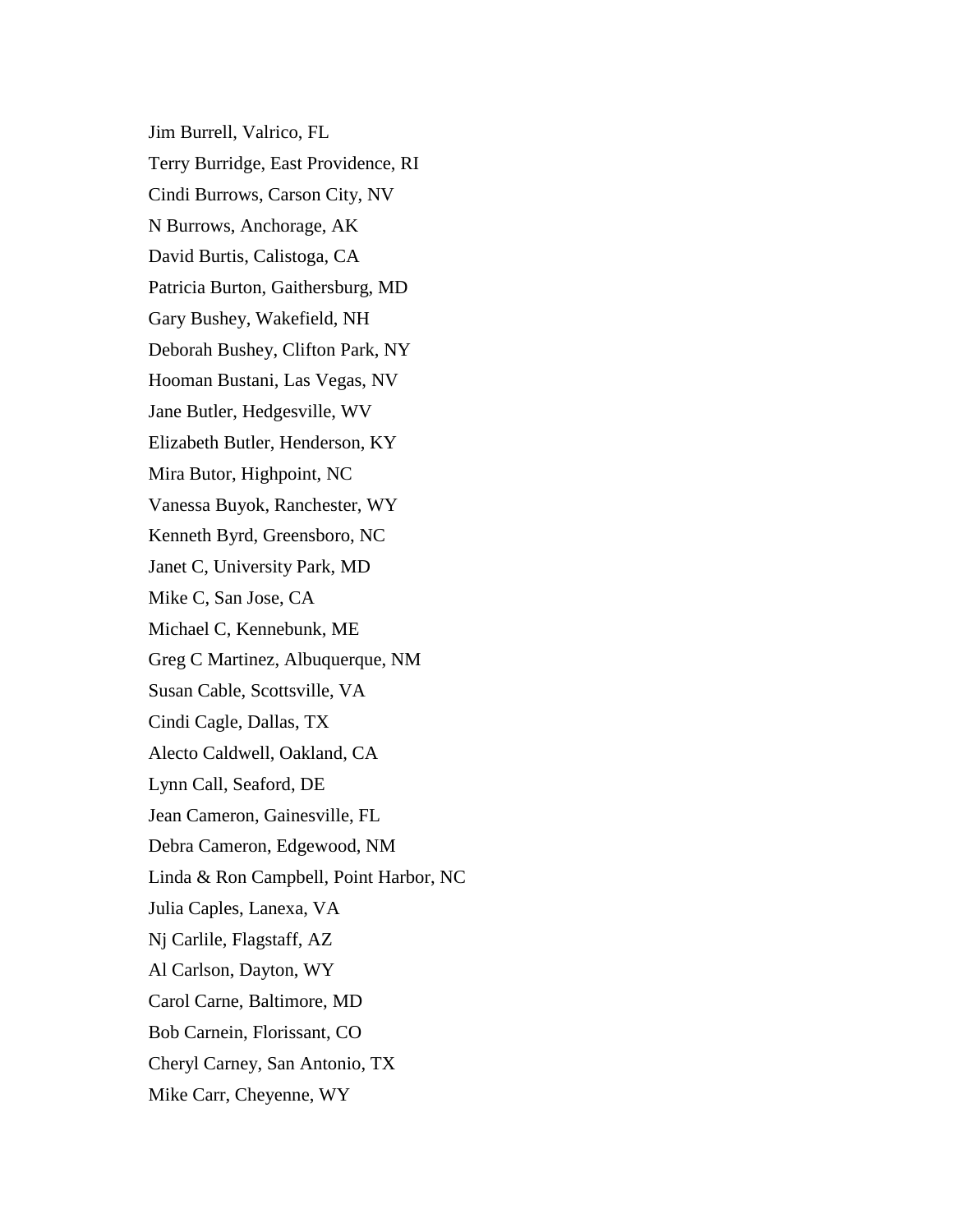Adriana Carrico, Houston, TX Linda Carroll, Spokane, WA Jerry Carson, Charleston, WV Earlene Carter, Westminster, CO Barbara Cartwright, Glouster, OH Suzanne Caruso, Rio Vista, CA Brandon Carver, Blacksburg, VA Robyn Cascade, Ridgway, CO Dudley Case, Buffalo, WY Laura Caseley, Astoria, NY Nancy Casey, Rochester, MN Gloria Cash-Procell, Huntsville, AL Sarah Caspar, Downingtown, PA Chris Casper, Stevens Point, WI Elaine Cass, Orange, CA John Cassel, Nashua, NH Susan Cassens, Fort Pierce, FL Dave Cavanaugh, Alexandria, VA Gretchen Caverly, Asheville, NC Stephen Cawood, Pineville, KY T Ceravolo, Roswell, GA Elizabeth Chacich, Cloquet, MN Susan Chaloupka, Boise, ID Philippe Chambadal, New York, NY Patricia Chambers, Winsted, CT Parisa Chamlou, Springfield, VA Rick Chapman, Ogden, UT Mary Charltor, Chapel Hill, NC Doug Charm Kevin Charnas, Cleveland Heights, OH Steve Charter, Shepherd, MT Marta Chase, Pittsboro, NC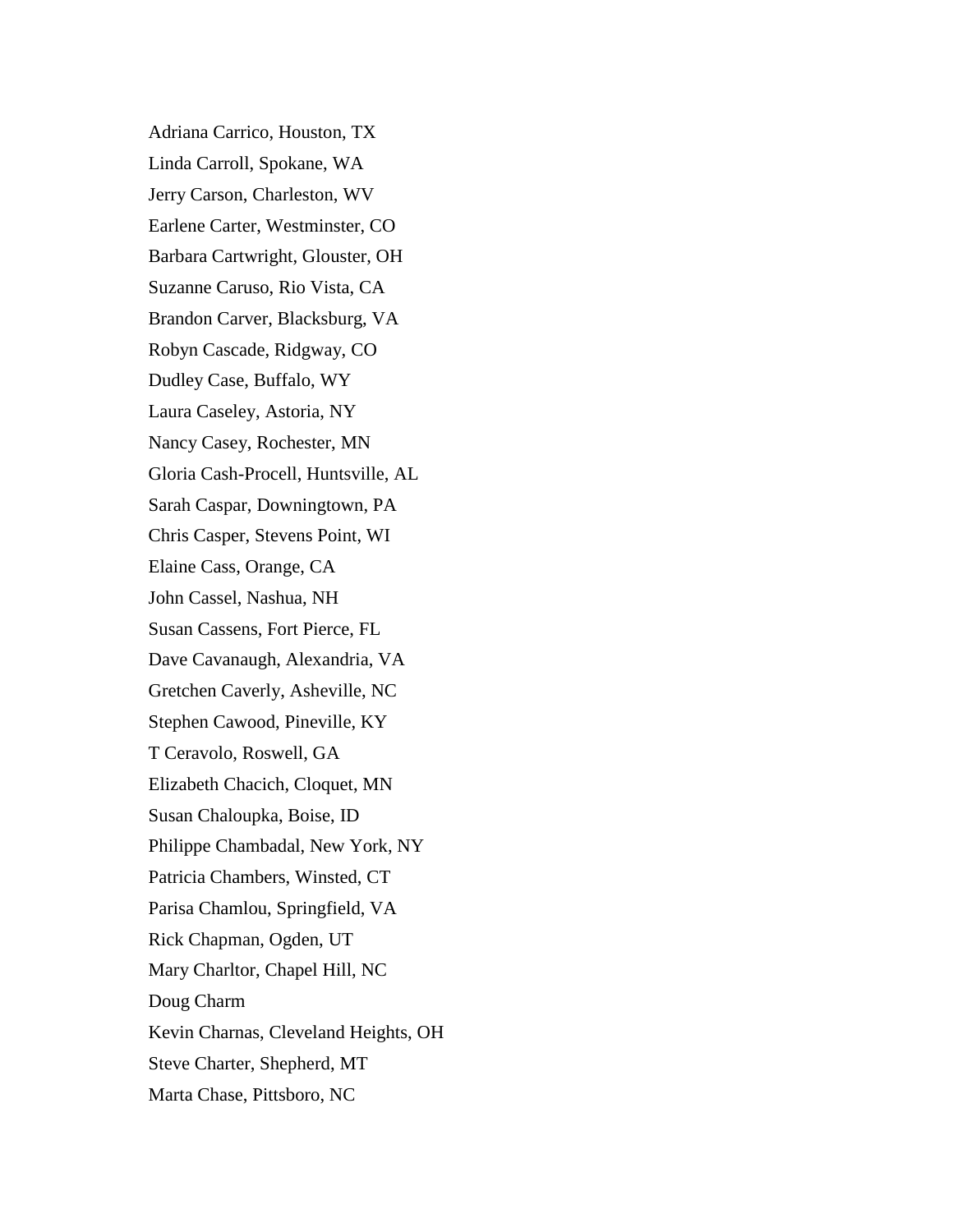Sue Chavez, Albuquerque, NM Salissa Chavez, San Tan Valley, AZ Bob Cherry, Boone, NC Antonia Chianis, Blue Jay, CA Peter Childs, Rancho Mirage, CA Jason Chinn, Cloverdale, CA Diana Cho, Tracy, CA Duane Choy, Honolulu, HI Kathryn Christian, Grand Junction, CO Ann-Marie Christopher, Pittsburgh, PA Susan Chung, Los Angeles, CA Susan Church, Berkeley, CA Karen Cisler, Madison, TN Donald Clark, Pleasant Hill, TN Rebecca Clark, Portland, OR Susan Clark, Barnstable, MA Barbara Clarke, Atlanta, GA Patrick Cleveland, Little Valley, NY Jennifer Cocchia, Johnson City, TN Becky Coccia Messa, Glenside, PA Jon Cochran, Chapel Hill, NC Alice Coddington, Blacksburg, VA Michael Coe, Crete, NE Wendi Cohen, Ossining, NY Beth Cohen, Albuquerque, Nm 87102, NM Dan Cohn, Billings, MT Mike Cohn Dvm, Boise, ID Alex Cole, Pliny, WV Jeffrey Colledge, Truchas, NM Ken Collier, Sheridan, WY Pam Colligan, Cromwell, CT Karen Collins, Takoma Park, MD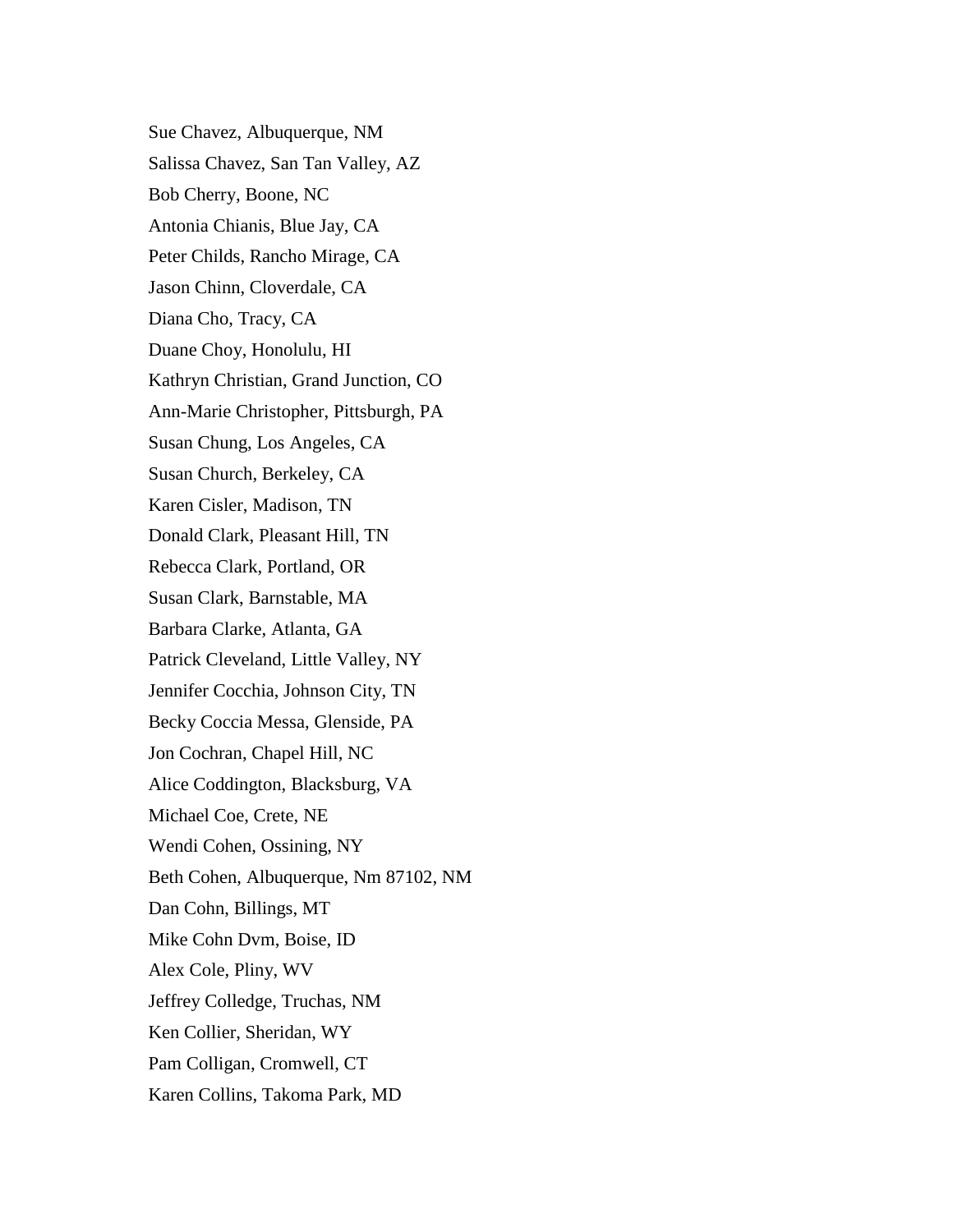Linda Hall Collins, Greensboro, NC Robert Collins, Spring Lake, MI Debi Combs, Decatur, GA Mary Anne Compton, Wheeling, WV Mike Conlan, Redmond, WA Lori Conley, Montgomery, MA Kathleen Connell, Buffalo, WY Tank Conner, San Pablo, CA Maurene Conway, North Las Vegas, NV Ingrid Cook, Joseph, OR John Cooper, Lewisburg, PA Hazel Cope, Boulder, CO Dave Copper, Staunton, VA Rachel Corley, Missoula, MT Morgan Cormia, Cliffside Park, NJ Nancy Cormia, Cliffside Park, NJ Mary Cormier, Seattle, WA Jared Cornelia, Wilmington, DE Amy Corning, Richmond, VA Jennifer Corte Madera, Corte Madera, CA Karin And Costello, Santa Monica, CA Katherine Cote, Milford, MA Karen Cotterell, New York, NY Ashley Council, Charlotte, NC Matt Couture, Rochester, NH Edythe Cox, Braintree, MA Anne Craig, Asheville, NC Diane Craig, Sandy, UT J Thomas Craighead, Vashon, WA Jim Cramer, Davis, CA Stephen Crane, Paige, TX Daniel Crawford, Roanoke, VA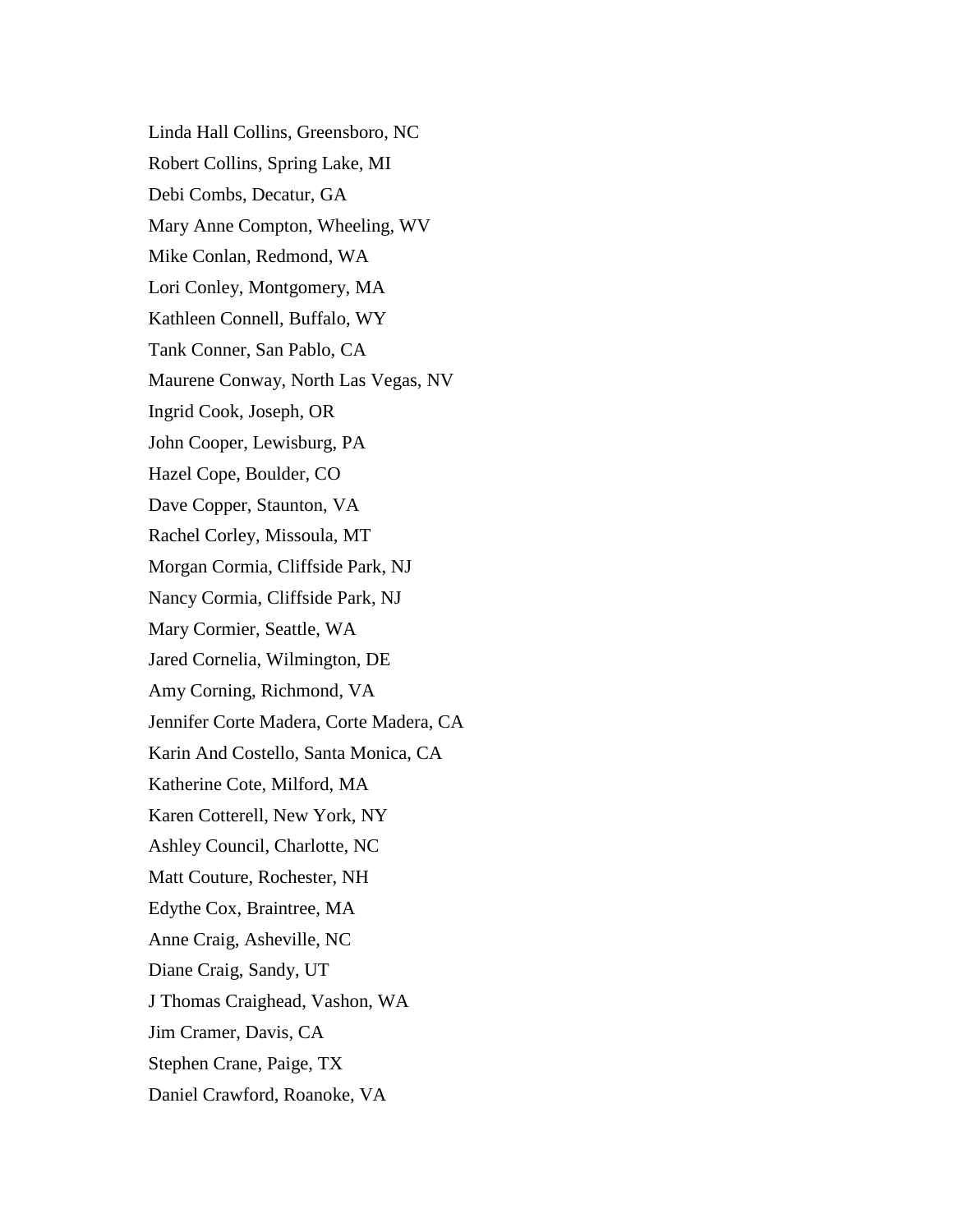Jason Crawford, Lancaster, PA Juanetterecla Cremin, La Grande, OR Diane Cribley, Elizabeth, CO Mike Crist, Hancock, MD Autumn Croft, Morganton, NC Chris Cromeans, San Antonio, TX Erin Crone, Indianapolis, IN Sue Cross, Papaikou, HI Conleth Crotser Md, Oberlin, OH Michelle Crow, Portland, OR Edith Crowe, Wasilla, AK Linda Crowe, Waban, MA John Cruickshank, Earlysville, VA Leuise Crumble, Chicago, IL Deborahk Crump-Doyle, Florissant, MO Frank Cullen, Edgewood, NM John Culver, Chicago, IL Lynds Cunningh, Camas, WA Judi Cunningham, Cleveland, OH Louis Curran, Baltimore, MD Rob Currie, Media, PA Karen Curry, Pullman, WA Connie Curtis, Denver, CO Chris Curtis, Los Angeles, CA Peter Cutting, Charlton, MA Roberta R Czarnecki, Everett, WA L D, Berkeley, CA Liz D., Morris Plains, NJ Ralph D'Alessandro, Hotchkiss, CO Becky Daiss, Arlington, VA Wilma Daley, Lakeview, OH Rebecca Dameron, Bent Mountain, VA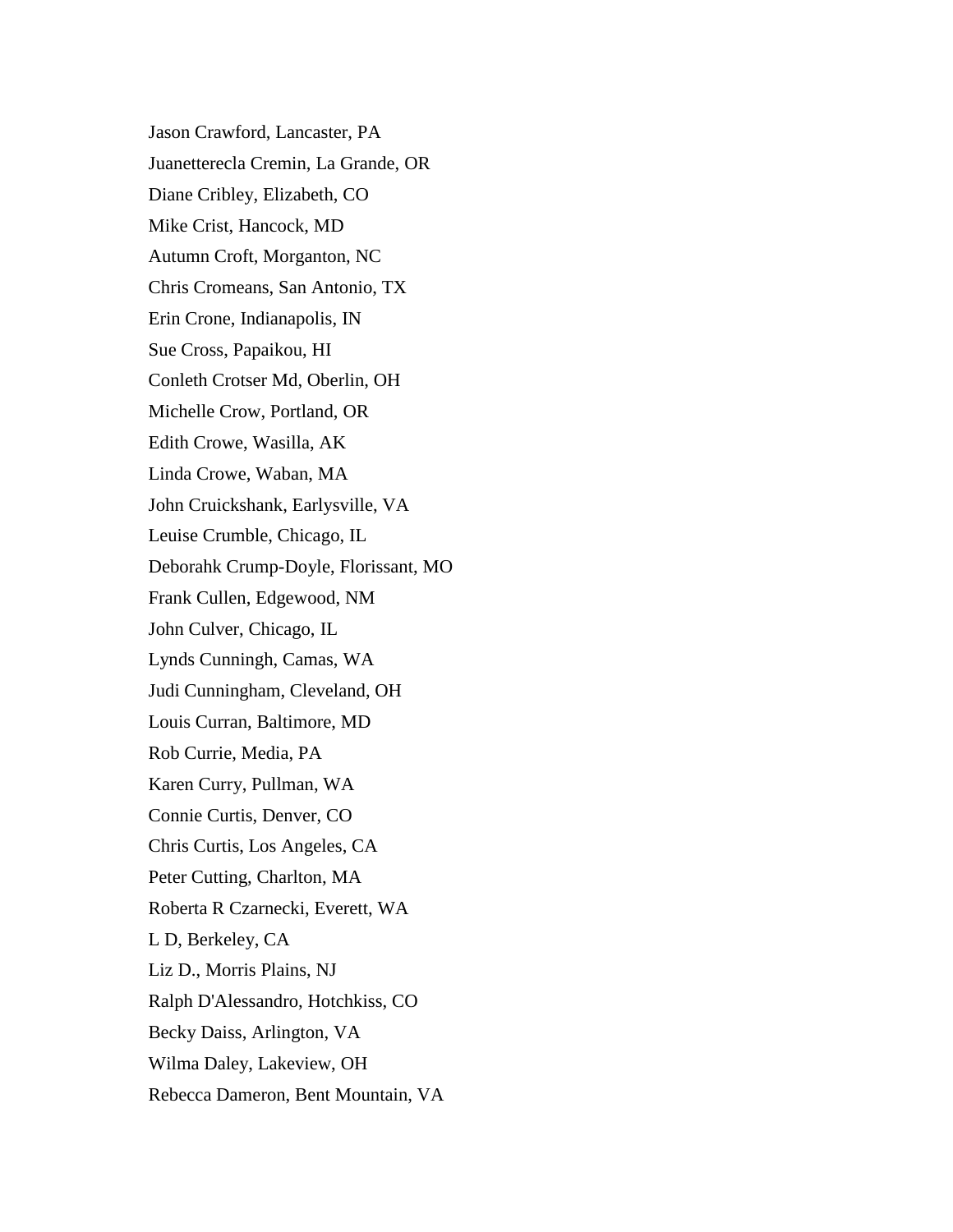Katherine Dander, Boston, MA Robert Daniel, Jonesboro, GA Barbara Daniels, Saint Albans, WV Barbara Daniels, Craigsville, WV E. Darby, Portland, OR Ruth Darden, Seattle, WA Rhonda Dasher, Omak, WA Iris Davenport, Lewes, DE James Davidson, Vilas, NC Jimmy Davidson, Vilas, NC Jane Davidson, Lancaster, NH Dave Davis, Oregon, IL Jeremiah Davis, Rapid City, SD Kevin Davis, Cleveland, OH Debby Davis, Terre Haute, IN Heather Davis, Beaverton, OR Rick Davis, Augusta, GA Sharon Davlin, Baltimore, MD Irvin Dawid, Burlingame, CA D. Day, Albany, NY Jose De Arteaga, Washington, DC Margo De Camp, Gambier, OH Dan De Gooyer, Somerville, MA Natalie Deboer, Henrico, VA Diana Dee, Van Nuys, CA Kevin Degon, Sanford, NC Lyndsay Deitrick, Huntington, VA Anne Del Prado, Freeport, TX Jade Dell, Raleigh, NC Jonae Delong, Paradise Valley, AZ Rosanne Deluca, Falls Church, VA Rosanne Deluca, Falls Church, VA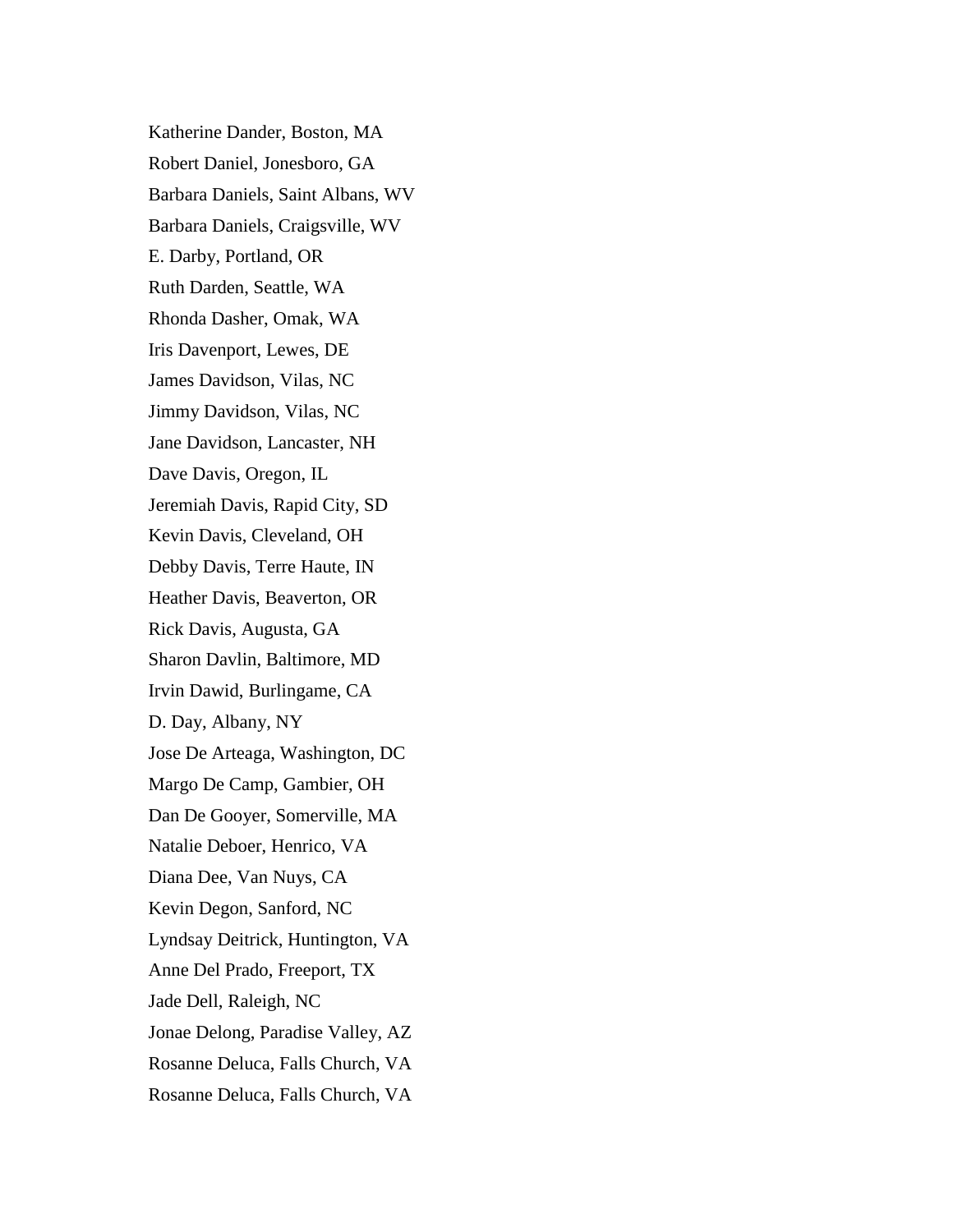Gennaro Delucia, Somerset, NJ Cheryl Denis, Portland, ME Bruce And Maureen Denunzio, Norwalk, CT Patricia Depew, Pasadena, CA Frank Deras Jr., Napa, CA John Dervin, Apopka, FL Laura Desantis, Metamora, MI Jeanette Desmond, Camarillo, CA Peggy Detmers, Rapid City, SD Thomas & Suzanne Devers, Union, OH Lisa Deville, Mandaree, ND Tom Devine, Olympia, WA Felicity Devlin, Berryville, VA Julia Devrell, Sun City West, AZ Ann Dewitt, Wake Forest, NC Ben Dewitt, Wake Forest, NC Rainbow Di Benedetto, Austin, TX Gena Di Labio, Mount Vernon, WA A Michael Dianich, Corbett, OR Laraine Diaz, Staten Island, NY Sue Dicara, El Paso, TX Laura Dickey, Boonton, NJ Robert Dickinson, South Windsor, CT Suzanne J Dickson, Sneads Ferry, NC Christopher Diem, Philadelphia, PA Jeanne Diller, San Pablo, CA Christi Dillon, Mooresville, NC Sheila Dillon, Willmar, MN M S Dillon Iii, Coconut Grove, FL Donna Dilworth, Colton, NY Sandra Dishman, Elon, NC James Dixon, Terra Alta, WV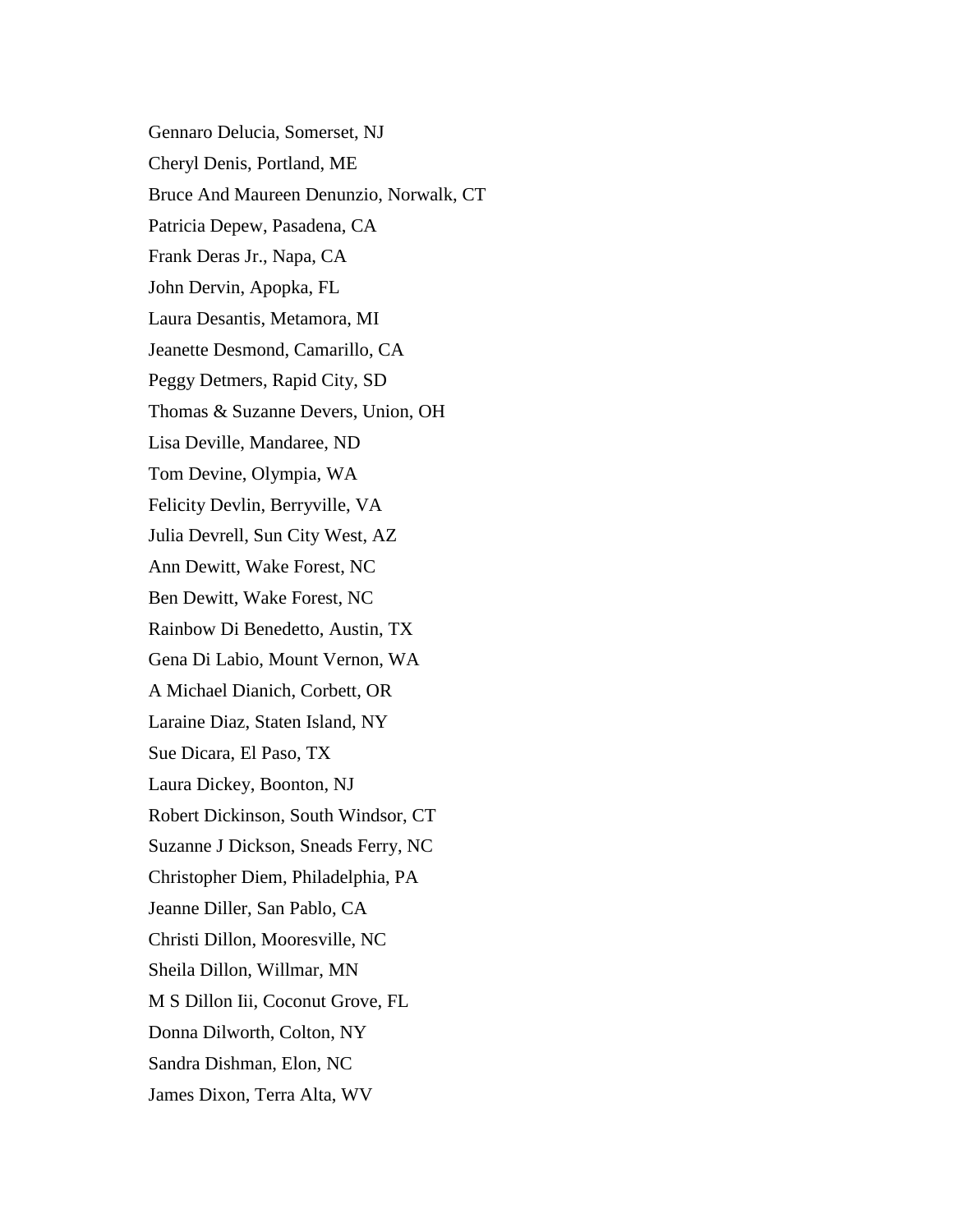Rose Dobyns, Nazareth, KY Rom Doer, Maricopa, AZ David Doering, San Francisco, CA Tina Dolan, Greensboro, NC Alita Dolloff, Cumberland, ME Janet Donahue, Curwensville, PA Jeff Donald, Brownville, ME Raymond Donaldson, Ellicott City, MD Karen Donaldson, Grass Valley, CA Joan Donnaway, Hesperus, CO Diana Donovan, Elk Park, NC Sam Dornan, Franklin, TN Robert Dornfeld, Athens, TN Thomas Dorsey, Belmont, MA Melissa Doss, Fort Worth, TX Diane Doucette, Braintree, MA John Doucette, Providence, RI Dennis Dougherty, San Rafael, CA David Dougherty, New Britain, CT Daniel Doulong, Blacksburg, VA Holly Dowling, Novato, CA Glenna Dowling, San Francisco, CA John Doyle, Charleston, WV Kay Drache, Saint Louis Park, MN David Dragon, Gardner, MA Carol Dreiling, Derby, KS Robert Drey, Monterey Park, CA Anna Duderstadt, Belgrade, MT B Dudney, Md, Forestville, CA Margaret Duerr, Vineland, NJ Michael Duffey, Ft Walton Beach, FL Judy Dugan, Seabrook, NH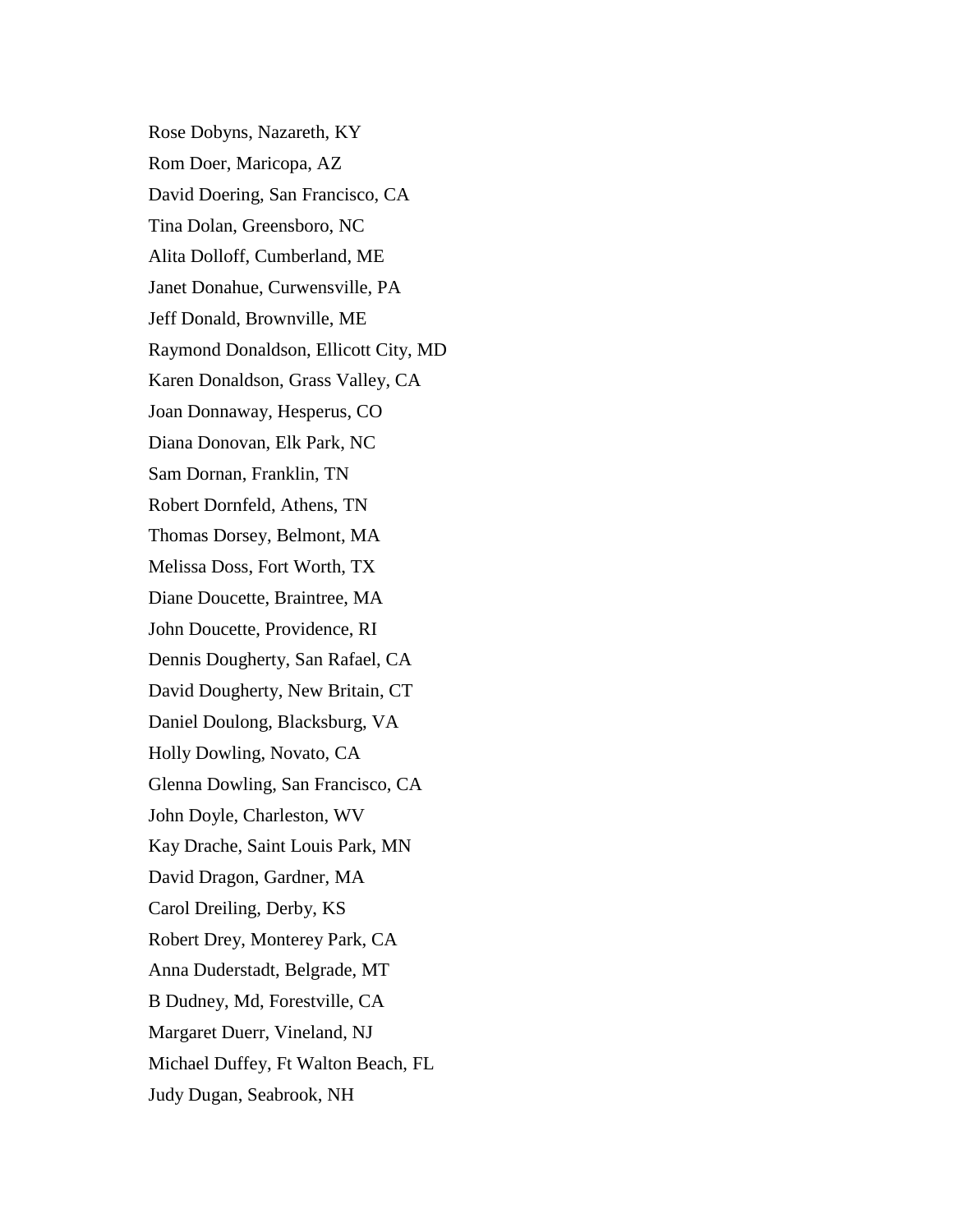Robert Duke, Midlothian, VA Rob Dun, Scotts Valley, CA Aoife Duna, Charlotte, NC Dana Duncan, Hazard, KY Allison Duncan, Immaculata, PA John Dunkum, Missoula, MT Michael Dunn, Ashburn, VA Pam Dunston, Blowing Rock, NC Donna Dupree, Lake Junaluska, NC Kira Durbin, Sherman Oaks, CA Jeanne Durocher, Iron Mountain, MI Rebecca And Greg Durr, Aberdeen, WA Gail Dustin, Waukesha, WI Gabrielle Duszak, Philadelphia, PA Cindy M. Dutka, Philadelphia, PA Stephen Dutschke, Louisville, KY Elizabeth Duvert, Bergheim, TX Dana Dye, Centerville, TN Mariusz Dziewulski, Trenton, NJ Emily Earl, Berkeley, CA Michael Earney, Utopia, TX Joe Easley, Walnut Creek, CA Lawrence East, Jacksonville, NC Rick Easton, Cornville, AZ Karin Ebertz, Gillette, WY Joann Eckstut, Glen Ridge, NJ William Edgington, Bountiful, UT Anita Edington, Buffalo, WY Cynthia Edney, Forest Lake, MN Eric Edwards, West Chicago, IL K. Eggers, Addy, WA Robin Eh Bagley, Custer, SD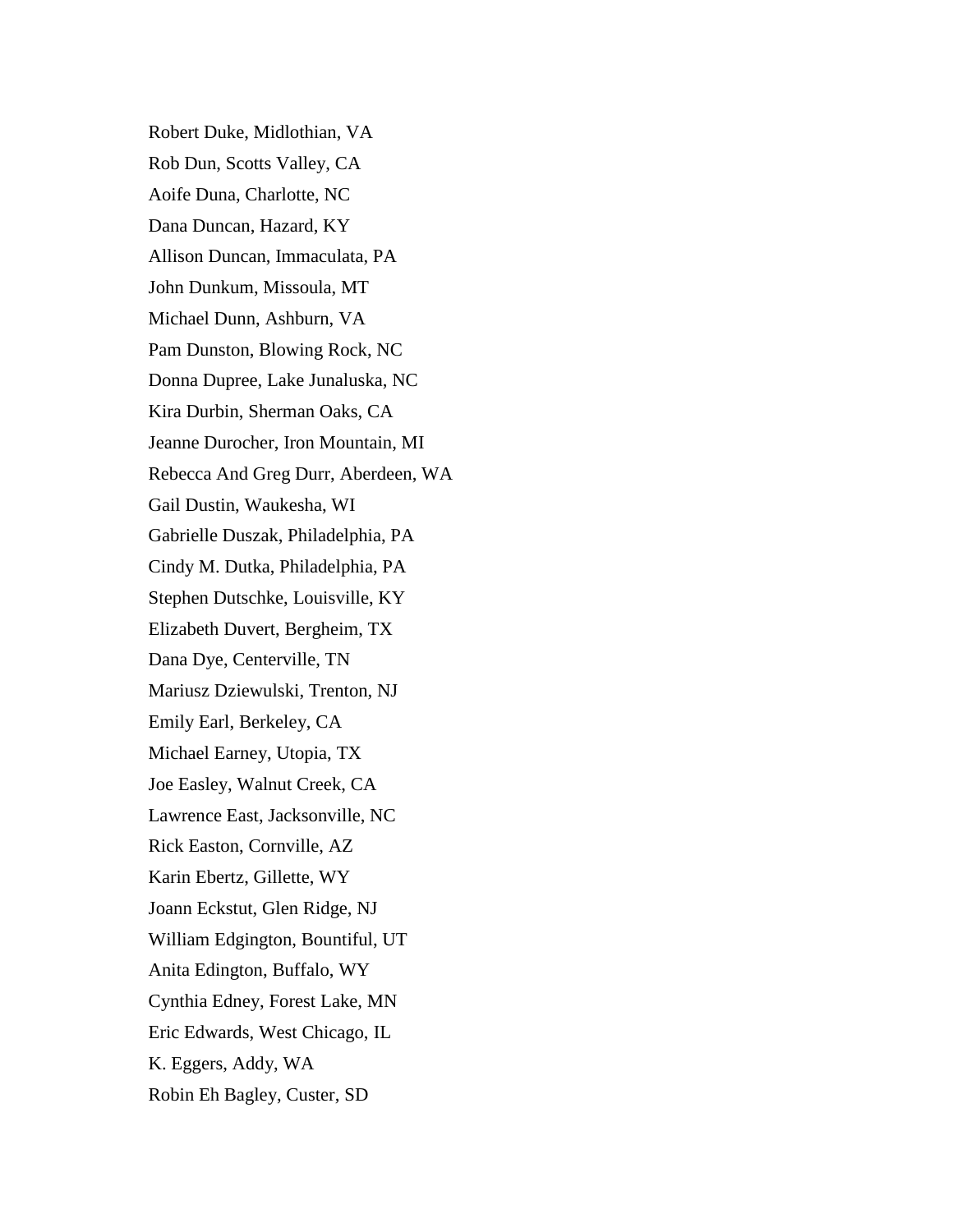Janice Ehrenhaft, Lake Geneva, WI James Eichman, Milwaukee, WI Nora Eiesland, Osceola, WI Louise Eiler, Whittier, CA Sam Eisenbach, Mecosta, MI Ingrid Eisenman, Mercer Island, WA Janie Ekere, Greensboro, NC Jennifer Elam, Media, PA Rich Elam, San Diego, CA Cynthia Elia, Rn, Minneola, FL Jim Eller, Sun River, MT Susan Elliott, Red Lodge, MT Linda Elswick, Knoxville, TN Don Ely, Keizer, OR Jan Emerson, New York, NY Michael Emery, Missoula, MT Elizabeth Ende, Mclean, VA Carl Englander, Tucson, AZ Lee Engstromgr, Grand Rapids, MI Teoman Ermete, Livonia, MI Joann Ernst, Eugene, OR Carol Esler, Hopkinton, MA Angela Esslinger, Wichita, KS Richard Esterle, Clifton, NJ Mary Etherton, Asheville, NC Albert Eurs, Cypress, CA Allison Evans, Washington, PA Joyce Evans, Orlando, FL Nan Evoniuk, Woodland Hills, CA Renee Ewing, Gurnee, IL R F, Fort Collins, CO Regina Faber, Round Hill, VA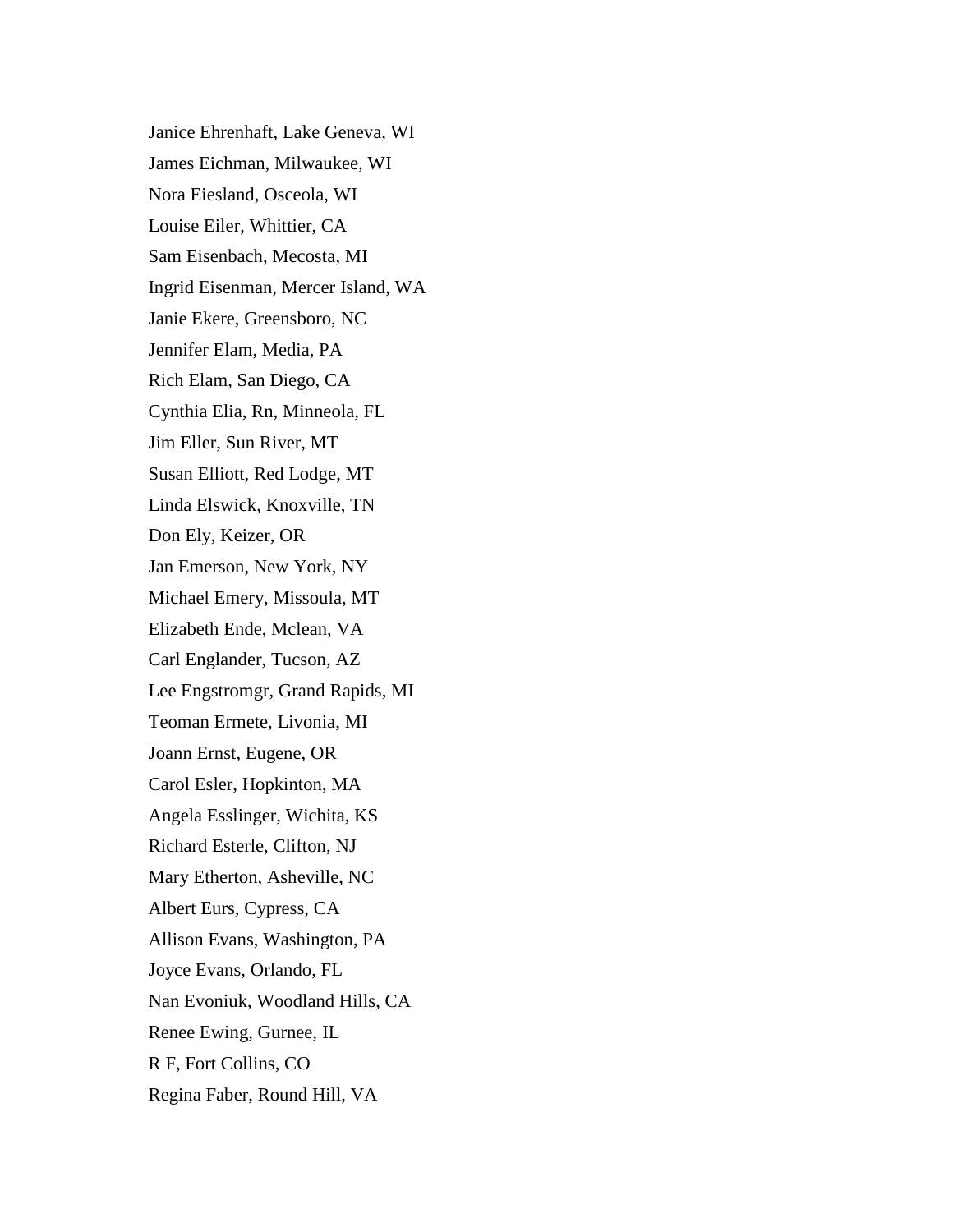Jeanne Fahlstrom, Minneapolis, MN David Fairall, Winston Salem, NC Laura Fake, Womelsdorf, PA Janet Falcone, Louisville, KY C. Falls, Williston, FL Louis Falzer, Charlottesville, VA Christine Farley, Tucson, AZ Debbie Farr, Weare, NH Jean Farris, Orlando, FL Phyllis Fast, Gillette, NJ Stephen Fast, Port Matilda, PA Wendy Fast, Dansville, NY Christa Faulkner, Burgin, KY Pamela Faustine, Princeton, MA Dennis Feltz, Cedar Falls, IA Linda Fenley, Nashville, TN Mike Ferguson, Kasota, MN Sebastian Fernandez, Raleigh, NC Katherine Ferrari, Champion, PA Sarah Ferriell, Nazareth, KY Adrienne Ferriss, Asheville, NC Stephen Ferry, Santa Barbara, CA Alex Fierro-Clarke, Los Angeles, CA Skye Files, Cary, NC Cecil Findley, Madison, WI Christopher Finley, Lynnwood, WA Natasha Finnegan, Salisbury, MD Alan Firth, Montebello, VA Bob Fischella, Tucson, AZ Carolyn Fischer, Nellysford, VA Robert Fischoff, Silver City, NM Helen Fisher, Lenoir, NC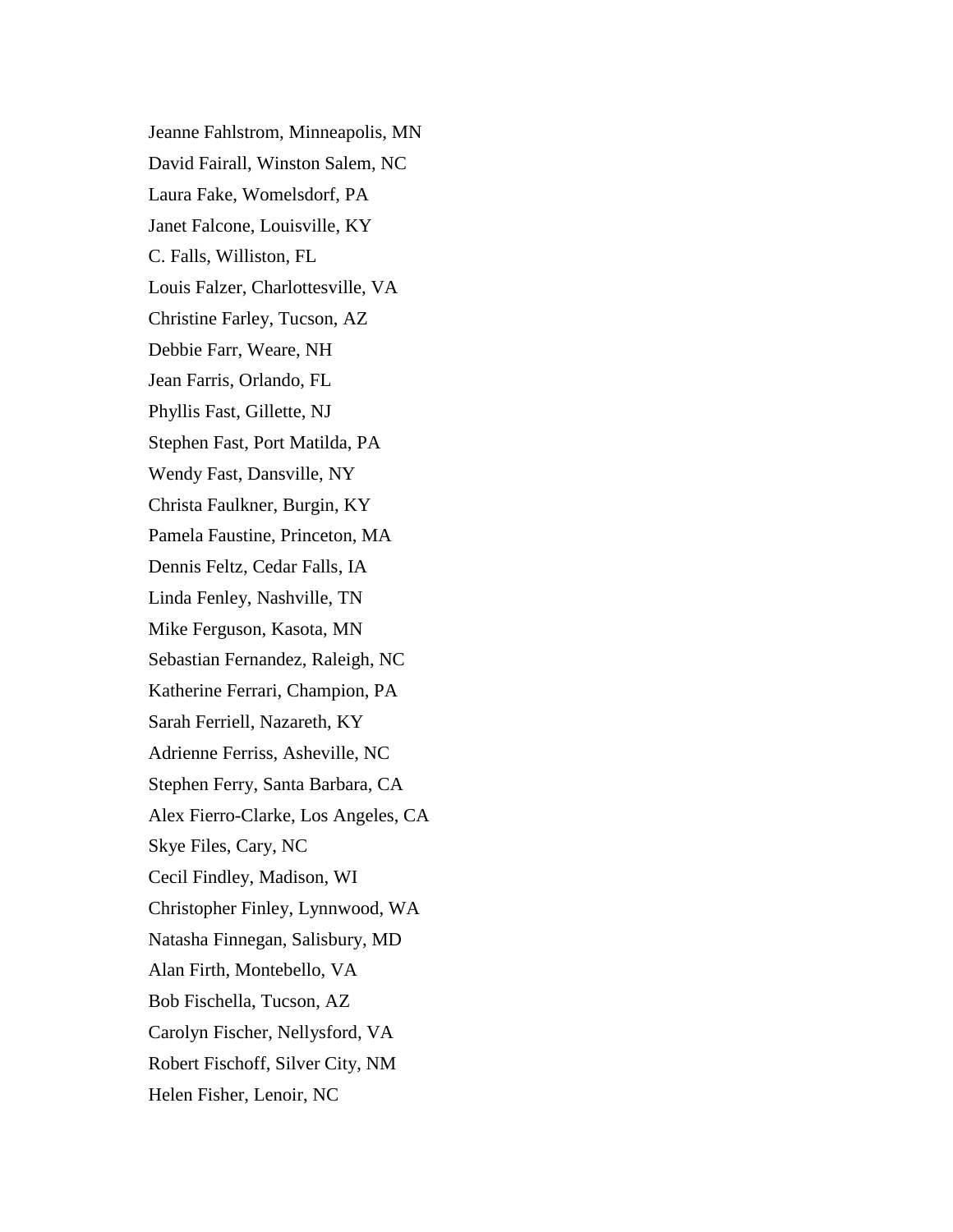David Fisher, Buckhannon, WV Sharon Fisher, Duffield, Va, VA Sally Fitz, Tulsa, Ok, OK Mark Fix, Miles City, MT Brian Flaherty, Wilseyville, CA Patricia Flaherty, San Diego, CA John Flater, Lutherville Timonium, MD Mike Flatland, Jacksonville, FL Herman Fletcher, Sevierville, TN Scott Flood, Niles, MI Cynthia Florenzen, Healdsburg, CA Krista Florin, Tenafly, NJ Linda Flower, , - Carol Fly, Austin, TX Colleen Flynn, Wolverine Lake, MI Janet Forman, New York, NY Jillian Forschner, Hudson, MA Maryanna Foskett, Arlington, MA Mary Emma Foster, Pawleys Island, SC Pearl Foster, Madison, WI Jessica Foster, Milwaukee, WI Janet Fotos, Hollis, NH Ethel (Kitty) Fowler, Plainfield, NJ Nancy M Francy, Old Bridge, NJ Leroy Frankel, Longmont, CO Eric Frankowski, Longmont, CO Ellen Franzen, Berkeley, CA Evelyn Fraser, Washington, DC Mary Ann Frazer, Sheridan, WY Roger Fre, Waynesboro, VA Carol And Al Frechette, Shakopee, MN Erik Fredrickson, Albuquerque, NM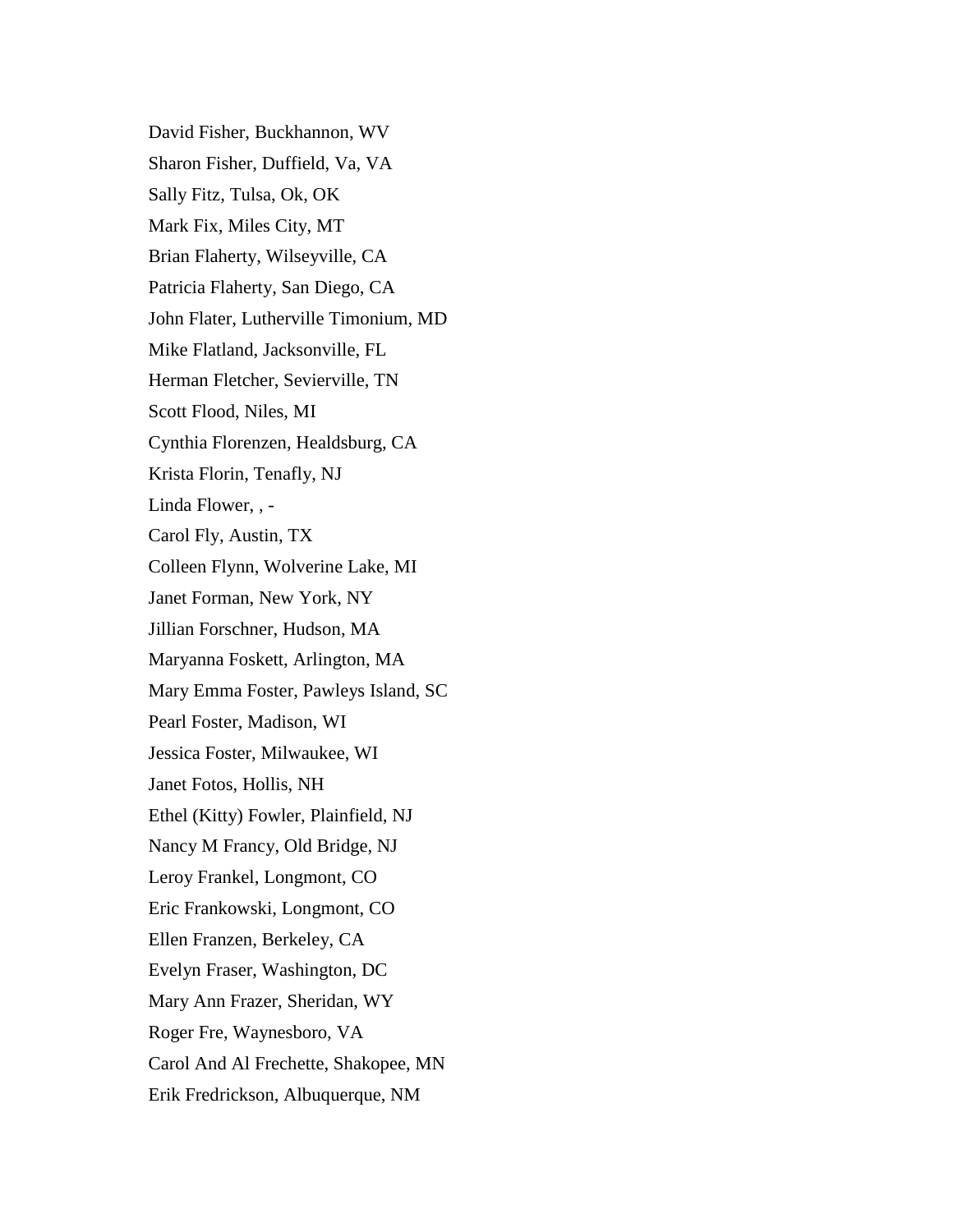Jeffrey Freilich, Port Jervis, NY Nina French, Portland, OR Ann Fretz, Tiffin, OH Adrienne Frey, Franklin, TN Brenda Frey, West Seneca, NY Susan Friar, Paonia, CO Michael Friddell, Nashville, TN Debbie Friesen, Tucson, AZ Dorothy Frisch, Grand Rapids, MI Robert Frith, Blue Ridge, GA Karen Fritzlen, Winfield, KS Barbara Fry, Wheat Ridge, CO George Fuerett, Portsmouth, VA Marilyn Fuller, Los Gatos, CA Lyle Funderburk, Portland, OR William H. Funk, Esq., Staunton, VA John Furlong, Feasterville Trevose, PA Rob Fursich, Hartsdale, NY Joan Furtado, East Providence, RI Sherrill Futrell, Davis, CA Steven Gaber, Oldsmar, FL Ellen Gachesa, Napa, CA Bob Gallagher, Philadelphia, PA Jeanne Gallahue, Weymouth, MA Jace Galley, Neenah, WI David Gamblin, Brookhaven, MS Cree Ganmoryn, Ocala, FL Kelly Garbato, Rochester, NY Anne Garcia, Ann Arbor, MI Alice Gard, Naples, FL Doug Gard, Crown Point, IN Kent Gardner, Elizabethton, TN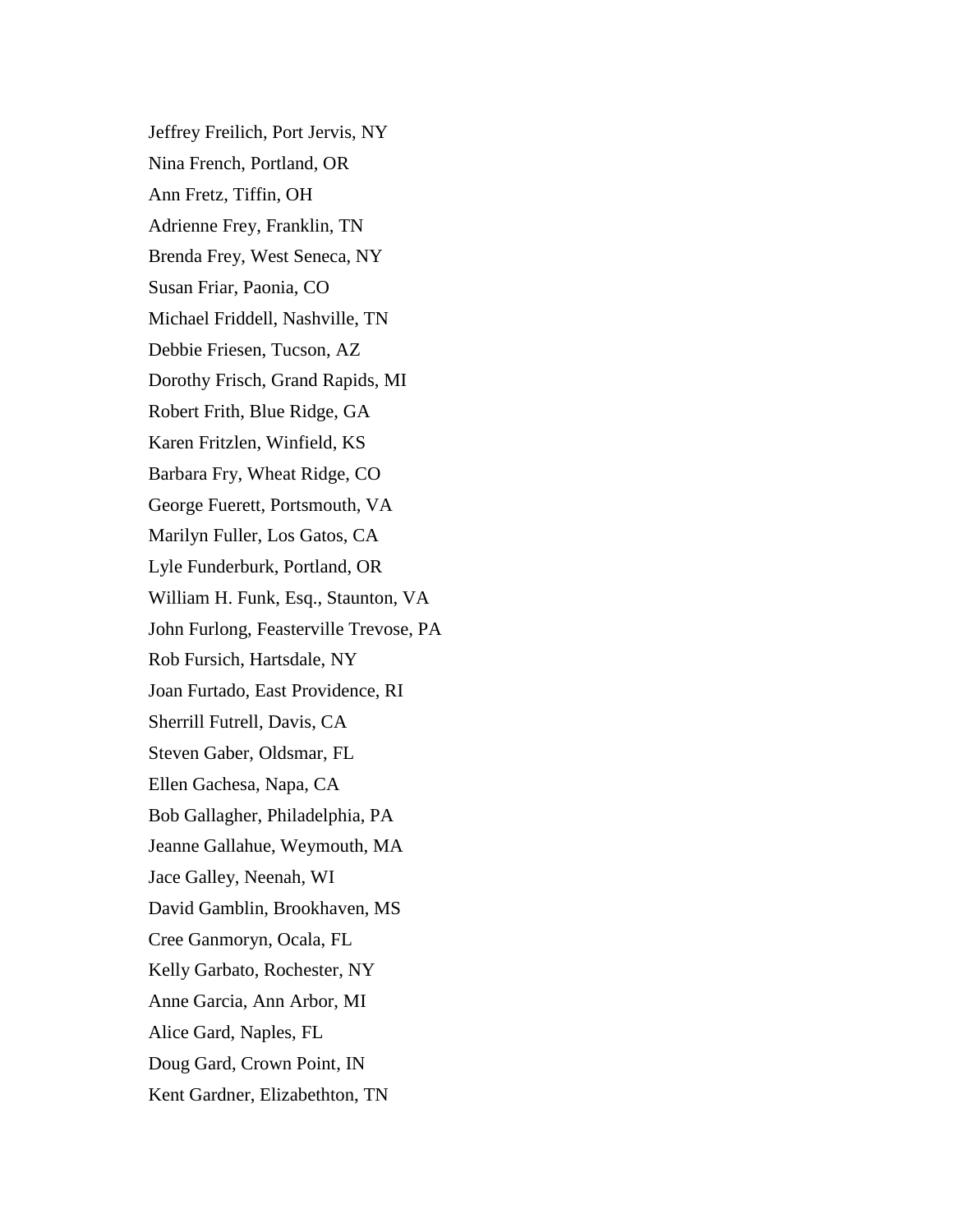Annah Gardner, Minneapolis, MN Peggy Gardner, Bellingham, WA Josh Gardner Brad Garnett Ronadl Garrison, Denver, CO Lydia Garvey, Clinton, OK George Gatcomb, Rochester, NH Ivy Gauvin, Bemus Point, NY Liz Gawel, Midvale, UT Glenn Gawinowicz, Oreland, PA William Gawne, North Riverside, IL Richard Gawthrop, Franklin, IN Judy Gayer, Mclean, VA Stacey Gazzola, Navarre, FL Susan Geer, La Grande, OR Timothy Gehrke, Dayton, OH Eonice Gendvil, Las Vegas, NV Kahla Gentry, Cape Coral, FL Larry Gerard, Buffalo, WY Ira Gerard, South Elgin, IL Christina Gerrits, Gillette, WY Marcia Geyer, Charlottesville, VA Kenneth Gibb, Zephyr Cove, NV Pamela Gibberman, Panorama City, CA Brian Gibbons, Fairview Park, OH K. Gibs, Corona, CA Karen Gielgens, Kirkland, WA Sue Gier, Singers Glen, VA Kay Giese, Greensboro, NC Ed Giguere, Gold River, CA David Giguere, Montpelier, VT Gary Gilardi, Hood River, OR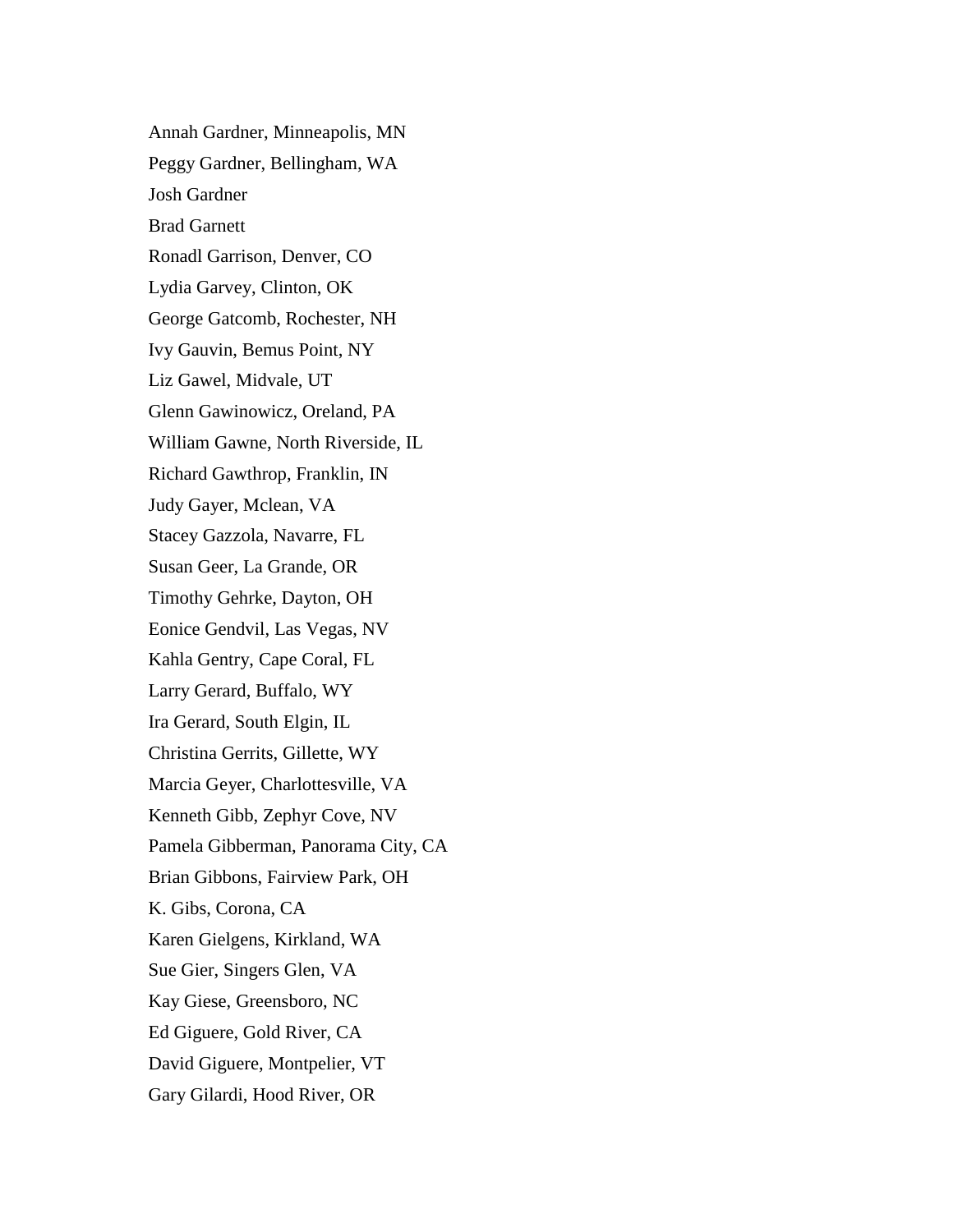Liz Giletto, New York, NY Peggy Gilges, Charlottesville, VA Deborah Giniewicz, Rutland, MA Jennifer Ginley, Salem, MA Ruth Gitto Gitto, Bayside, NY Susan Glatter-Judy, Kansas City, MO Barbara Glatthorn, Washington, NC Nancy Gleim, Vancouver, WA Will Golding, Tacoma, WA Ken Goldsmith, Williamsburg, NC Sonia Goldstein, Ny, NY L Gomez, Miramar, FL Dotty Gonsalves, Hayward, CA Vanessa Gonzalez-Green, Towson, MD Jamie Goodman, Boone, NC Margaret Goodman, Pacific Grove, CA Kevin Goodwin, Orlando, FL Laura Gorman, Canon City, CO Mark Gorsetman, Whitestone, NY Eva Goss, Sandwich, NH Mark Gotvald, Pleasant Hill, CA Julianne Gould, East Stroudsburg, PA Randal Graham, Knoxville, TN Dameia Graham, Port Gibson, MS Cindy Graham, Watertown, NY Athene Grant, Sarasota, FL Brian Grasso, Asheville, NC Caryn Graves, Berkeley, CA Mary Graves, Alexandria, VA Dick Gray, Montrose, CO Jimmie Gray, Hemet, CA Carol Gray, Bloomington, IN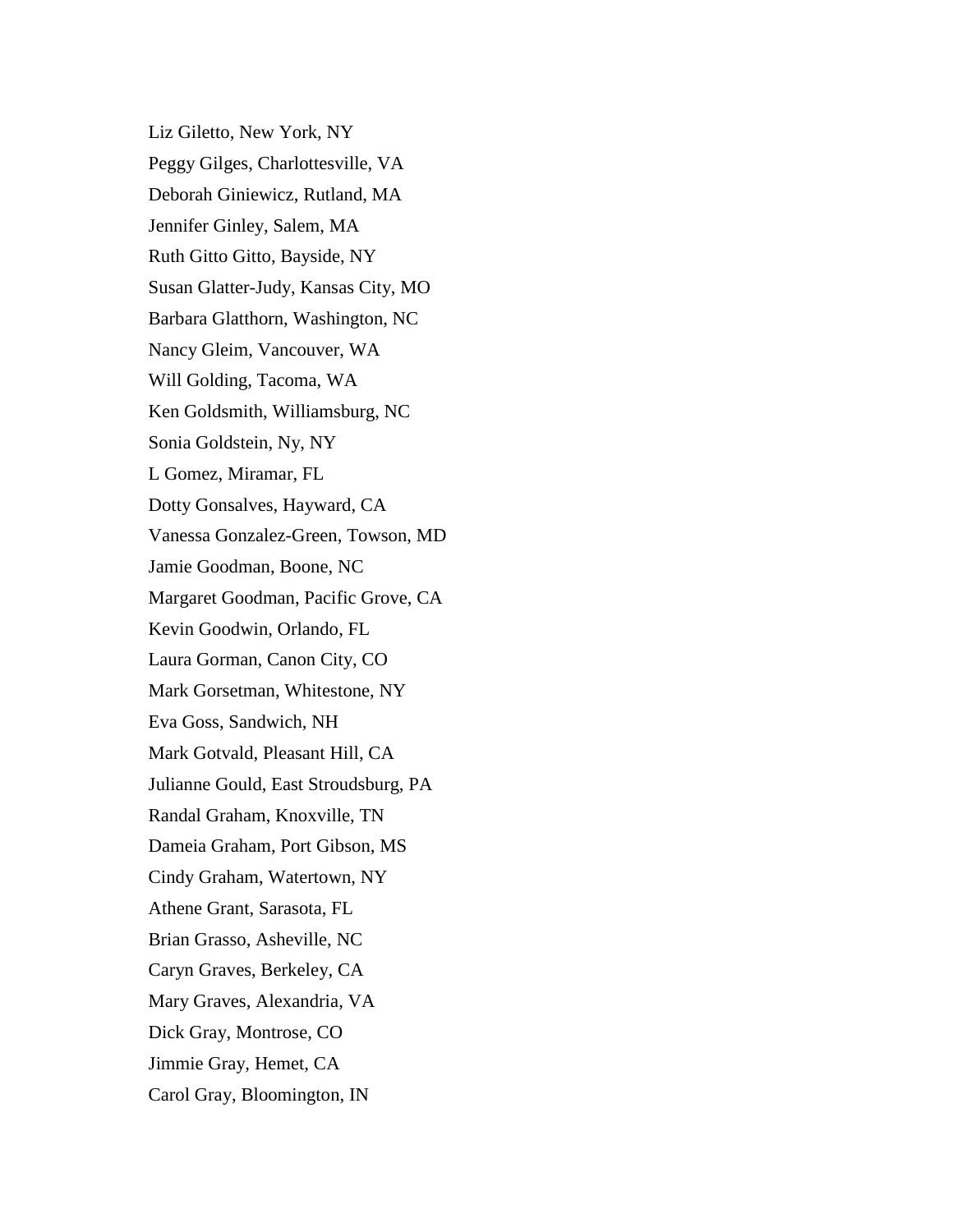Fred Green, Minneapolis, MN Jude Green, Bellingham, WA Geneva Green Diana Greenhalgh, New Milton, WV Lumina Greenway, Wakefield, RI Probyn Gregory, Tujunga, CA Pamylle Greinke, Peconic, NY Kate Griffin, Wilmington, NC Shannon Griffin, Carbondale, IL Melissa Griffin, Apex, NC Lisa Griffith, Belleville, IL Dominick Grillas, Phoenix, AZ Edward Grimm, Rockville Centre, NY Carol Grimm, San Marcos, TX Scott Grinnell, Ashland, WI Norda Gromoll, Eagle River, WI David Gross, Pinckneyville, IL Barbara Gross, Seattle, WA Rosemarie Grubba, Brooksville, FL Lisa Grutzmacher, Driggs, ID Margaret Gryska, North Salem, NY Karen Guarino Spanton, Philadelphia, PA Tony Guarnieri, Stamford, CT Cindy Guarnieri, Stamford, CT Roselina Guerra, Deltona, FL Felicito Guerrero, Paige, TX Rebecca Guilliams, Roanoke, VA Jeff Gump, Corvallis, OR Robert Gunn, Asheville, NC Erica Gunnison, Asheville, NC Hugh Gurney, Howell, MI Millie Gushue, Warren, MA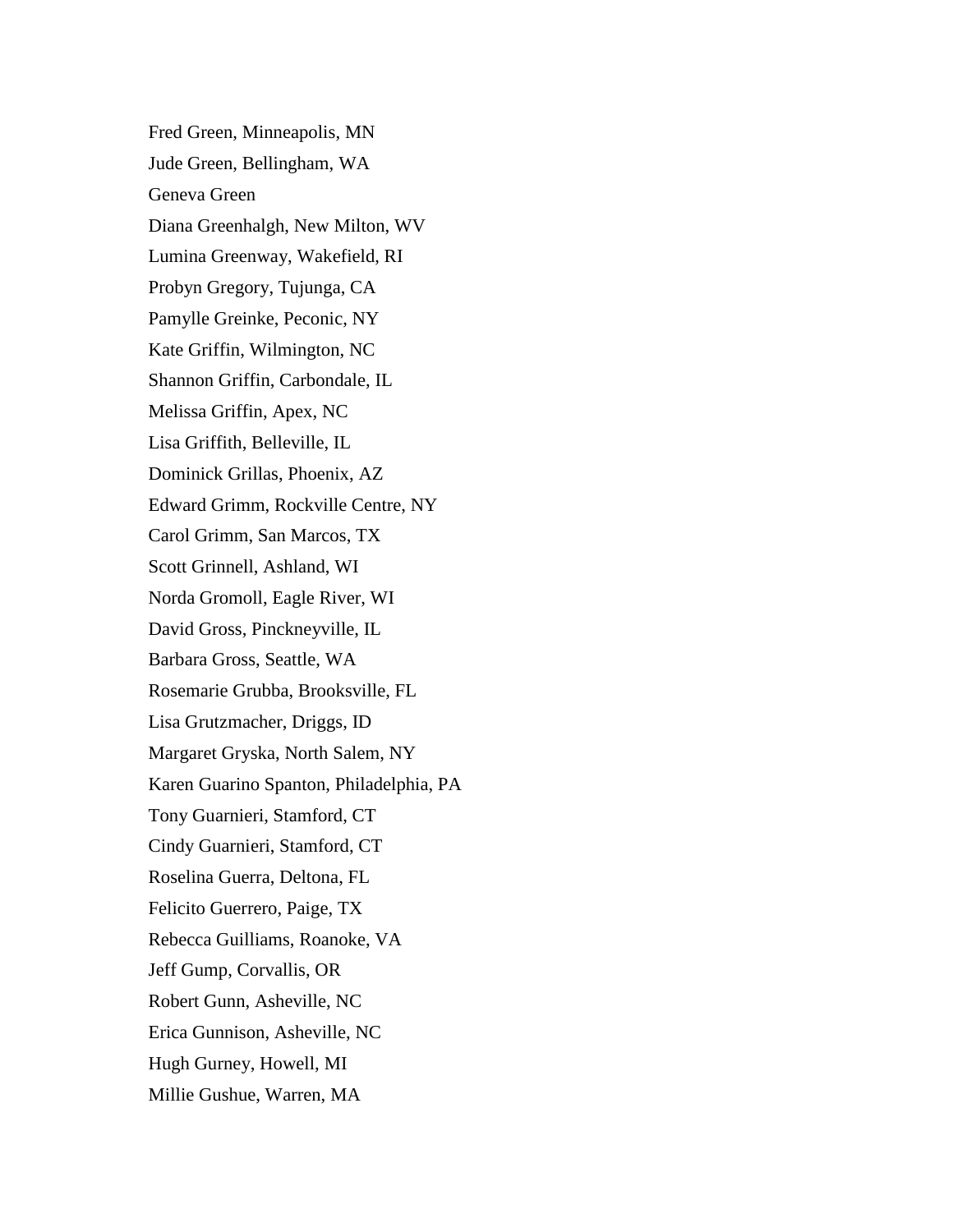Elisabeth Guss, Belle Harbor, NY Andrew Gustus, Lakewood, CO Alice Guthrie, Loveland, CO Boone Guyton, Alexander, NC Perry Gx, Tustin, CA Christine Gyovai, Charlottesville, VA Rob H, Fairview Park, OH Leigha Hackman, Boone, NC J Hackman, Orting, WA Hollis Hackman, Sheridan, WY Jacob Hackman, Warrenton, VA Shela Hadley, Cambridge, MA Sarah Hafer, Vancouver, WA Paul Hagedorn, Philadelphia, PA Lawrence Hagerr, Falls Church, VA Laura Hahn, Syracuse, NY Earle Hale, Soquel, CA Lauren Haley, Fieldale, VA Jennifer Hall, Greeneville, TN Bob Hall, Durham, NC Arwen Hall, Pearisburg, VA Cherry Hall, Cheyenne, WY Vicki Hall, Yorba Linda, CA Susan Hall-Taylor, Stockton Springs, ME Janice Hallman, Saint Paul, MN Marilyn Ham, Cheyenne, WY Judy Hamilton, Charleston, WV Lisa Hammermeister, Granada Hills, CA Marcella Hammond, Madison, WI Joseph Hammons, Dayton, OH Jonathan Hampton, Lexington, KY Anne Hamre, Roseville, MN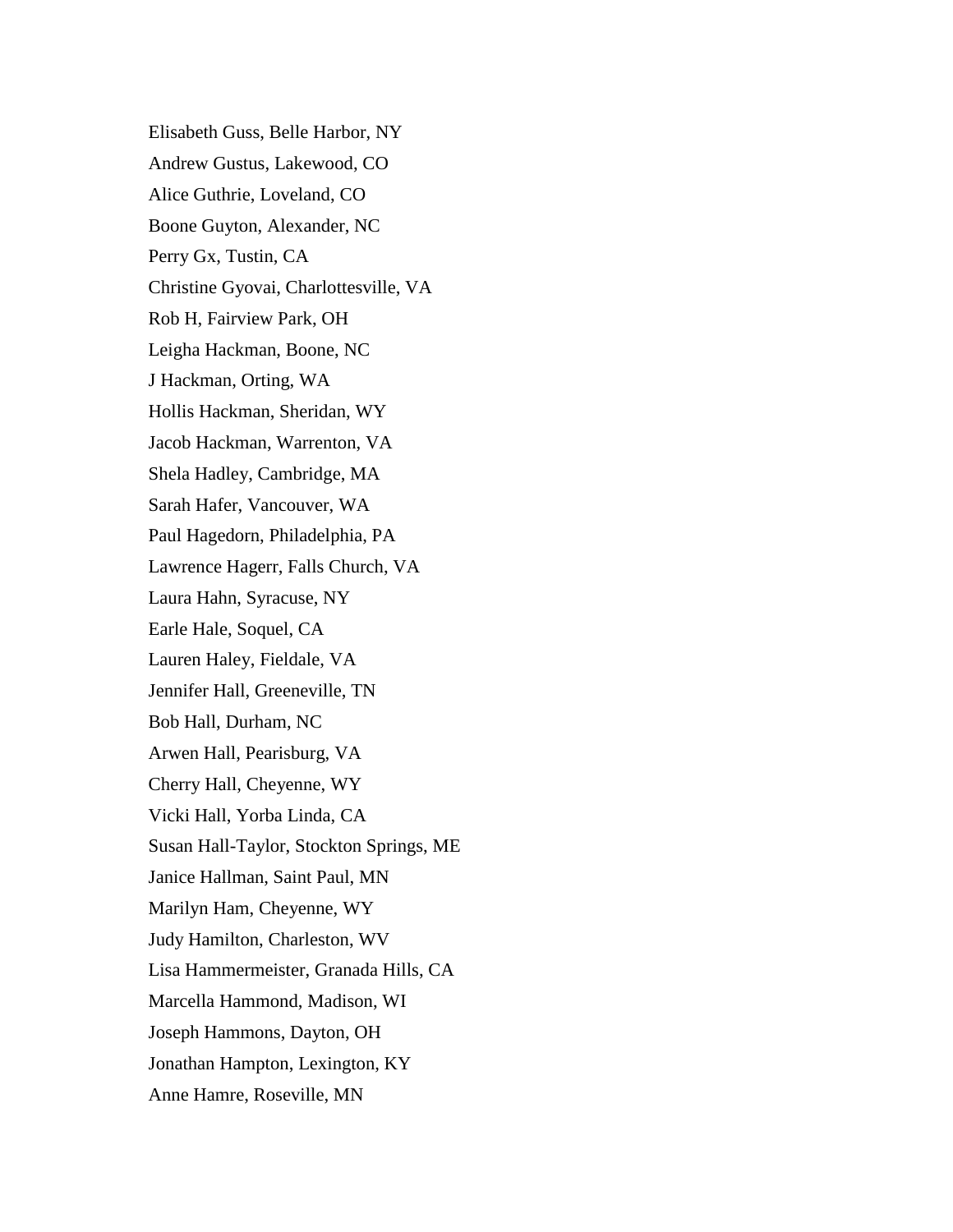Cis Hancock, Fort Lauderdale, FL Debra Hand, Hobe Sound, FL Tom Haney, Atlanta, GA Kenda Hanuman, Buckingham, VA Robin Happel, Johnson City, TN John Haram, Martinsburg, WV Trudy Hardcastle, Stafford, VA Ronald Harder, Los Gatos, CA Gina Hardin, Lyons, CO Julianne Hardy, Davenport, IA Fran Harkins, Munhall, PA Alan Harper, Richmond, VA Roxy Harrington, Holmen, WI Ron Harris, Morristown, TN Tom Harris, Burlington, NJ Althea Harris, Longmont, CO Lila Harris, Hubbard, OR Kym Harris, Kailua Kona, HI Martin Harrison, Charlottesville, VA Marty Harrison, Waco, GA Dave Harshbarger, Morgantown, WV Heidi Hartman, Bend, OR Jonathan Hartman, Camas, WA Gayle Hartmann, Tucson, AZ Anne Harvey, San Diego, CA Jazmine Harvey, Kincheloe, MI Bill Hass, Escondido, CA Richard Hassinger, Newton, MA Elizabeth Hastings, Harpers Ferry, WV Cindy Hatcher, Bumpus Mills, TN Corrine Haulotte, Winona, MN Daniel Hawley, Ketchum, ID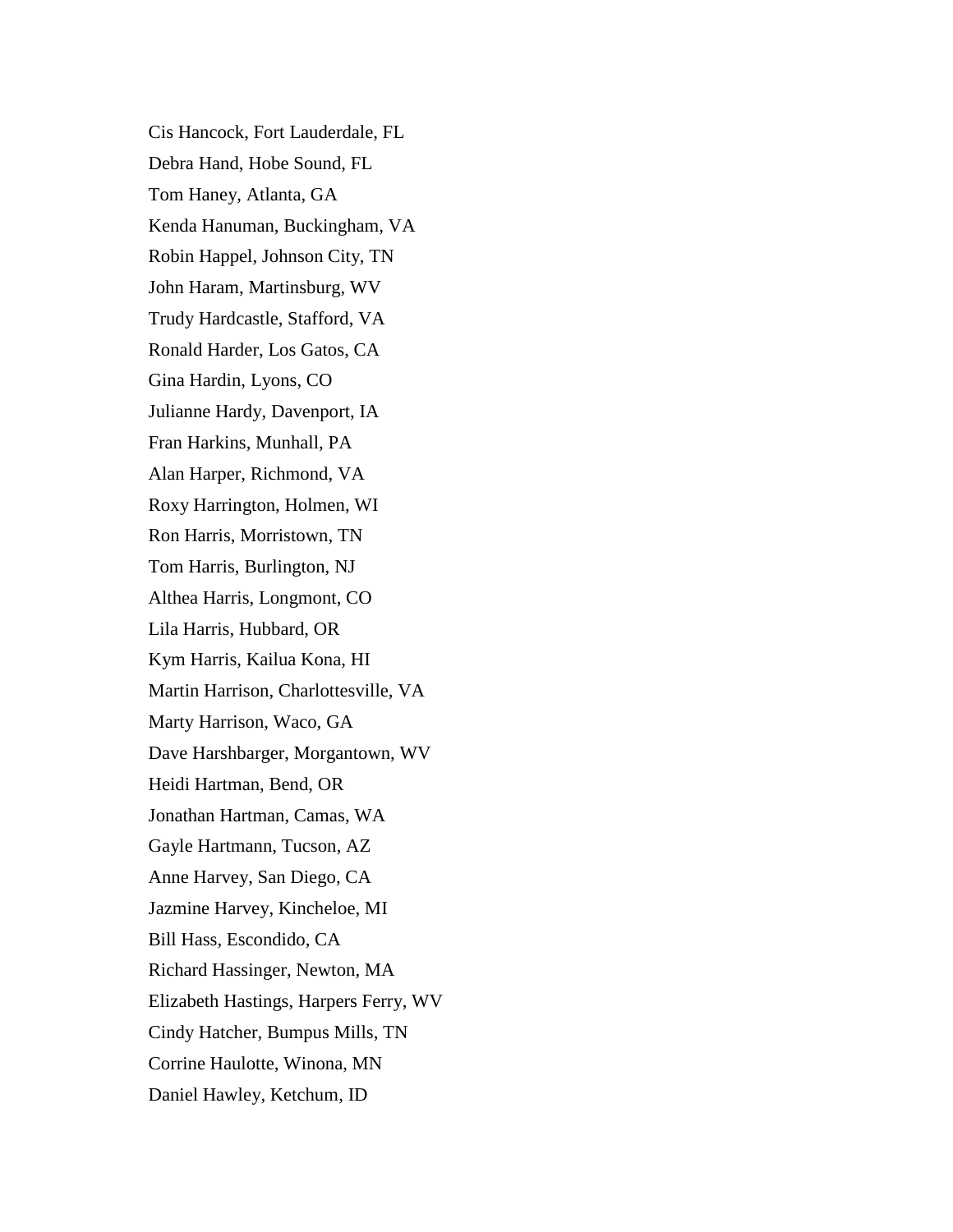Carol Hay, Greer, SC Sue Hayden, Bahama, NC Noah Haydon, Daly City, CA Kirk Hayer, Broomfield, CO Amanda Hayes, Quaker City, OH Rona Hayes, Stephenson, VA Jennifer Hayes, Saint Louis, MO Helen Hays, Oregon City, OR Dainis Hazners, Dayton, WY Chris Hazynski, Burlington, NJ Kevin Hearle, San Mateo, CA David Hedges, West Linn, OR Kathryn Heet, Denver, CO Josh Heffron, New York, NY Rosemary Heil, Oakland, CA June Heilman, Pocatello, ID Janet Heinle, Santa Monica, CA Jeanne Held-Warmkessel, North Wales, PA John Heller, Chicago, IL Dennis Heller, Shoreline, WA Bonnie Helmer, Indialantic, FL Dawn Helton, Williamsburg, OH James Hendrickson, Bellevue, WA Laura Henry-Stone, Monroe, VA Michael Herbert, Florence, OR Marguerite Herman, Cheyenne, WY Beth Herndobler, Pasadena, CA Robin Hero, Jackson, MS Martha Herrero, Costa Mesa, CA Teri Herron, San Diego, CA Suzanne Hesh, Tucson, AZ Bob Hess, Dayton, VA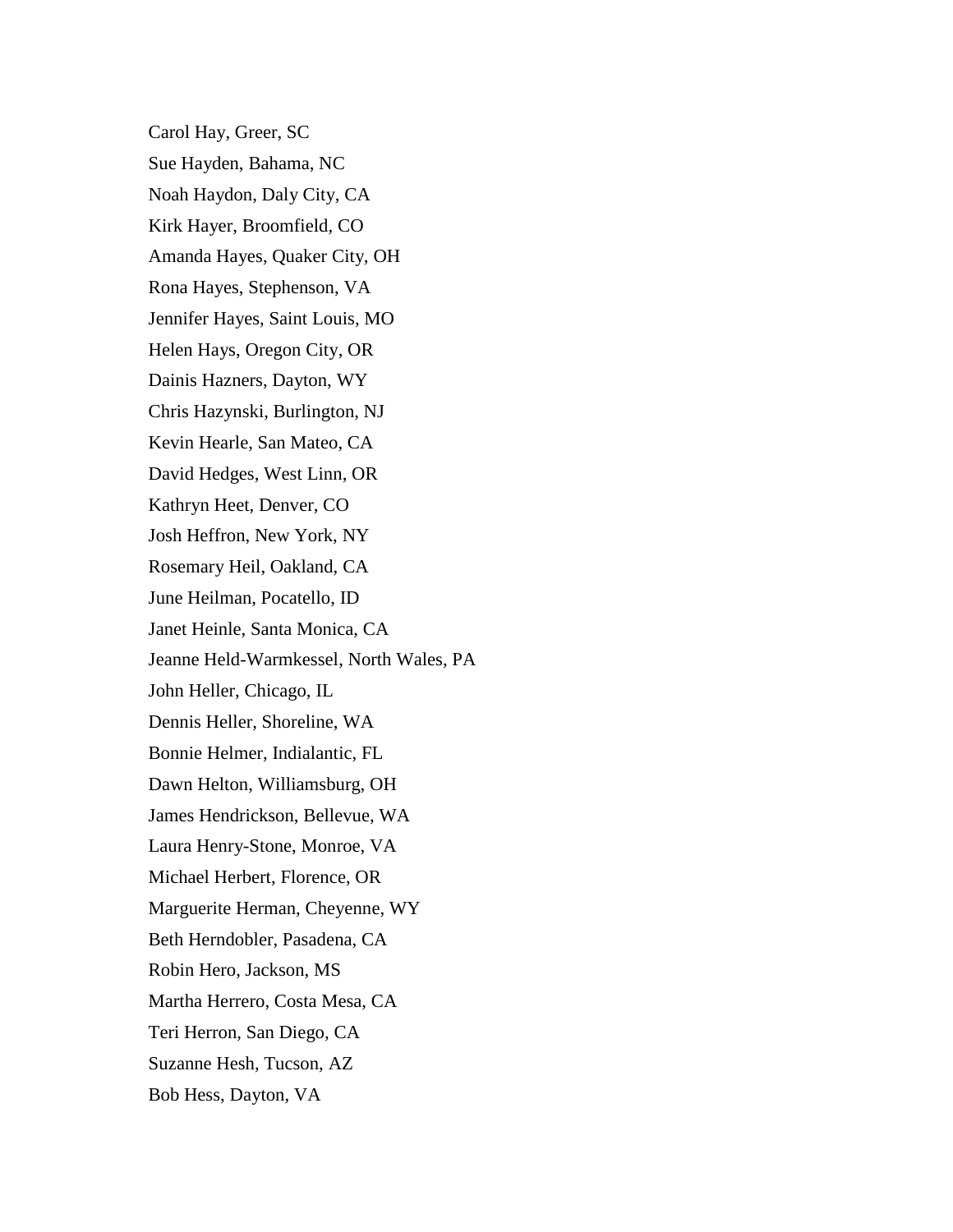Jennifer Heuchert-Mason, New Britain, CT Ruth Heyes, Vancouver, WA Ed Heys, Racine, WI Edith Heyward, Sheridan, WY Laney Hicks, Crowheart, WY Rose E Hilbert, Trumansburg, NY Maureen Hildreth, Vancouver, WA Amy Hile, Sparks, NV Michael Hill, Mineral, WA Marilyn Hill, Big Sky, MT Sammie Hill, Mcminnville, TN Margaret Hill, Austin, TX Theodore HIll, Pacific Grove, CA Laurence Hiner, Chardon, OH Andrew Hinz, Baltimore, MD James Hipp, Bellingham, WA Janet Hirschhorn, Methuen, MA Susan Hirshfield, Ardis Hitchborn, Bishop, CA Bruce Hlodnicki, Indianapolis, IN Ste Ho, Baltimore, MD Lisa Hodges, Portland, OR Joseph Hoess, Walkerton, IN Beverly Hoff, Pflugerville, TX Louella Hoffman, Roslindale, MA Wendy Hoffman, Portland, OR Maya Hoffmann, Elkins, WV Frederica Hogan, Southport, NC Colleen Hogan, Anchorage, AK Grace Holden, Arlington, VA Nichole Holden, Marshalltown, IA Mark Hollinrake, New York, NY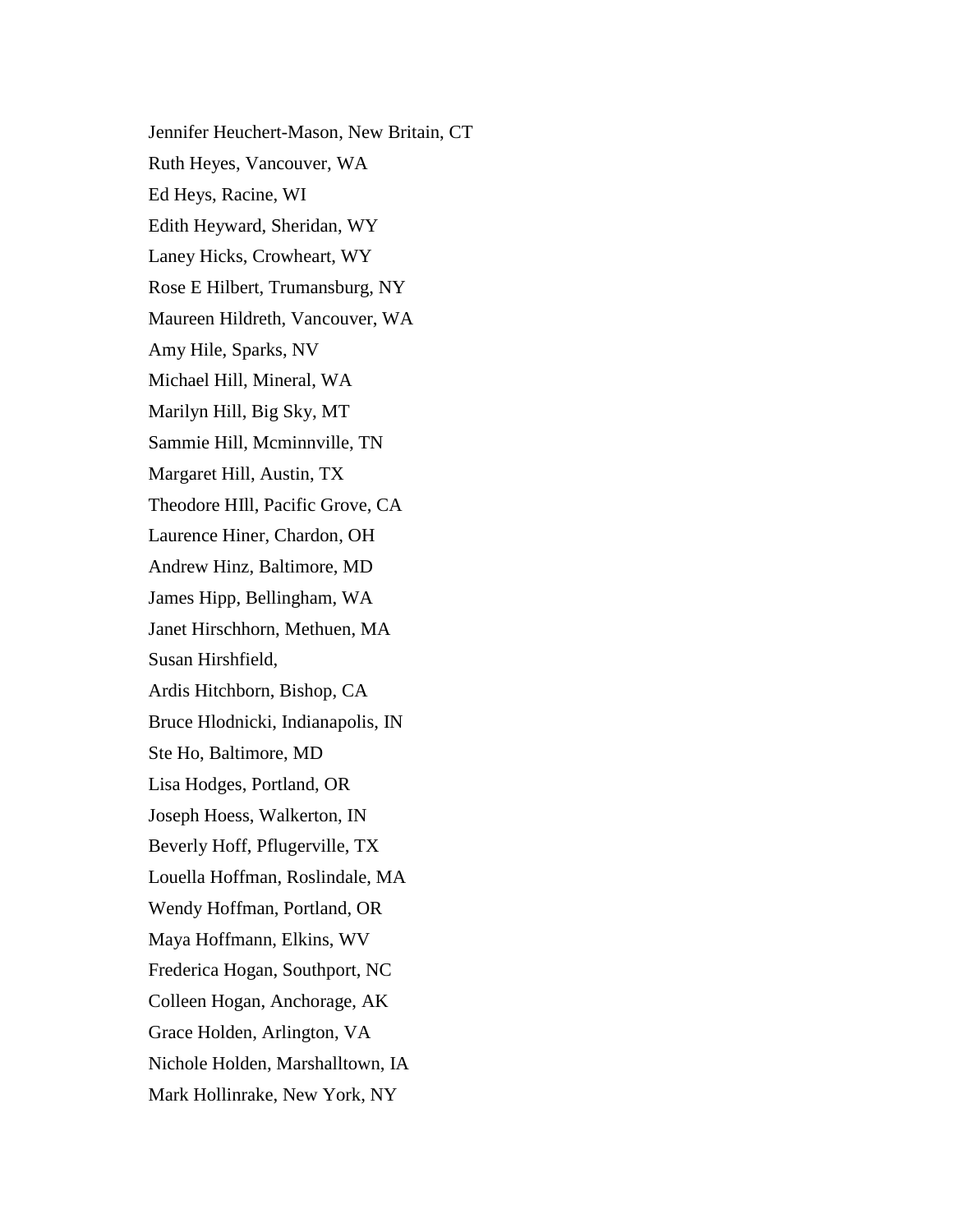Kathleen Holloway, Portland, OR Alan Holman, Parker, CO Victoria Holman, Auburn, WA Arlene Holomon, Cheyenne, WY Mary Ann Holtz, St Petersburg, FL Mary Hood, Plain City, OH Lisa Hopkins, Annapolis, MD Winifred Hopkins, Fullerton, CA Robin Hordon, Kingston, WA Audrey Horn, Keller, TX Jenifer Horne, Madison, WI Miah Hornyak, Bensalem, PA Thomas Horsch, Toano, VA Nicole Horseherder, Second Mesa, AZ Barbara Hosmer, Mission Viejo, CA Cyndi Houck, Santa Rosa, CA Sarah Howard, Syracuse, NY Genny Hoyle, Bonners Ferry, ID Donna Hriljac, Bull Valley, IL William Hubble, Columbia, IL Joseph Bruce Huber, Unity Twp, PA Molly Huddleston, Santa Rosa, CA David Huebsch, Osceola, WI Bobby Hughes, Ashley, PA Robert Hughes, Mount Vernon, IL Lisa Hughes, Loveland, OH Emma Hughes, Raleigh, NC Julie Hulbert, Santa Monica, CA Ace Hull, San Leandro, CA Sarah Hunnewell, Water Mill, NY Amelia Hunter, Round Rock, TX E Hunter, Wilmington, OH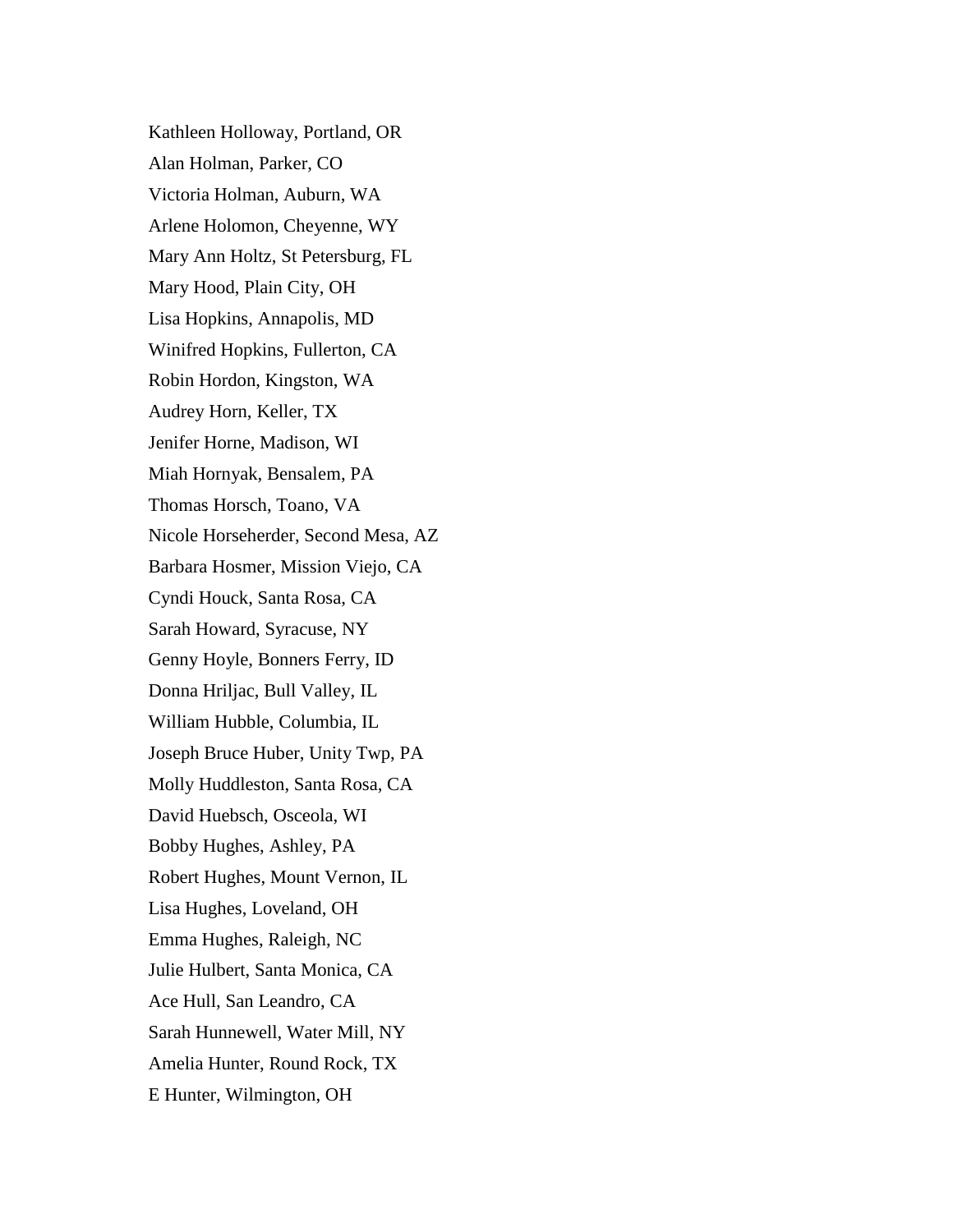Roy Huntley, Raleigh, NC Bethany Hurley, Charlottesville, VA Lynne Huskinson, Gillette, WY Nick Hutchinson, Denver, CO Sandra Hutchinson, Morrisville, NC Jocelyn Hyers, Statesboro, GA Noreen Hyre, Bowie, MD Virginia Ilardi, Bartlett, TN Nancy Ilgenfritz, Bethesda, MD Sam Inabinet, Virginia Beach, VA Raymond Intemann, Cliffside Pk, NJ Yvonne Irvin, Indian Head, MD Nancy Irvine, Lewiston, ME Michele Irwin, Green River, WY Deborah Irwin, Westminster, CO Evelyn Isaak, Penngrove, CA Martha Izzo, Evergreen, CO Jean Jackman, Davis, CA Paul Jacobs, Elkton, MD Patricia Jacobson, Suffolk, VA Sally Jacques, Austin, TX Caroline Jaffe, Charlottesville, VA Mike Jaffe, Union City, NJ Edward Jagusiak, Morganville, NJ Becky James, Houston, TX Dan Jaramillo, Los Angeles, CA Ann Jarmusch, Sedona, AZ Astrid Jarvis, Douglaston, NY Anna Jasiukiewicz, Ostrów Wielkopolski Ostrowski, TX Virginia Jastromb, Northampton, MA Jane Jatinen, Austin, TX Jacqueline Jenkins, Keizer, OR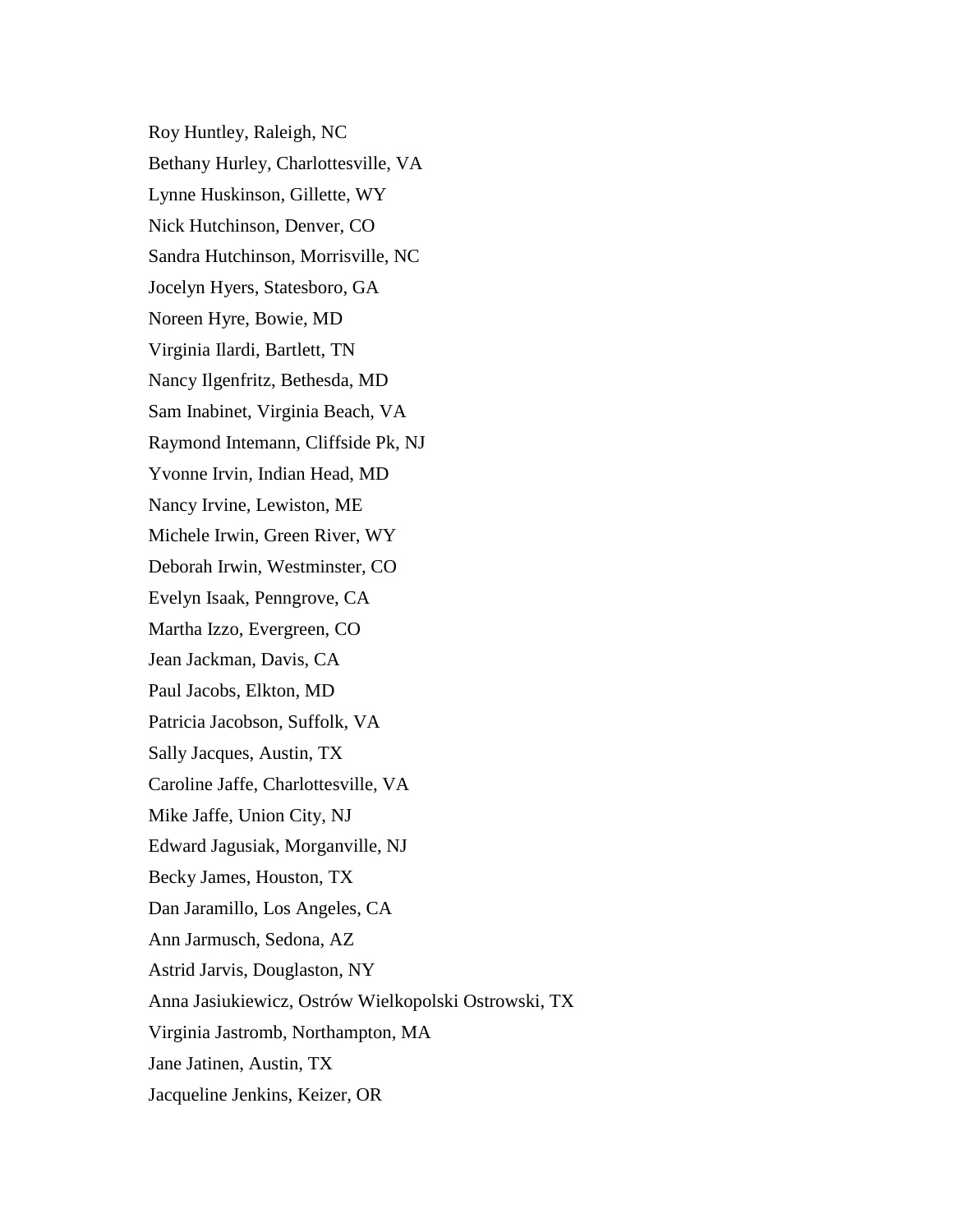Pam Jenkins, Olga, WA Christopher Jennings, Banning, CA Malisa Jernigan, Safety Harbor, FL Darynne Jessler, Valley Village, CA Elaine Tanner Jimmy Hall, Deane, KY Matthew Johnson, Quincy, CA Derek Johnson, Grantsville, MD Bonnie Johnson, Ashland, OR Dorothy Johnson, Centreville, VA Lisa Johnson, San Antonio, TX Joel Johnson, Santa Cruz, CA Barbara Johnson, Ouray, CO Lorraine Johnson, Seattle, WA S.L. Johnson, Willimantic, CT William Johnson, Sarasota, FL Paul Johnston, El Jebel, CO Kevin Jones, Newark, NJ Robbie Jones, Madison, TN Virginia Jones, Plymouth, MA Jan Jones, El Cerrito, CA Jo Jones, Missoula, MT Rick Jones, Ridgway, CO Robert Jones, Salem, OR Melanie Jones, Marshfield, MA Donna Jones, Herndon, VA Dr. Virginia Jones, Kalamazoo, MI Mark Jones, Trafalgar, IN Decie Jones, Simpsonville, SC Randy Jones, King, NC Zanna Joseph, Arvada, CO Diane Jouppi, Albuquerque, NM Robert Joyce, Laramie, WY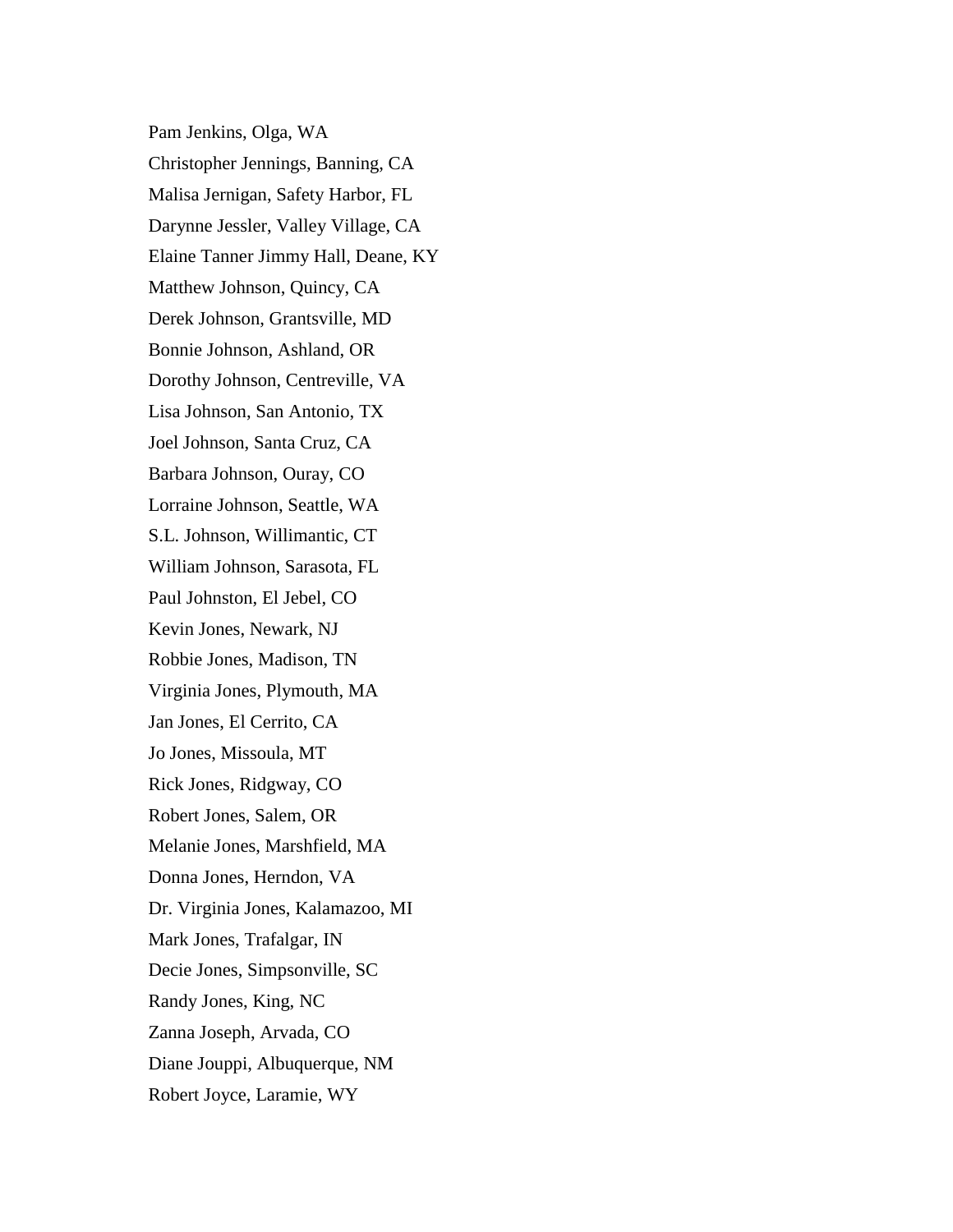Joe Joyner, Greeley, CO Daniel Juroff, Waukegan, IL David Justice, Colorado Springs, CO M. Adaline Jyurovat, Boulder, CO C K, Lake Geneva, WI Sue Kacskos, Eugene, OR Marilyn Kaggen, Brooklyn, NY Sarah Kalinay, Bakersfield, CA Paul Kalka, Binghamton, NY Gregory Kallner, Tryon, NC Joan Kalvelage, Ashland, OR Scott Kampas, St. Louis, MO Mary Kane, Chester Springs, PA Caitilin Kane, Dell Rapids, SD Lynne Kane, Chapel Hill, NC Adam Kaplan, Laguna Beach, CA Adam Kaplan, Kingston, NY Shelley Kaplan, Salem, OR Marion Kaple, Alpharetta, GA Bill Kappa, Daytona Beach, FL Glen Kappy, Albuquerque, NM Rae Kasdan, Waynesboro, VA Margean Kastner, Saint Louis, MO Sarah Kavage, Seattle, WA Joel Kay, Milwaukie, OR Deborah Kaye, Blaine, WA Stephen Keach, Charlottesville, VA Alexandria Keaton, Henderson, NV Jim Keeley, Vancouver, WA Arthur Keene, Amherst Town Of, MA Lisa Keim, Oak Lawn, IL Penny Keiter, Charlottesville, VA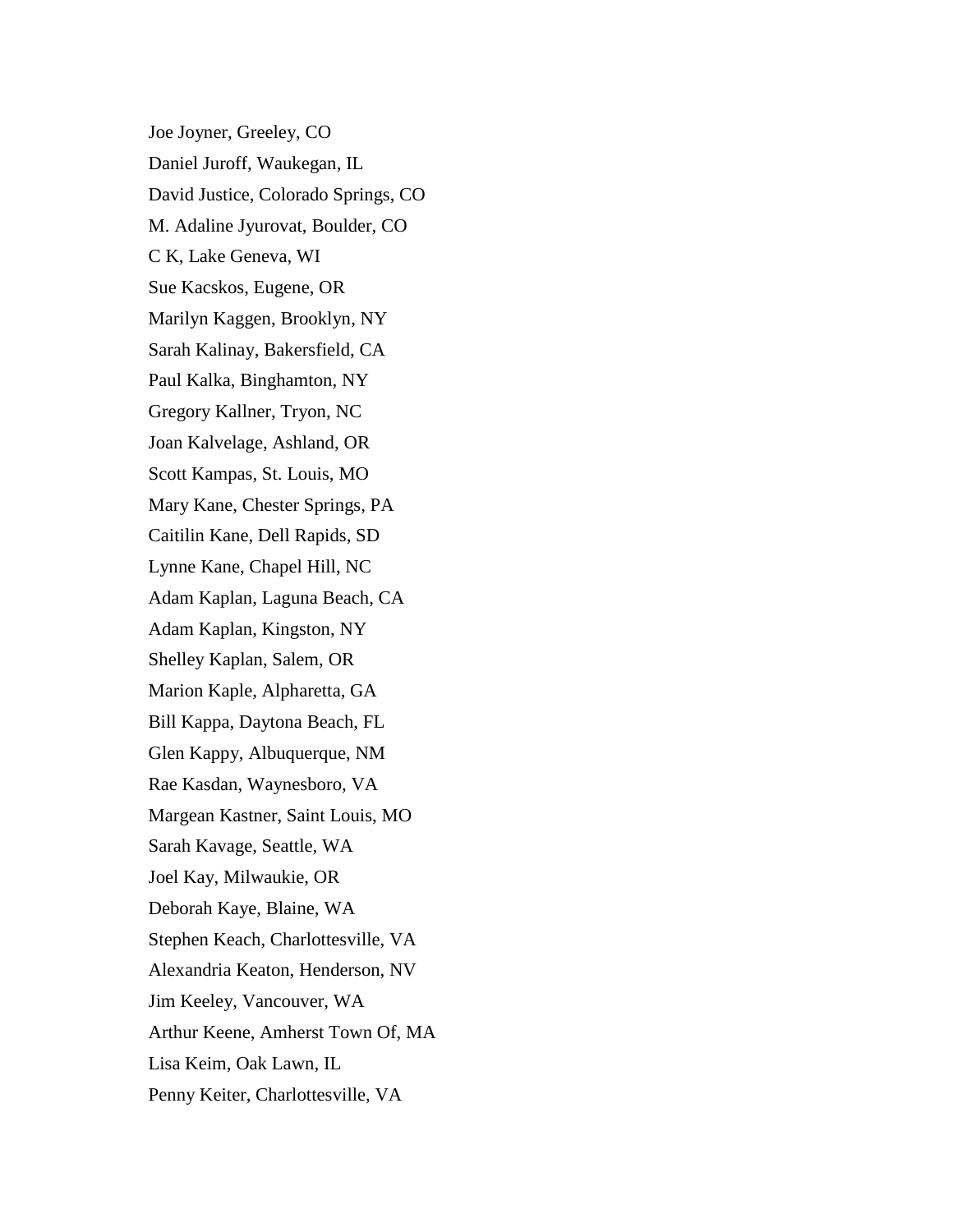Susan Kelech, Orlando, FL Adam Keller, Athens, AL Thomasin Kellermann, Cumberland, RI Elizabeth Kelley, Fredericksburg, VA Melissa Kelly, Etowah, TN Carol Kelly, Berkeley, CA Lisa Ann Kelly, Santa Barbara, CA James Michael Kelly, Huntington Beach, CA Jason Kemple, Alpha, NJ Brenda Kennard, Berkeley, CA Karen Kennedy, Lombard, IL Kate Kenner, Guilford, VT Sister Betty Kenny, West St. Paul, Mn, MN Jillian Kenny, West Jefferson, NC Charlene Kerchevall, Oceanside, CA John Kerschbaum, Stillwater, MN Bobby Kerschner, Charlotte, NC Richard Kesling, Clarksburg, WV Rachel Kester, Olanta, PA Lizann Keyes, Santa Cruz, CA Keval Kaur Khalsa, Durham, NC Maureen Kill, Seattle, WA Wendi Killeen Myers, Weeki Wachee, FL Karissa Killian, Grantsville, UT Eunice Kimm, Grand Rapids, MI Katherine Kinas, Kalamazoo, MI Cheryk Kindschy, Helena, MT Cathi Kindt, Sheridan, WY Faith King, San Jose, CA Lisa Kingsley, Norfolk, VA Eleanor Kinney, Bremen, ME Sister Honora Kinney, Albany, NY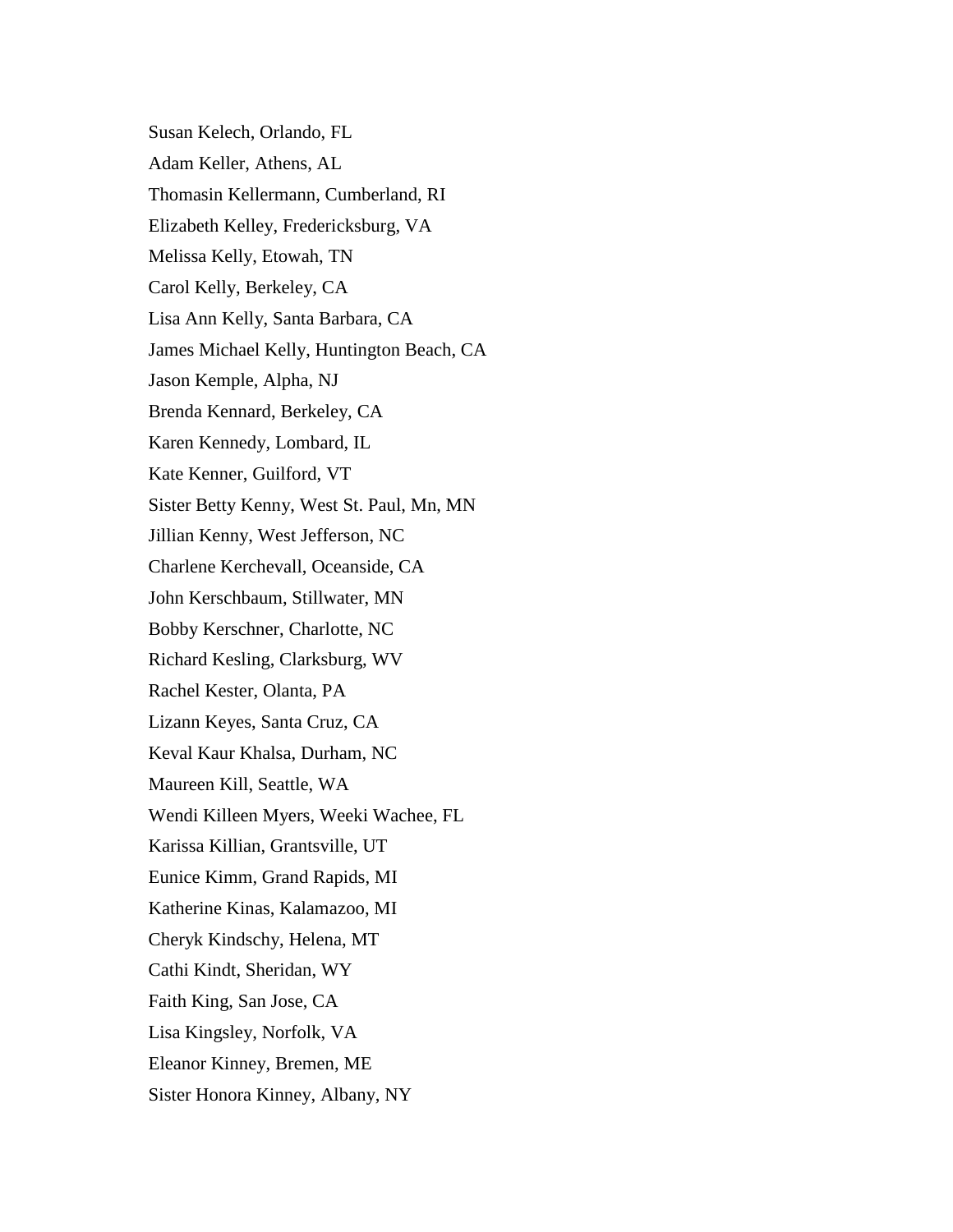Jeff Kinsey, Flagstaff, AZ Richard Kirby, Dungannon, VA Karen Kirchdoerfer, Orefield, PA Karen Kirk, Williamsport, PA Mike Kirkby, Toronto, CA Jesse Kirkham, Danville, IN Dale Kirkley, Boone, NC Cynthia Kirschling, Sacramento, CA Anna Kiser, Louisville, KY Jamie Kitson, Granite Falls, WA Frank Kloucek, Scotland, SD Dawna Knapp, Citrus Heights, CA Stuart Knappmiller, St. Paul, MN Kristan Knierim, Price, UT Kendra Knight, Burlingame, CA Ann Knott, Hinton, WV Thomas Knox, Tucson, AZ Susan Knutsen, Stillwater, NJ Stefan Koch, Woodbridge, VA Peggy Kocoras, Northfield, MA Ellen Koivisto, San Francisco, CA Karen Konopa, Warwick, NY Rheama Koonce, Depoe Bay, OR Brian Korek, Los Altos, CA Kris Korfanta, Ranchester, WY Meryle Korn, Bellingham, WA Laurel Kornfeld, Highland Park, NJ Bill Kornrich, Sneedville, TN Marc Koslen, Warm Springs, VA Joan Kosloff, Philadelphia, PA Diane Kossman, Ft Lauderdale, FL Jean Kozel, West Norriton/ Eagleville, PA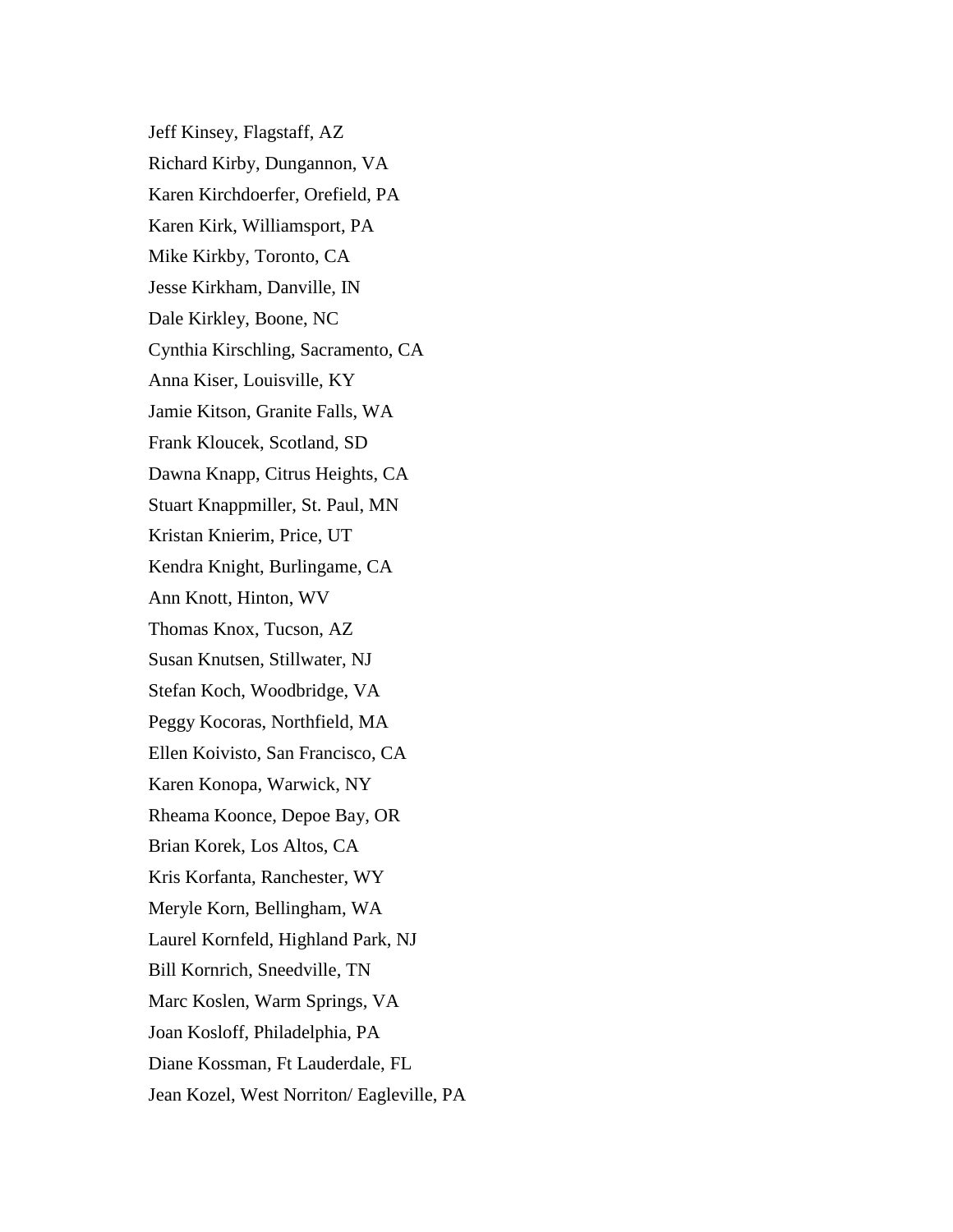John Kozub, Mount Juliet, TN Diane Kraft, Lewiston, NY John Kramarck, Townsend, DE Lawrence Krantz, Bemidji, MN Diane Krassenstein, Phila, PA Kathy Kremer, Louisville, KY Robin Krenke, Sedona, AZ Shellie Krick, Pleasant Hill, CA Kristopher Kriner, Kansas City, MO Mary Krohner, Gig Harbor, WA Julie Kroll, Abingdon, VA Kelly Kroske, Grass Lake, MI Lynnette Krueger, Allendale, NJ Catherine Krug, Cornelius, NC Kim Krupinski, Sherman Oaks, CA Teresa Kruse, Teresa, KY Dana Kuhnline, Cincinnati, OH Tom Kunhardt, Oakland, CA Chris Kunkel, Midlothian, VA Nancy Kurtz, Moab, UT Cathie Kwasnesk, Monroe, WI Candace L, Raleigh, NC C L, San Gabriel, CA Rochelle La Frinere, San Diego, CA Pamela La Rue, Long Beach, CA Mercedes Lackey, Claremore, OK Susan Lacy, Mays Landing, NJ Millicent Ladeur, Floyd, Va, VA Daniel Laemmerhirt, Tonawanda, NY Paul Lafontaine, Moab, UT Tracey Laird, Decatur, GA Ingrid Lakey, Phila, PA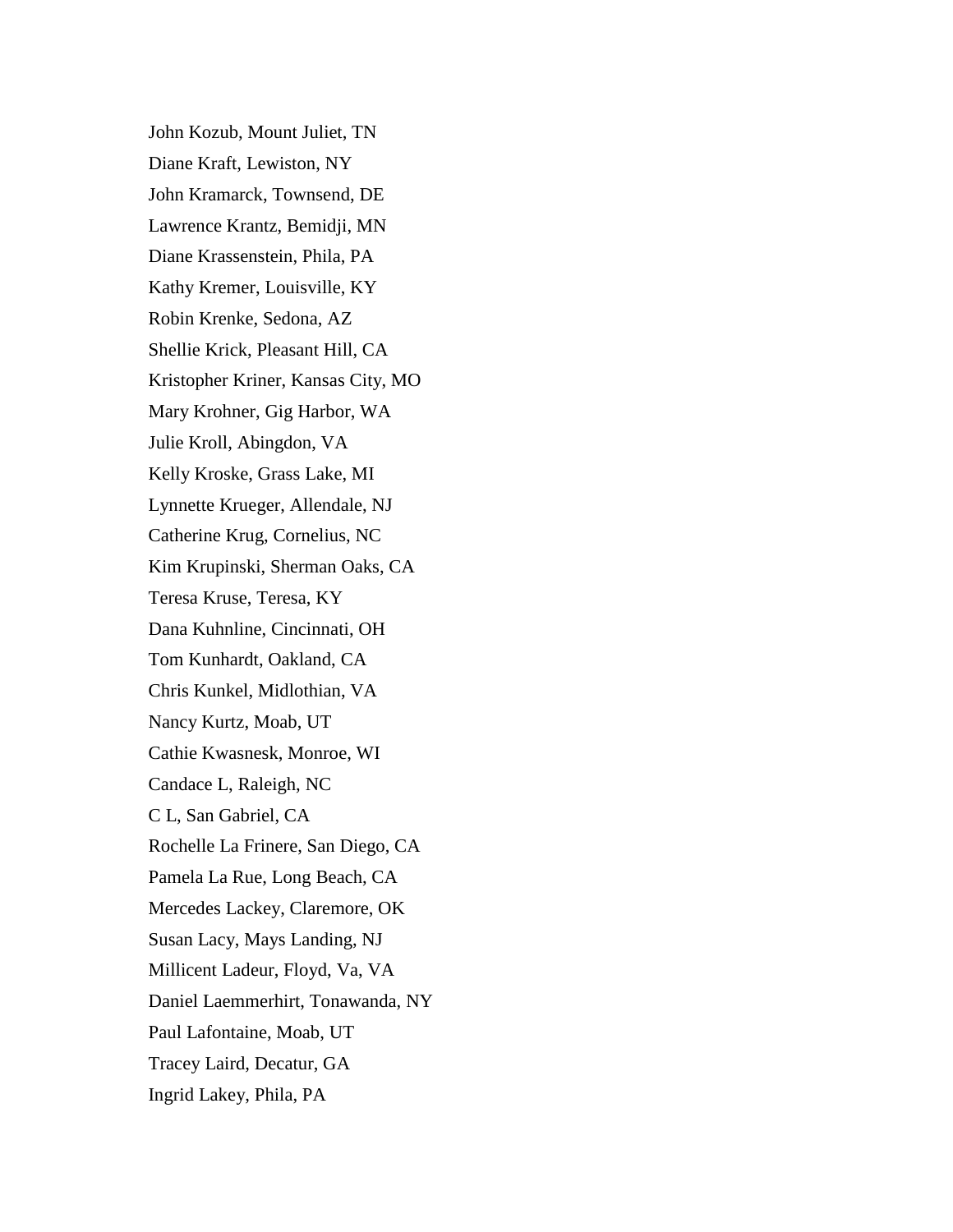Diane Lamagdeleine, Countryside, IL Sylvia Lambert, Interior, SD John Lambert, Carnation, WA C Lambert, Bethesda, MD Gary And Seraphina Landgrebe, Soquel, CA Maggie Landis, New York, NY Mary Landrum, Franklin, KY Corina Lang, Cobden, IL Barbara Langan, Huntingdon, PA William Lankford, Charlottesville, VA Mary Lannon, Hillsboro, NH Venetia Large, Altadena, CA Michael Larkin, Pocatello, ID Dona Laschiava, Green Valley, AZ Elizabeth Lasensky, Davis, CA Jes Laufenberg, Sacramento, CA Sundari Lauren, Santa Cruz, CA Annamaria Laverty, Boulder, CO Jennifer Lawhorne, Richmond, VA Anna Lawler, Yardley, PA Suzy Lawrence, Chapel Hill, NC Wayne Lax, Cheyenne, WY Thomas Layman, Richmond, VA Sara Lazarus, Springfield, NJ Rose Marie Leather, Phoenix, AZ Bronya Lechtman, Billings, MT Dennis Ledden, Fiddletown, CA Lucretia Lee, Bruceton Mills, WV Connie Lee, Johnston, SC Bj Lee, Orange, CA Mike Lee, Evansville, IN Sandra Lee, Rockport, MA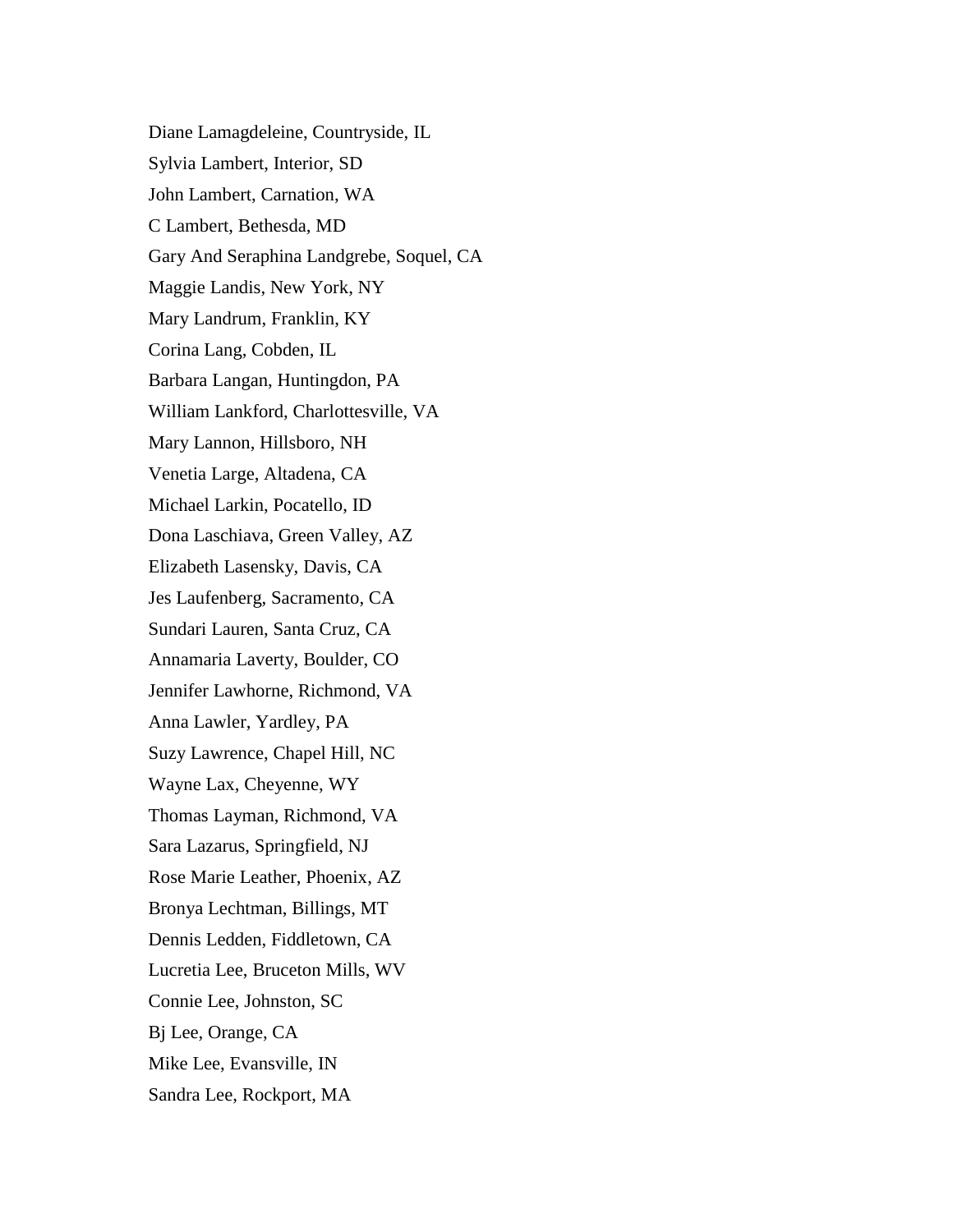Virginia Lee, Phoenix, AZ Girvani Leerer, Berkeley, CA Jacque Lefler, Sebastopol, CA Susan Leibowitz, Chicago, IL Jodie Leidecker, Brooklyn, NY Richard Leiser, Centennial, CO Marc Lemaire, Viroqua, WI Aviva Lemberger, Tacoma, WA Rosa Lembessis, Boca Raton, FL Jean Lemire Dahlman, Forsyth, MT Cassandria Lemmon, Cottage Grove, OR Don Lennon, Yarmouth, ME José León, Oakland, CA Tom Leonard, Boone, NC Monika Leonard, Harlan, IN Robert Leresche, Clearmont, WY Michelle Lesmond, Boise, ID Meg Lessard, Richmond, VA Pam Letourneau, Rohnert Park, CA Beth Levin, Portland, OR Mark Levin, Plymouth Meeting, PA Julie Levine, Topanga, CA Rebecca Levinson, New York, NY Rev. Jim Lewis, Charleston, WV Rena Lewis, Ojai, CA Gloria Lewis, Brentwood, TN Shawn Lewis, Akron, NY Alicia Liang, Portland, OR Mary Lickert, Charleston, WV John & Pj Liebson, Santa Fe, NM Robert Liedike, Arvada, CO Ms Lilith, Ventura, CA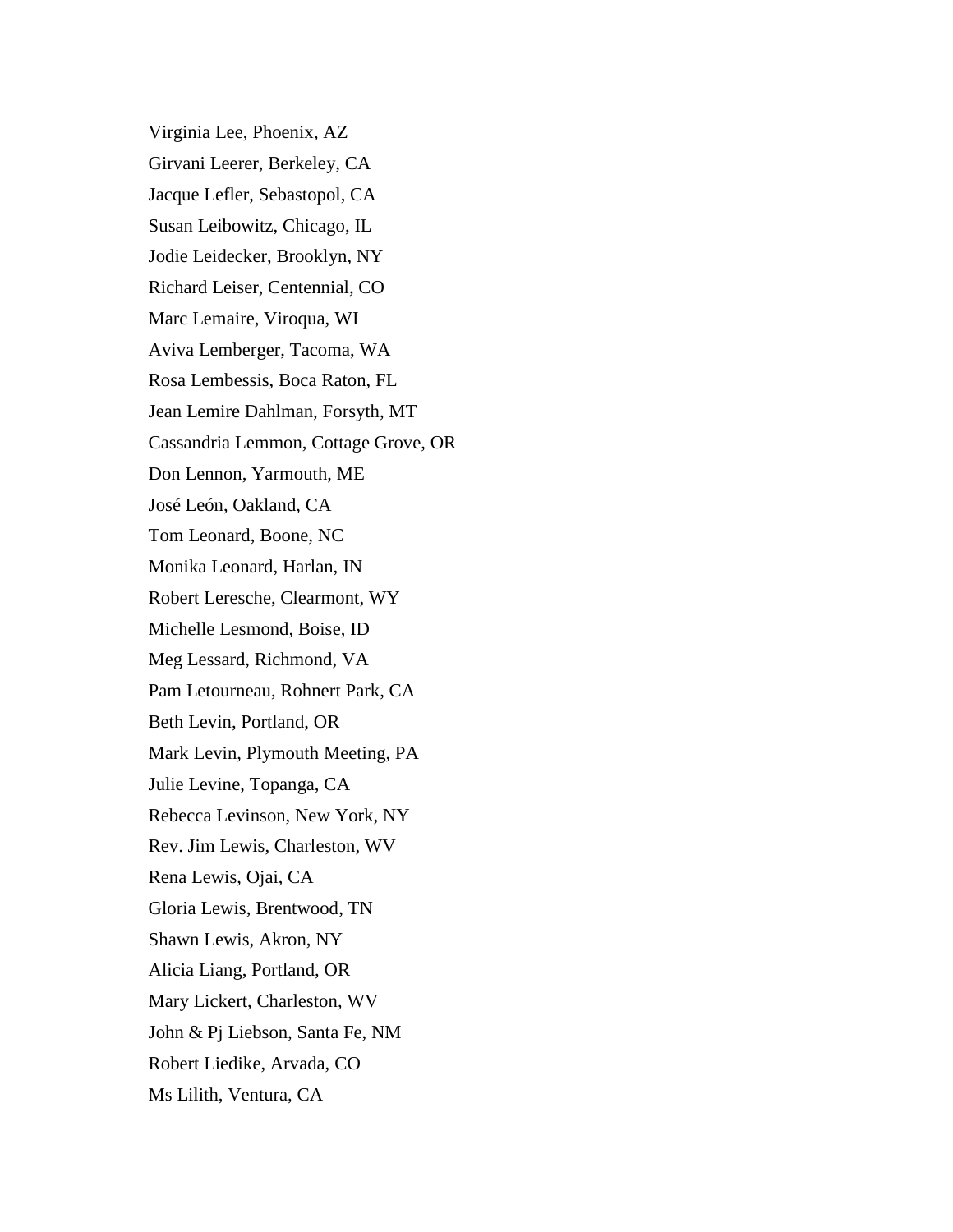R Limoges, Redwood Falls, MN Sarah Lincoln, North Ferrisburg, VT Lauren Linda, Laguna Woods, CA Neikirk Linda, Norman, OK Megan Lindeman, South Park, PA Evelyn Lindgard, Jacksonville, FL Garth Lindley, Davis, CA Maryann Linehan, King Of Prussia, PA Virgene Link-New, Anacortes, WA Alan Linn, Hickory, NC David Lipstreu, New Albany, OH Patricia Liske, Falls Church, VA Lisa Litman, Austin, TX Larry Little, Fairfax, VA Florence Litton, Valley Center, CA James Livingston, Skandia, MI Benard Lizak, Northampton, PA Stephanie Llinas, Kew Gardens, NY Colleen Lobel, San Diego, CA Wolfgang Loera, Bellevue, WA Norma Loffredo, Bear, DE Nancy Loftin, Toledo, OH Christopher Loftis, Durham, NC T Logan, Marble Falls, TX Leslie Long, Telluride, CO Sweet Grass Longhouse, Cleveland, OH Amy Longo, Copper Hill, VA Cecelia Loomer, Saint Louis, MO Charles Looney, Scappoose, OR Nancy Lopez, Staten Island, NY Harold Lorentson, Bryson City, NC Aesha Lorenz Al-Saeed, Portland, OR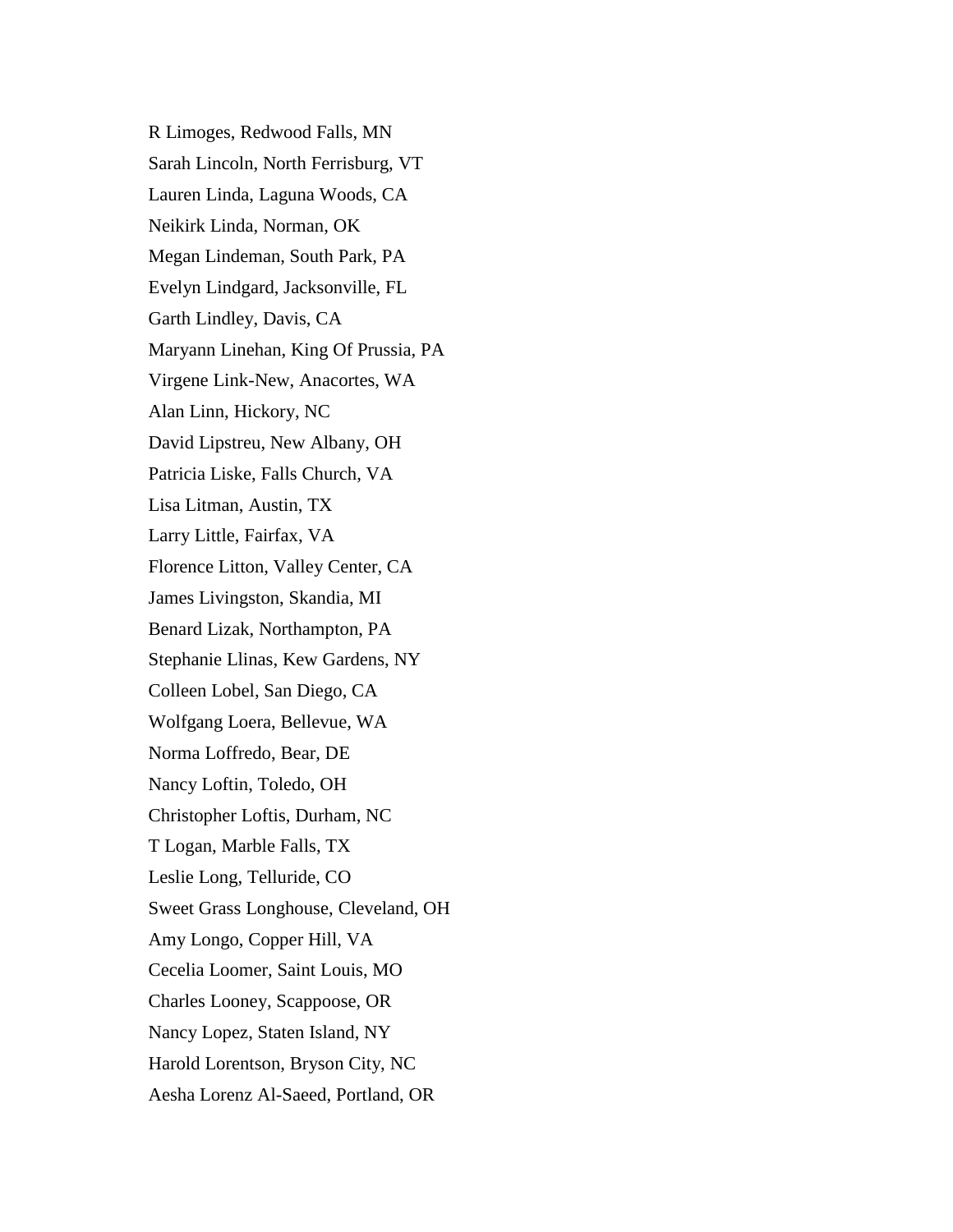Margaret Louden, Hedgesville, WV Calvin Lounds, Mason, MI Jim Loveland, Saint Petersburg, FL David Loven, Chapel Hill, NC Kristen Lowry, Vacaville, CA Shannon Lucas, Bend, OR Lorie Lucky, Des Moines, WA Joan Luft, Grandville, MI Dennis Luna, Mount Vernon, OH Peggy Luna, Pleasant Hill, CA Mike Lundgren, Fairway, KS Eugene Lupo, Lenoir, NC Norman Lutter, Cheyenne, WY Michael Lyman, Colville, WA Sheila Lynch, Newark, DE Kare M, Beverly Hills, CA Anne M, Valdosta, GA C. M., New York, NY Joaquim M. Pujals, Readington, NJ Monica Mabry, Conway, AR Barbara Maccambridge, Longmont, CO John & Shirley Macdonald, Portland, OR Ric Macdowell, Charleston, WV Pat Mace, Spotsylvania, VA John Macfadyen, Boynton Beach, FL Admjane Macfarlane, Los Angeles, CA Richard Mackin, Middletown, CT Donald Mackler, Blacksburg, VA Bonnie Macraith, Arcata, CA Kim Maddox, Tucson, AZ Ginny Madsen, San Leandro, CA Christi Magruder, Silver Spring, MD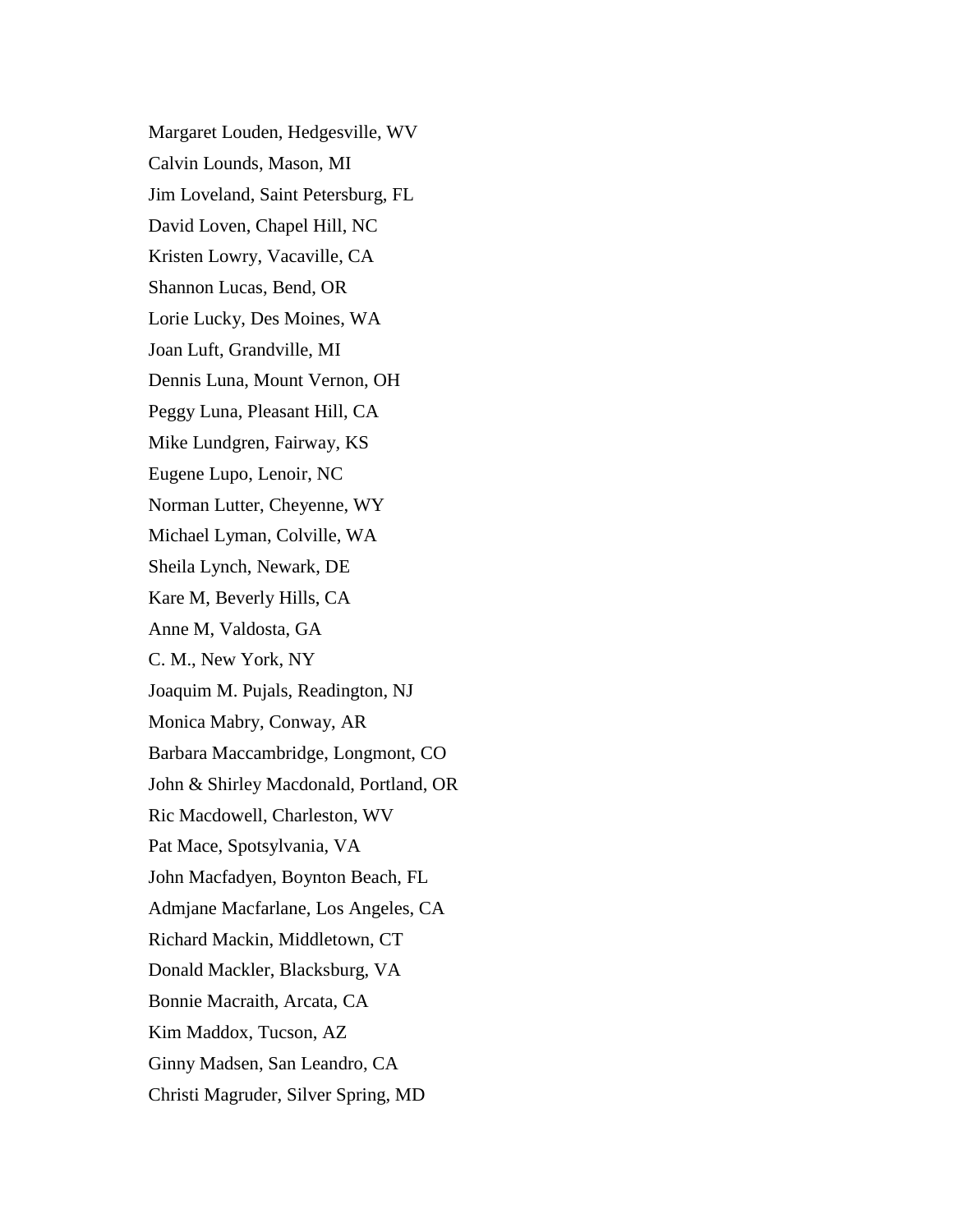Betsy Mahoney, Hulett, WY Sister Mary Kay Mahowald, El Paso, TX Ivy Main, Mclean, VA Charlene Maker, Little Compton, RI Elizabeth Struthers Malbon, Blacksburg, VA Dan Malcic, Calumet City, IL Karen Mallam, Siler City, NC Anne-Marie Mallon, Bernardston, MA Peggy Malnati, Farmington Hills, MI Gillian Malone, Big Horn, WY Tania Malven, Tucson, AZ Ann Malyon, Oak, NJ V Mangum, Spokane Valley, WA Eric Manners, Leander, TX Christine Manor, Rockville, MD Virginia & Ed Manuel, Houston, TX Stacey Marchig, Upper Chichester, PA Aida Marina, South Pasadena, CA L Marinari, Bryn Mawr, PA Janet Marineau, Bristol, CT Tina Markowe, Los Angeles, CA Emilie Marlinghaus, Bend, OR Marielle Marne, Phoenix, AZ Michael Marquardt, Whitewater, CO Chris Marquardt, Neenah, WI Jesse Marsden, Providence, RI Letha Marshall, Tallahssee, FL Liz Marshall, Bellingham, WA Linda Marshall, Arnold, MD Doris Martin, Mount Solon, VA Judith Martin, Pewee Valley, KY Richard Martin, Corvallis, OR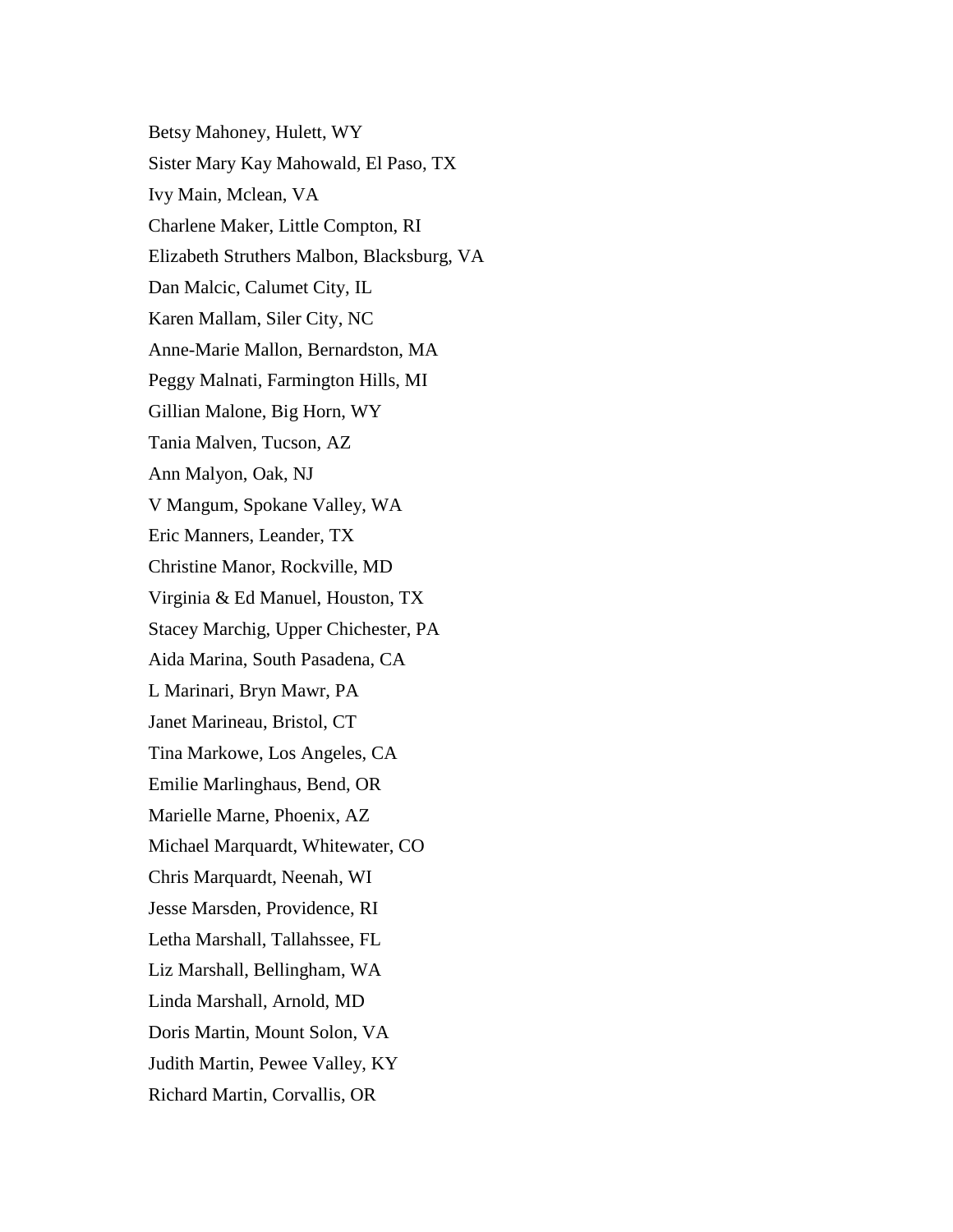Geraldine Martin, Bronx, NY Steve Martin, Louisville, KY Susan Martinez, El Paso, TX Jessica Martinez, Beaverton, OR Rita Martinez, Ramah, NM David Martirosyan, Northridge, CA Colleen Mashburn, Burlington, NC Joyce Mast, Champaign, IL Angela Mastaloudis, Slc, UT Patrick Mateer, Chapel Hill, NC Sandra Materi, Casper, WY Thelma Matlin, Reno, NV Antonia Mattthew, Bloomington, IN Barbara Mauz, Los Angeles, CA Carol Mavrakis, Banner, WY Casee Maxfield, Los Angeles, CA Victoria Maxson, Mountain View, CA William Maxwell, Arden Hills, MN Roger Maynard, Hardy, VA Ed Mayrand, Rochester, NH Sudia Mccaleb, Berkeley, CA Bette Mccarron, Ocean City, NJ Thomas Mccartney, Pittsburgh, PA Helen H Mccarty, Bozeman, MT Gloria Mcclintock, Mount Vernon, WA Gloria Mccloskey, Cheyenne, WY Louise Mcclure, Princeton, NJ Kim Mccomb, Grand Rapids, MI Douglas Mccormick, Trabuco Canyon, CA Paul Mccullough, Highland, MI Bryan Mccullough, Proctor, MN William Mcdaniel, Pike Road, AL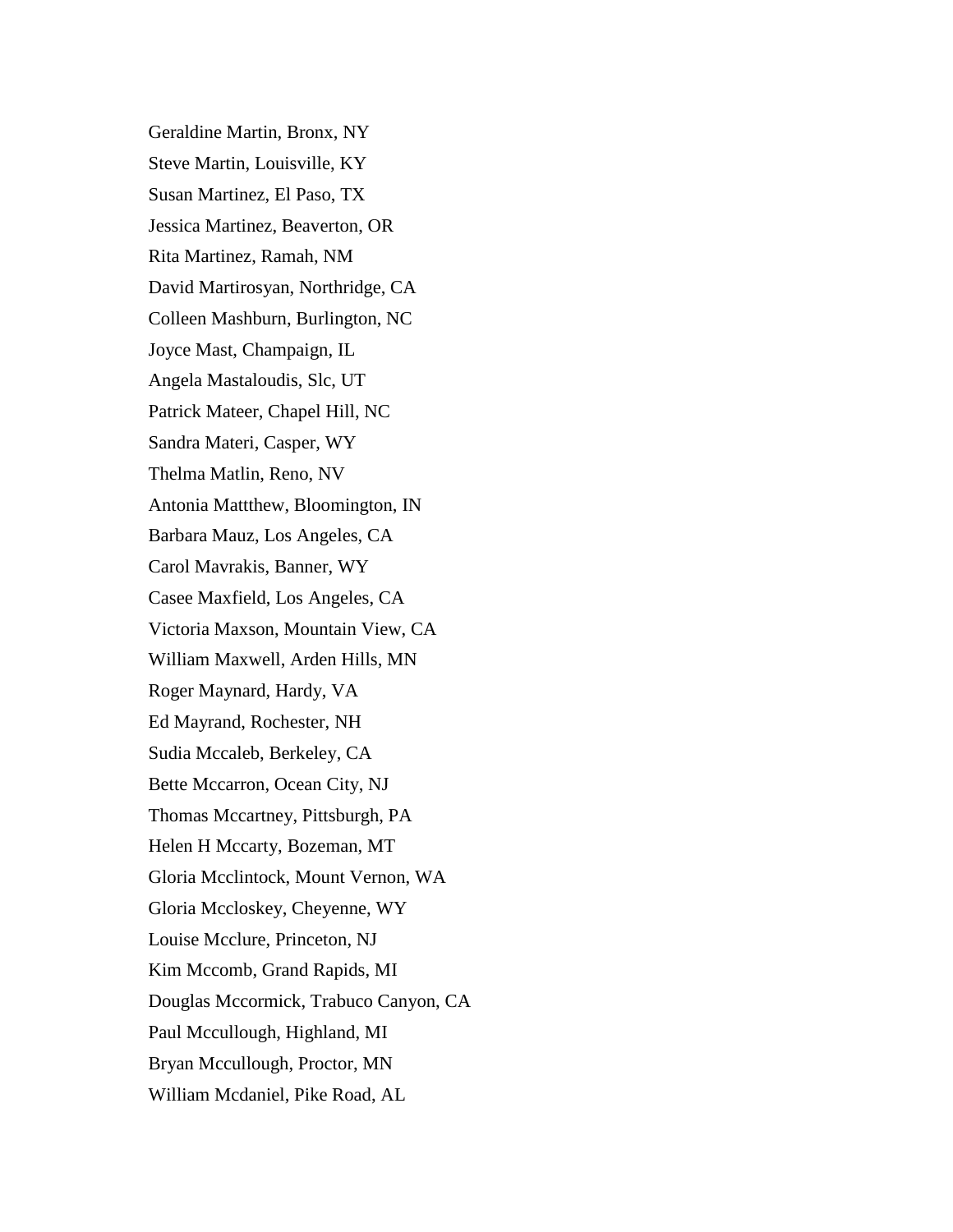Julie Mcdaniels, Williamston, MI Paul Mcdermott, Los Angeles, CA Mary Ann Mcdonald, Sacramento, CA Tim Mcdowell Andrew Mcelwaine, Glenshaw, PA Marguerite Mcfadden, Malvern, PA Alison Mcginty, Denver, CO Joseph Mcglynn, Philadelphia, PA Roger Mcgowan Susan Mcgowan, Brooklyn, NY Patty Mcgrath, Potomac, MD Cheryl Mcgraw, Raleigh, NC Amanda Mcguire, Millboro, VA Patricia Mcguire, Denver, CO Kathleen Mchendry, Belchertown, MA Joann Mcintosh, Clarksville, TN Tom Mcintosh, Free Union, VA Dinah Mckay, Boulder, CO Ken Mckay, Springfield, MA Wendy Mckee, Corvallis, OR Catharine Mckenna, Wilmington, DE Mary Mckenna, Philadelphia, PA John Mckenzie, Saint Paul, MN Dagmar Mclaughlin, Palatine, IL Jan Mcmichael, Kirkwood, MO Janet Mcmillan, Bonner, MT Lou Mcmillion, Greensboro, NC Pamela Mcnally, Marshall, NC Catherine Mcnamara, Orlando, FL Lisa Mcnichol, FL Kate Mcqueen, Hillsborough, NC Charles Mcsweeney, Cave Junction, OR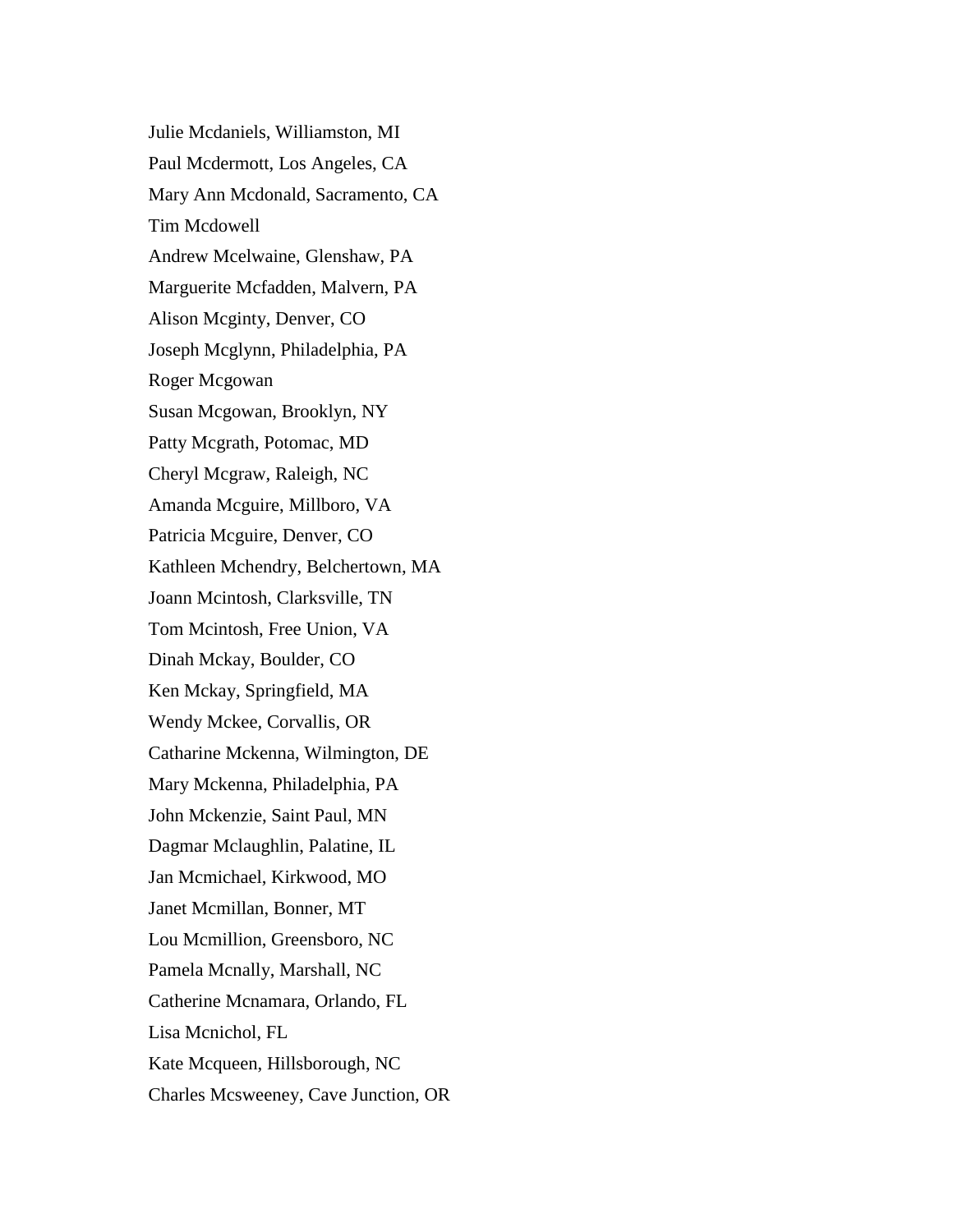Myron Mcveigh, Keokuk, IA Ursula Mcvey, Cleveland, OH Pamela Meade, West Liberty, KY Peggy Meade, Castlewood, VA Joe Meagher, Spring, TX Gail Meese, Columbus, OH Jeanne Melchior, Jasper, IN Peter Melde, Anchorage, AK Christine Meleg, Big Bear City, CA Gail Melhado, East Hampton, NY Christina Melocik, Charles Town, WV Kathryn Melton, Deer Park, TX Iris Meltzer, Kent, OH C. Mendel, Columbus, OH Mari Mennel-Bell, Pompano Beach, FL Alec Mento, Secane, PA Jennifer Messina, Ely, NV Kim Messmer, Santa Clara, CA Eileen Metress, Toledo, OH Wanda Mettes, Rochester, MN Emily Metz, Pittsford, NY Whitney Metz, Mannington, WV Debra Metzger, Irwin, PA Rita Meuer, Madison, WI Christopher Meyer, Chapel Hill, NC Robert Meyers, Hyattsville, MD Cindy Meyers, La Selva Beach, CA Brenda Michaels, Port Townsend, WA Sandra Middour, Roundhill, VA Ben Mier, West Olive, MI Kim Miles, Whitesburg, KY Joan Milford, Mansfield, TX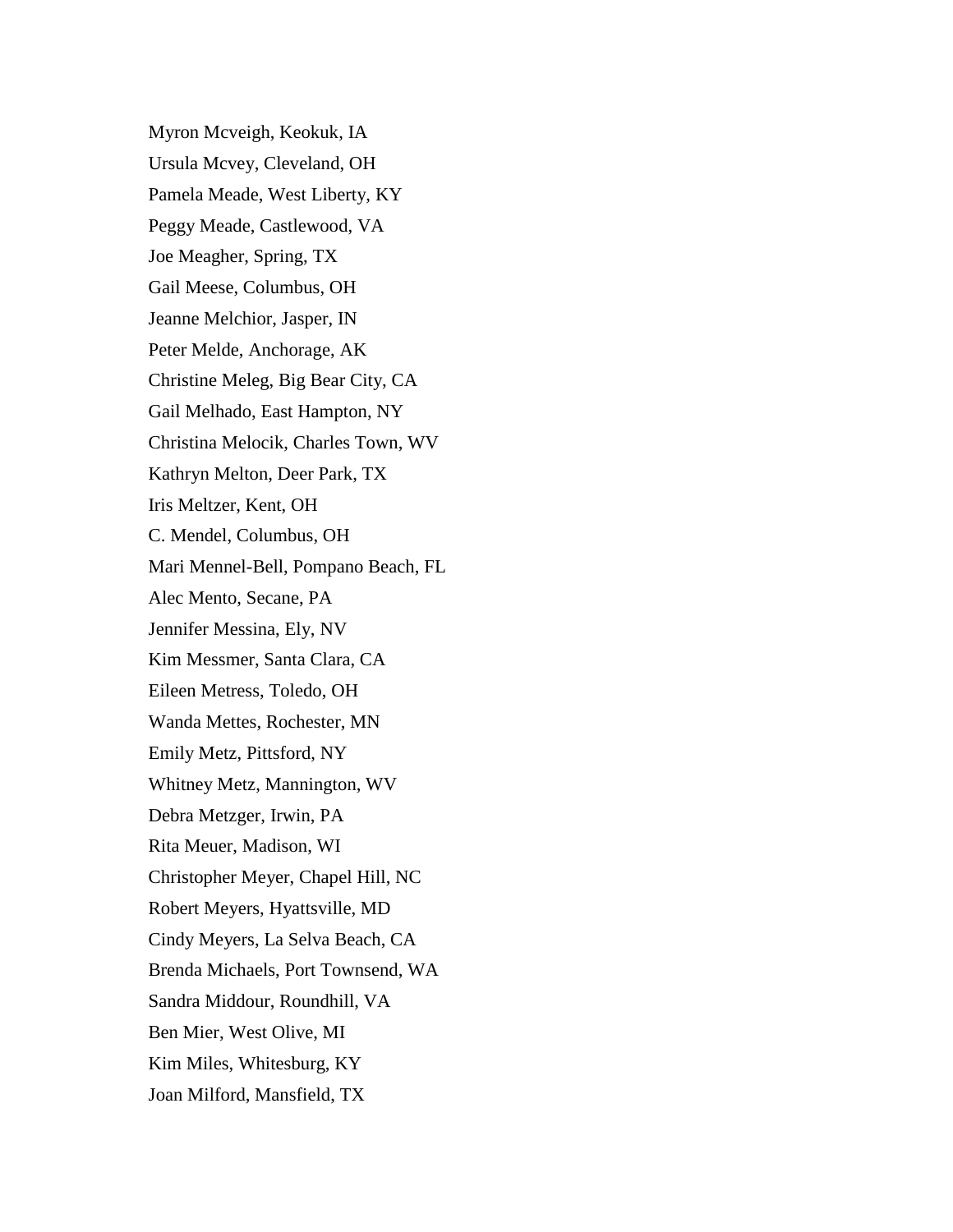John Miller, Newport Beach, CA Bonnie Miller, Seattle, WA Larry Miller, Utica, KY Mary Miller, Richmond, VA Susan Miller, Richmond, VA Mary Miller, Rabun Gap, GA Debra Miller, Belvidere, NJ Lester Miller, Franklin, WI Gerry Milliken, Cottonwood, AZ Edward Mills, Bellevue, WA Kent Minault, Knoxville, TN Carolyn Minert, Chicago, IL Carole Minick, Venice, CA Michael Minnick, Fayetteville, NC Walter Minnick Jr, Hagerstown, MD Joy Miracle, Nicholasville, KY Kevin Mistrik, Prospect Heights, IL Crystal Mitchell, Bertram, TX Alicen Mockler, Lewiston, ID Deidre Moderacki, New York, NY Mary Moderacki, New York, NY Jan Modjeski, Murrells Inlet, SC Ronald Mohler, Long Beach, CA Kristine Mohring, Crowley, TX Ah-Li Monahan, Columbia Heights, MN Carol Mone, Trinidad, CA Celeste Monforton, San Marcos, TX Chris Monroe, Sonoma, CA Michael Monroe, Brookline, MA Richard Monroe, Bellevue, WA Danielle Montague-Judd, Wanship, UT Erin Mooney, Atlanta, GA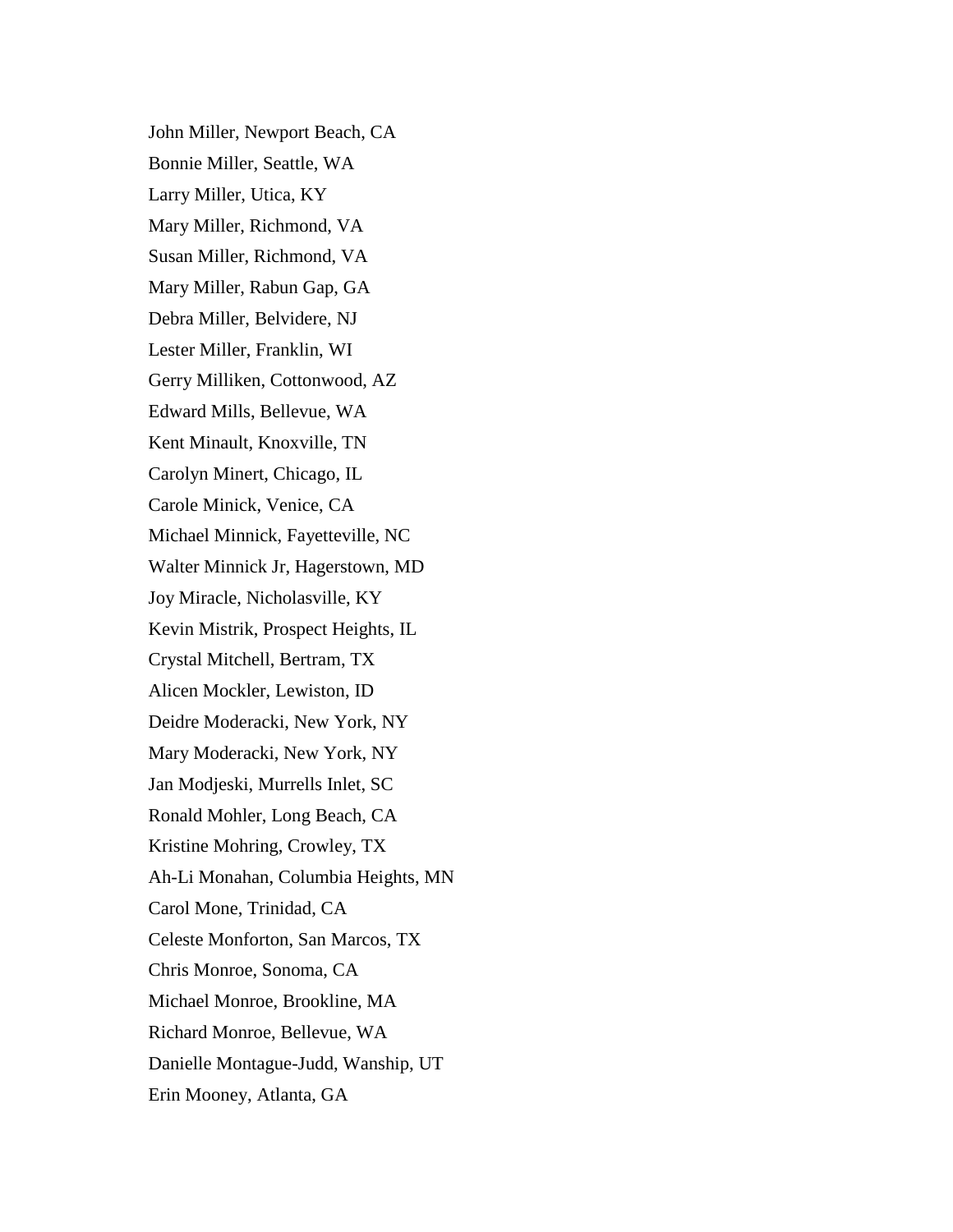Tom Mooney, Portsmouth, NH Linda Mooney, Flagstaff, AZ Thomas Moore, Hickory, NC Kevin Moore, Mt Prospect, IL Sandra Moore, Mt Prospect, IL Molly Moore, Mt. Prospect, IL Monica Moore, Sacramento, CA Garver Moore, Durham, NC Patrick Morales, Maryville, TN Deena Morando, Sandy, OR Darleen Moranobrown, Henrico, VA Erin Morey, Pittsburgh, PA Peter Morgan, Denver, CO Bill Morgan, Pottstown, PA Henry Morgen, Los Angeles, CA Kathleen Moriarty, Torrington, WY Carla Morin, Peoria, AZ Cynthia Morrell, South Hadley, MA Charles Morrill, Murphysboro, IL Deirdre Morris, Medford, MA Mike Morris William Morris Fred Morrison, Hayward, CA Christopher Morrow, Fredericksburg, VA Sherry Morse, Kensington, CA Carlene Moscatt, Baltimore, MD C Moschopoulos, Harrisonburg, VA Ginny Moses, Raleigh, NC Lynn Mosteller, Boone, NC Eileen Mothershead, Mesa, AZ Amy Mower, Maple Falls, WA James Mulcare, Clarkston, WA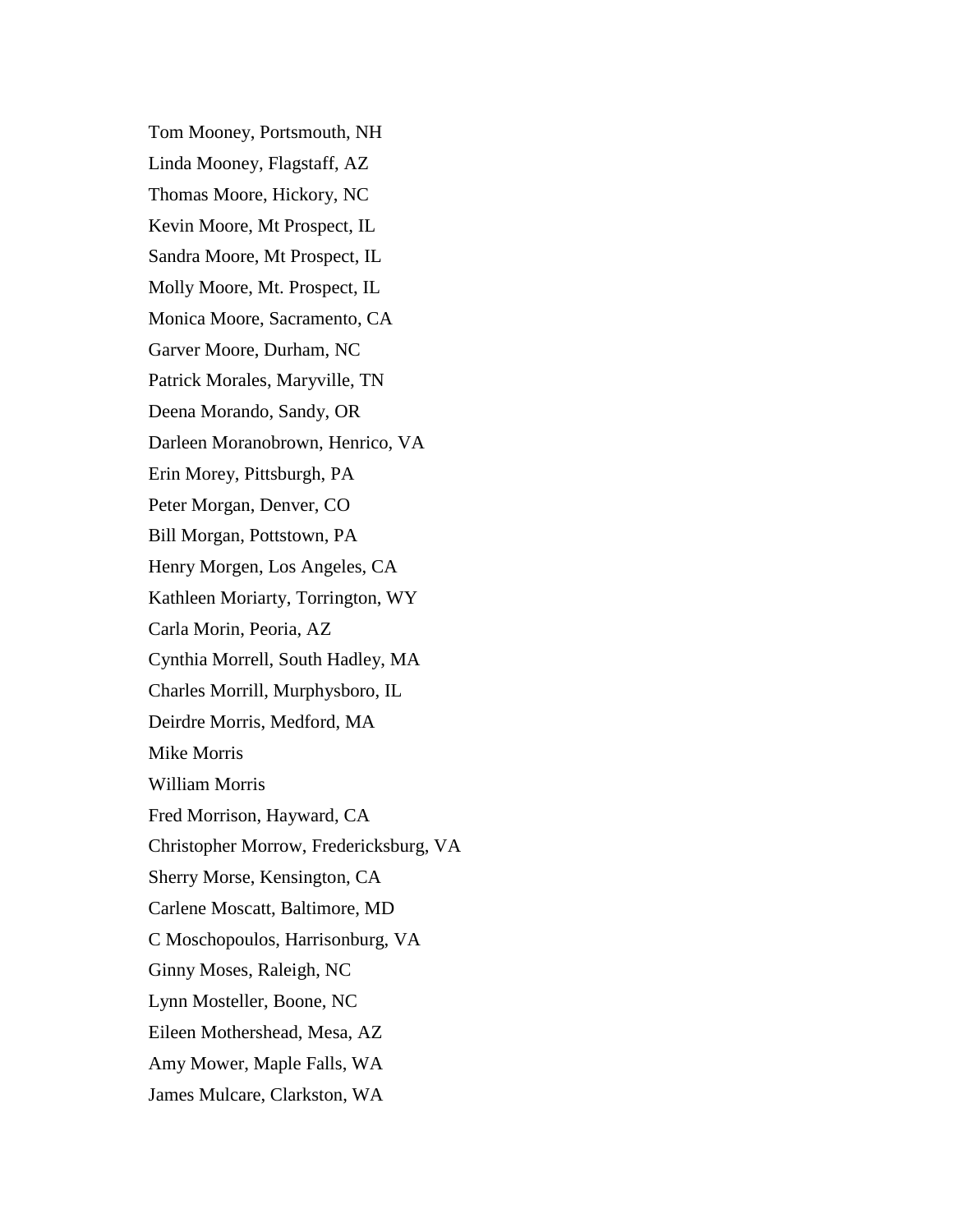Maureen Mullen, Chaska, MN Maryanne Muller, Brooklyn, NY Kris Muller, Berkeley, CA Hugh Mulligan, Frankfort, KY Rhonda Mullins, Jenkins, KY Karla Mullins, Lexington, KY Rodney Mullins, Wise, VA Rita Mullis, Charlotte, NC Patrick Mulvey, Austin, TX Angie Mummaw, Woodlawn, TN Linda Muntner, Raleigh, NC Lauren Murdock, Santa Barbara, CA Carolyn Murphey, Bokeelia, FL Suzanne Murray, Livingston, TX Joe Muscara, Houston, TX Mike Mutchler, Millersville, PA Janice L Myers, Harrisburg, PA Kenneth Nahigian, Sacramento, CA Beverly Naiditch, Winston Salem, NC Cecilia Nakamura, Hebron, KY Nancy Nance, Charlotte, NC Sue Napier, Buffalo, NY Shirley Napps, Scottsville, VA Cynthia Narkoff, Souderton, PA Kirk Nason, Long Beach, CA Carol Nau, Jarrettsville, MD Laurie Neagle, Bullhead City, AZ George Neall, Fulks Run, VA Jo Anne Neaves, Hollywood, FL Gavin Needler, Muncie, IN Geneva Neeriemer, Weaverville, NC Rick Nelson, Marble, NC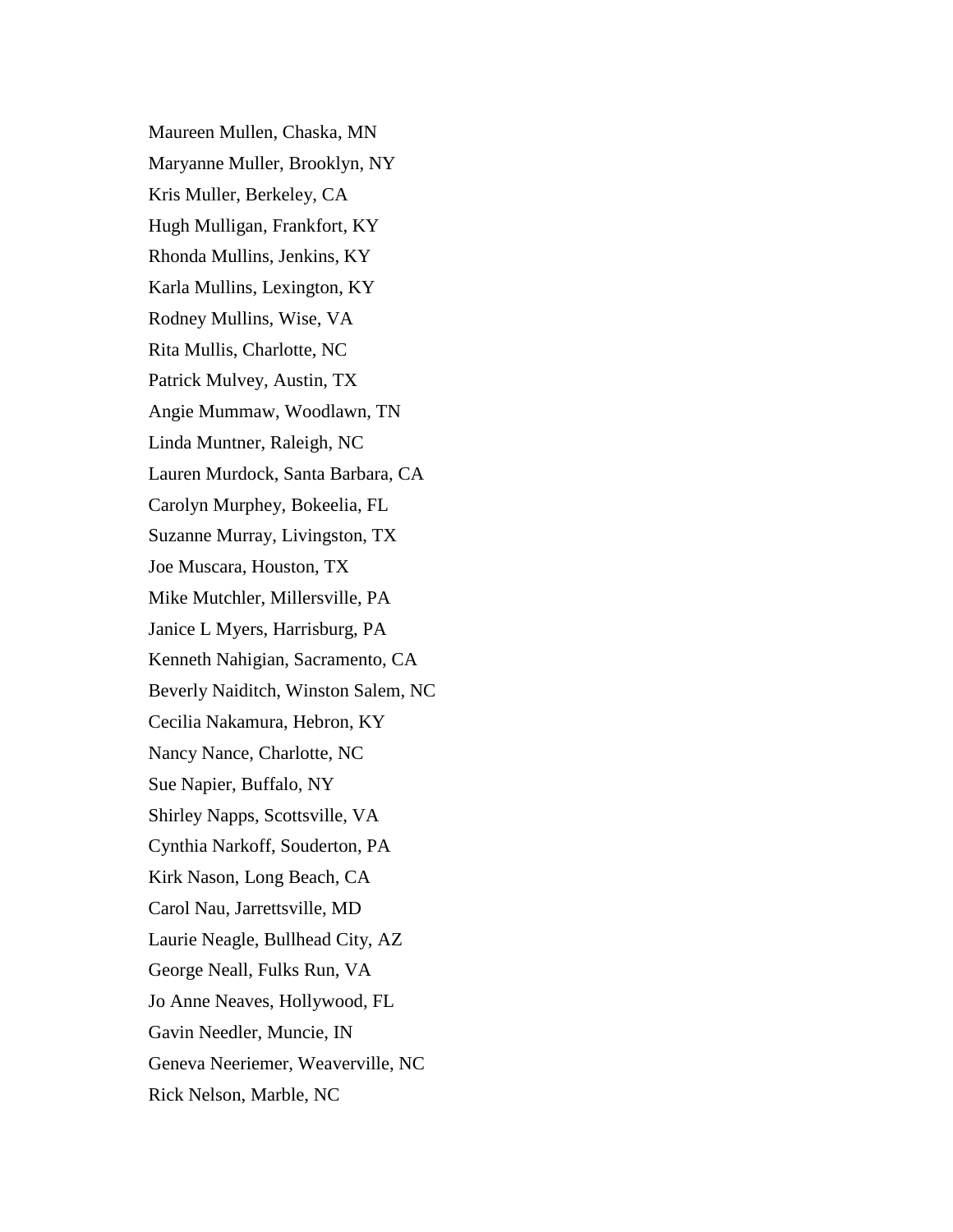Paul Nelson, Racine, WV Patricia Nelson, Minneapolis, MN Jan Nelson, Eugene, OR Milton And Shirley Nelson, Florence, OR Rebekah Nelson-Voorhees, Grass Valley, CA Barbara Neri, Pinckney, MI Darryl Nester, Bluffton, OH John Nettleton, Portland, OR Paula Neville, Rochester, NY Maureen Neville, Trenton, NJ Gail Newbold, Cochranville, PA Barbara Newman, Toledo, OH Beverly Nichols, Las Vegas, NV Alisha Nickols, Stockton, CA Thomas Nieland, Alamo, TX Heidi Nielsen, Port Saint Lucie, FL Richard Niemeier, Ridgway, CO Patrick Niese, Batesville, IN Lynne Nittler, Davis, CA Barbara Noble, Geneva, IL Anne Nocher, Fort Worth, TX Carolyn Nolan, Madera, CA Peggy Nolan, Willis, VA Phillip Norman, Lake Oswego, OR Deborah Norton, Raleigh, NC Neil Norton, Decatur, GA Dawn M Nothwehr, Rochester, MN Russell Novkov, Madison, WI Pamela Novotny, Duluth, MN Diane Nowak, Cottonwood Raymond Nuesch, Free Union, VA Pat Nunez, Summerfield, FL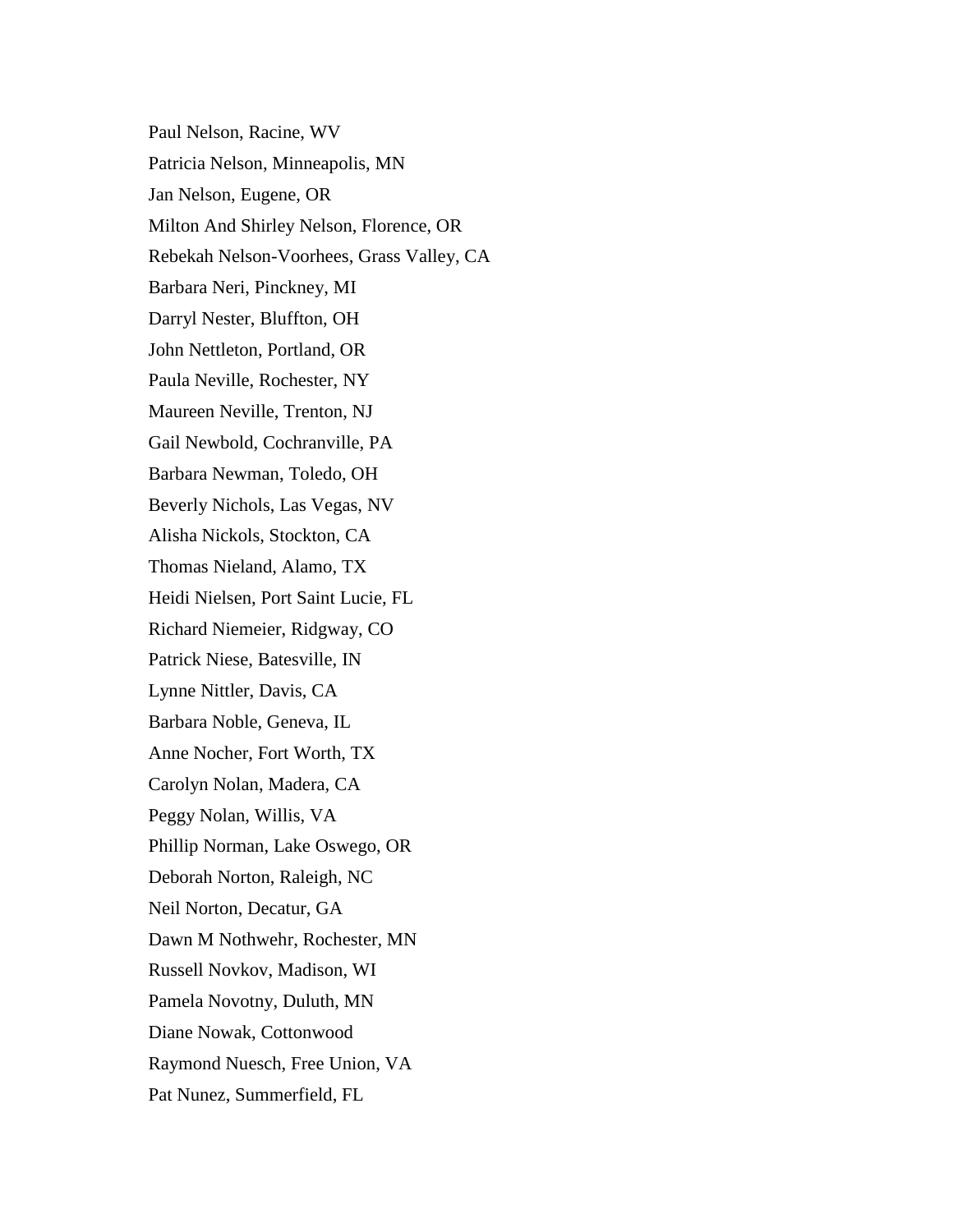Caleb O'Brien, Blacksburg, VA Robert O'Connor, Raleigh, NC Polly O'Malley, Los Angeles, CA Elizabeth O'Nan, Chapel Hill, NC Maureen O'Neal, Portland, OR Patricia O'Neill, Glen Allen, VA Susan O'Rourke, Saint Petersburg, FL Thomas Oakes, Greeneville, TN Mara Obelcz, Hatfield, PA Phil Oberman, West Hills, CA Evan Odell, Fort Worth, TX Lynne Oglesby, Newport News, VA Roxanne Oguin, Centerville, TN Karen Ohland, Lawrenceville, NJ Gregory Ojala, Portland, OR Tom Oken, Snowmass Village, CO Alan Olander, Nevis, MN Lori Olcott, Denver, CO Ann Oliver, Los Angeles, CA Dawn Olney, Prairie Village, KS Beth Olson, Fairhope, AL Larry Olson, Montpelier, VA Wayne Olson, Broken Arrow, OK Jimmie Oneal, Meadow Valley, CA Tony Oppegard, Lexington, KY Robert Ortiz, Novato, CA Anthony Ostrow, Superior, AZ Jesse Overton, Centennial, CO Tom Pache, San Mateo, CA Jewel Padgett, Woodlawn, VA Julia Page, Boise, ID Melissa Paige, New York, NY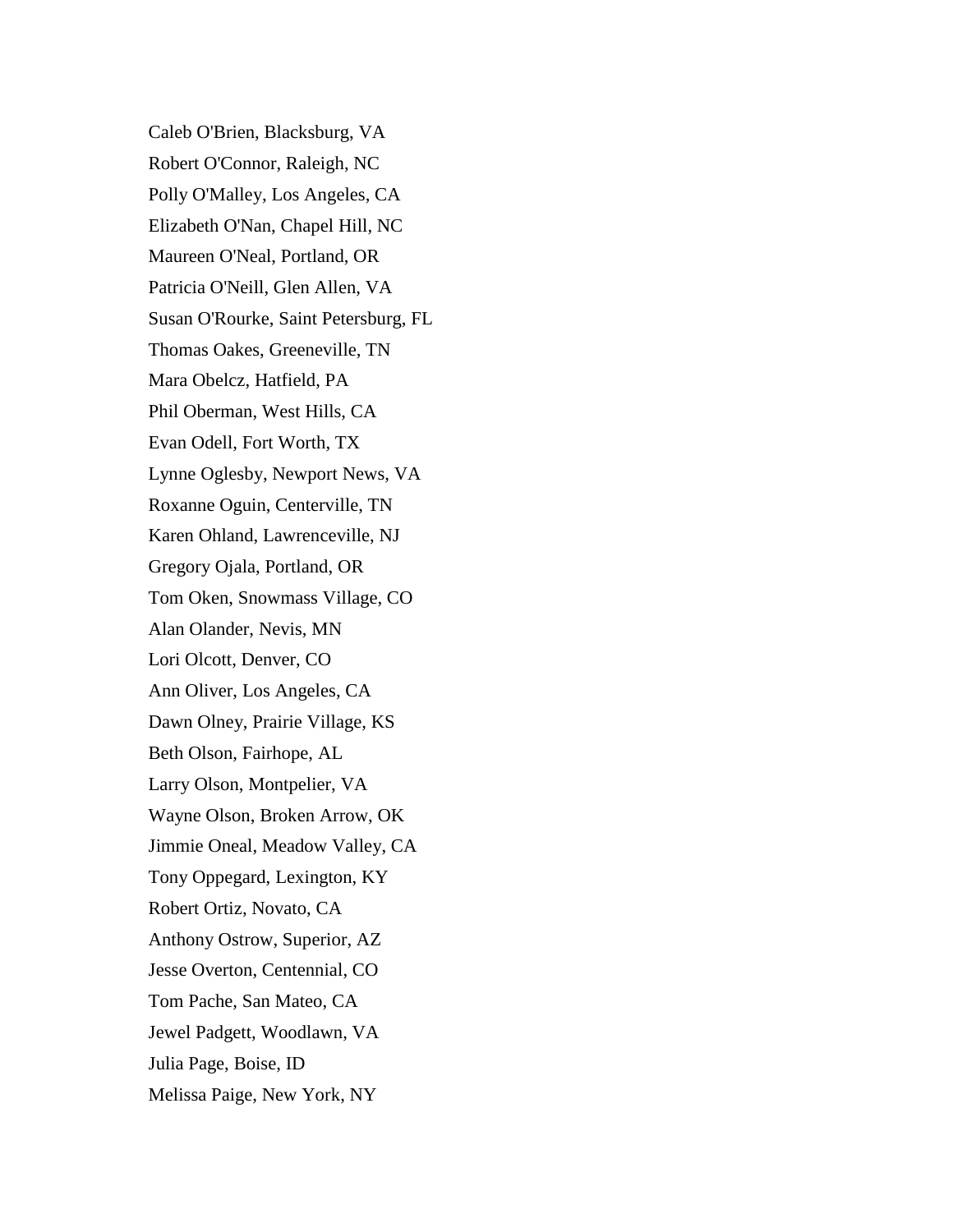Stephen Palm, Halfmoon, NY Edward Palone, Staten Island, NY Sharon Paltin, Laytonville, CA Michael Pan, Alexandria, VA Cherry Panelli, Reno, NV Natalya Panteleyeva, Centennial, CO Steve Papoli, Montverde, FL Marco Pardi, Lawrenceville, GA Pawiter Parhar, Sammamish, WA Julie Parisi, Woodstock, NY Flower Parker, Bluff City, TN Sh Parrish, Jacksonville, FL Cindy Parrone, Murphysboro, IL Sharon Parshall, Fall City, WA Amy Parsons-White Philip Paschall, Waterford, VA John Pasqua, Escondido, CA Janna Passuntino, New York, NY Rashid Patch, Oakland, CA A Patterson, Dallas, TX Lydia Patton, Ona, WV Jean Pauley, Seattle, WA Otis Pauley, Roanoke, VA Brenda Paulson, Amelia, OH Katherine Paxson, Berkeley, CA Julie Payne, Studio City, CA El Pe, Talmage, CA Shavon Peacock, Richmond, VA Owen Peacock, Ray Brook, NY Clydell Peairs, Hayward, CA Nancy Pearlman, Los Angeles, CA Michael Pearson, Spring Hill, FL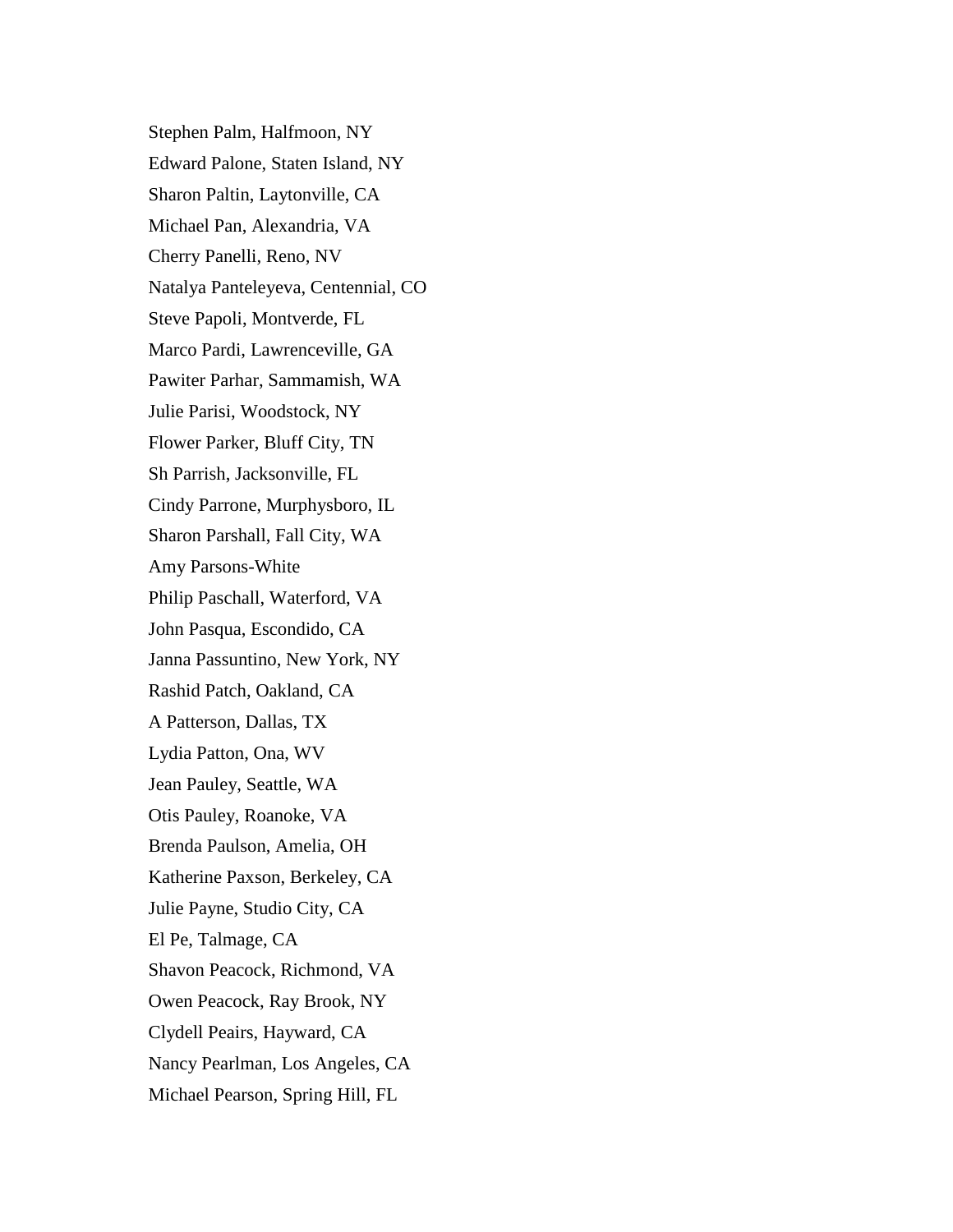Kristin Peckman, Roanoke, VA Larisa Pedroncelli, San Francisco, CA B Peet, Pensacola, FL Lorena Peinado, El Paso, TX Susan Peirce, Santa Fe, NM Jeff Pekrul, San Francisco, CA James Peloquen, New York, NY Vincent Peloso, Fortuna, CA Pamela Pendleton, Dallas, TX Hilda Perez, Garciasville, TX Heather Perkins, Raleigh, NC Casey Perkins, Wilmington, NC J. A. Perry, Asheville, NC John Peterkin, Cottonwood, AZ Marcia Peters, Jamaica Plain, MA Matt Peters, Pittsburgh, PA Ross Petersen, Chicago, IL Ellen Peterson, Berkeley, CA Jeannie Peterson, Sheridan, WY Patricia Petit, Cleveland, GA Edward Petsonk, Pittsburgh, PA Megan Pettey, Boone, NC Sharon Pevey, Portland, OR M Pezrow, Birmingham, AL Nezka Pfeifer, Saint Louis, MO Ellen Pfister, Shepherd, MT Kate Pfordresher, Brooklyn, NY Jim And Carol Phemister, Lexington, VA Allison Phipps, Denver, CO Amy Pick, New Paltz, NY (Mr. ) Clairence Pickens, Hartford, CT Mimi Pickering, Whitesburg, KY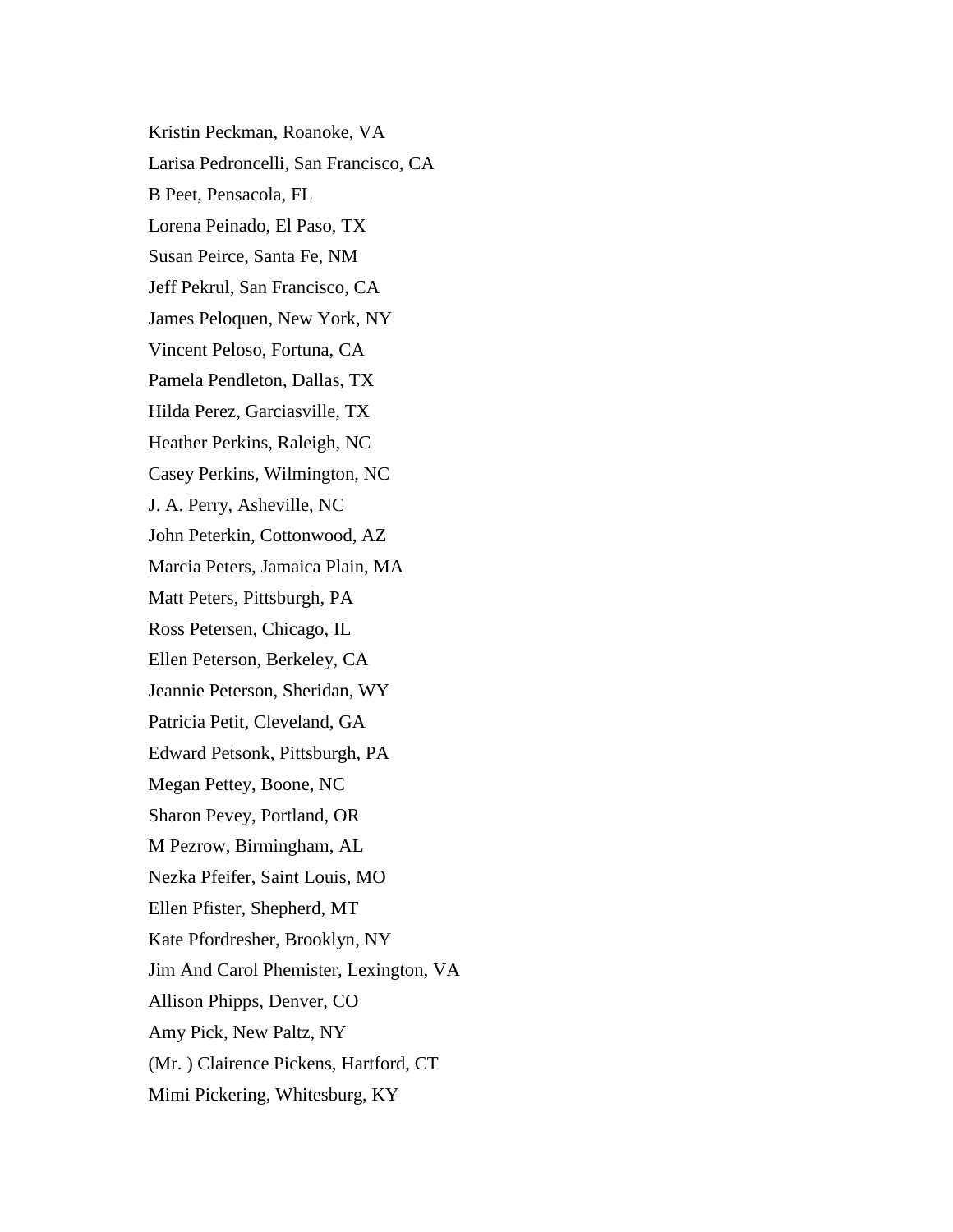Stephanie Pierce, Gainesville, FL Pamela Pingitore, Gaffney, SC Dolores Pino, Chicago, IL Meryl Pinque, Bangor, ME Luan Pinson, Vancouver, WA Emily Piontek, Blacksburg, VA Janna Piper, Portland, OR Lynn Piper, Hope, ID Jayen Pitchford, Santa Monica, CA Diane Pitzel, San Diego, CA Rob Please, Brooklyn, NY Adam Plourde, Winchester Bay, OR Barbara Plunket, Pawleys Island, SC J Poggenburg, Encinitas, CA Pat Poggi, Denver, CO Jeannie Pollak, Oxnard, CA Janeene Porcher, Golden, CO Sheryl Porter, Manassas, VA Betsey Porter, Bloomington, MN Lisa Porter, Chesterfield, VA Judith Porter, North Wilkesboro, NC Mike Potishnak, Belchertown, MA Margaret Powell, Great Barrington, MA Diana Praus, Menands, NY Gaynelle Predmore, Bowling Green, OH Ron Price, Ontario, CA Pat Price, Louisville, KY Tamara Prince, Silver Spring, MD Meghan Prior, Winston Salem, NC Camala Projansky, Brooklyn, NY Dykes Pruitt, Shelburne, VT Slowomir And Irene Przybysz, Stamford, CT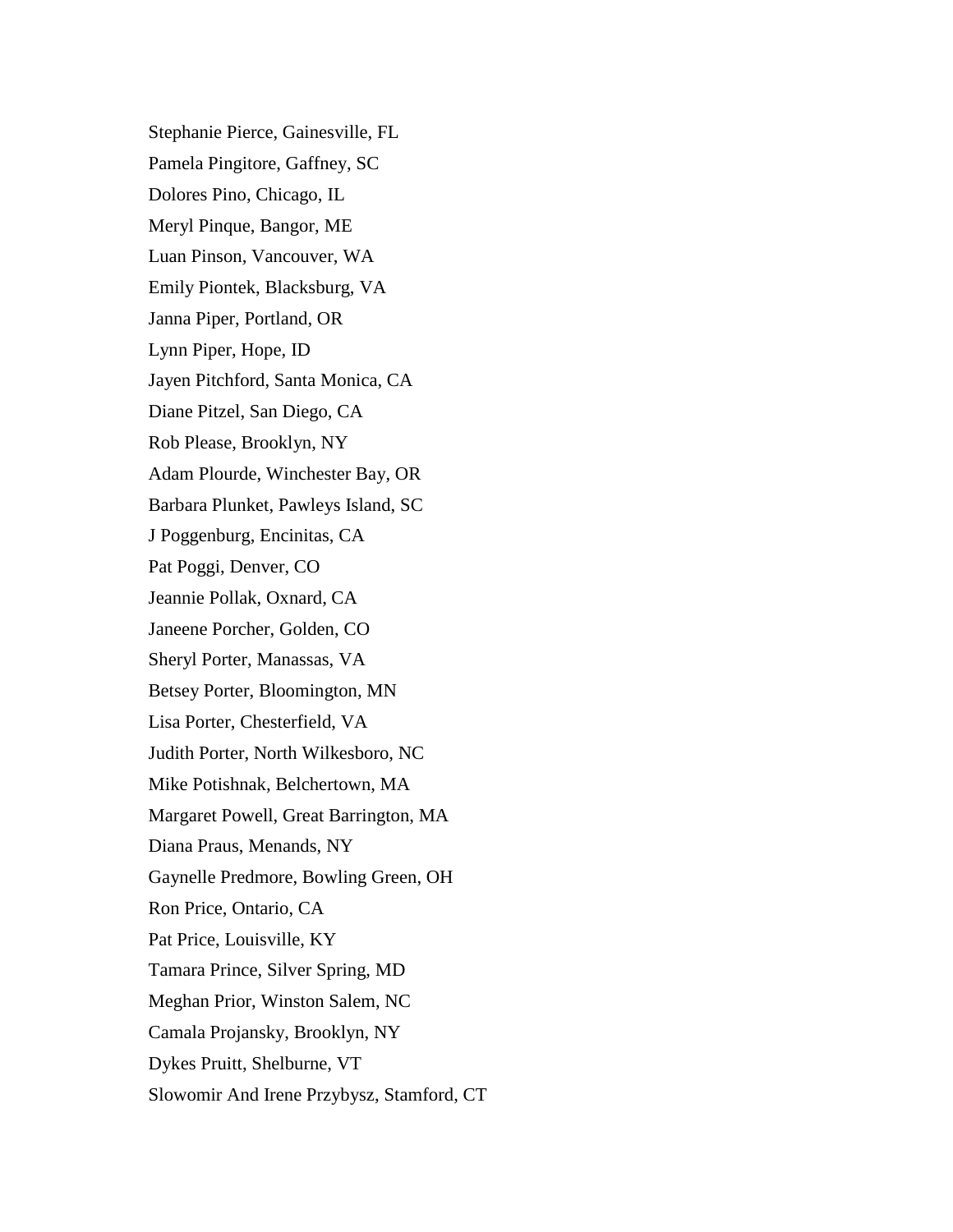Laurie Puca, New City, NY A.R. Puccio, Walnut Creek, CA Ann Pugh, Las Vegas, NV Jeff Pullman, Dallas, OR Tiffany Pyette, Jenkins, KY Alexis Pyles, San Antonio, TX Louise Quigley, Braintree, MA Michael Quinn, Phoenix, AZ Joseph Quirk, New York, NY J R, Orting, WA Andrew R., Cumberland, MD Angie Rabon, Conway, SC Rick Raddue, Fairfax, CA Doug Rader, Miami, FL Marcia Radke, Sierra Vista, AZ Rachel Rakaczky, Sparks, NV Eva Rand, Banner Elk, NC David Randall, Spokane, WA Connie Raper, Durham, NC Kristy Rawson, Ann Arbor, MI Linda Raynolds, Cody, WY Maryellen Read, Portland, OR Ellie Reagan, North Olmsted, OH Mark Reback, Los Angeles, CA Robert Redfield, Baldwin, NY Mary S Reed, Poultney, VT Robert Reed, Laguna Beach, CA Kim Reed, Appalachia, VA Kristin Reed, Richmond, VA Georgie Reed, Modesto, CA Andrea Reed, Austin, TX Robert Rees, Waltham, MA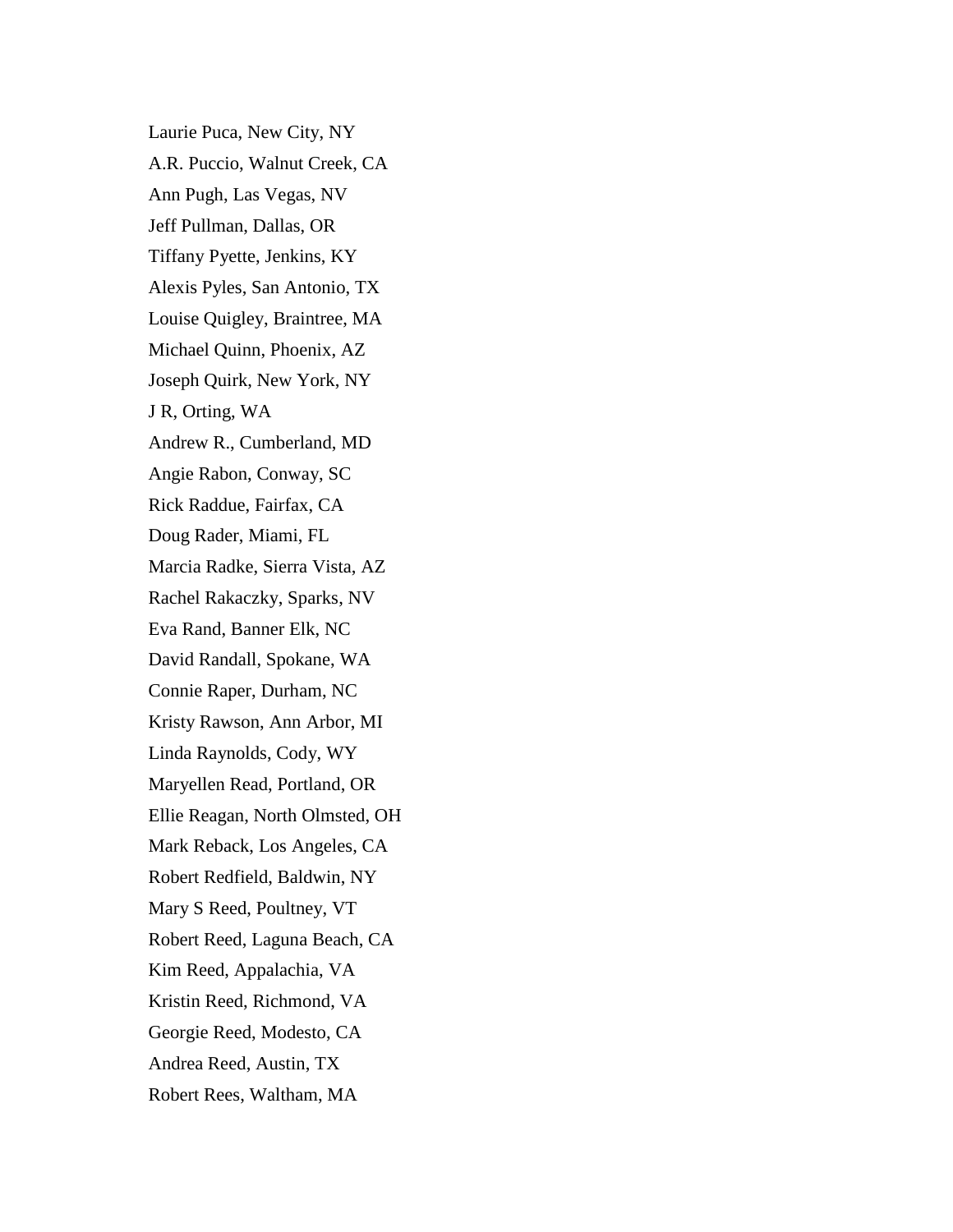Ted Rees, Mountain View, CA Douglas Reichert Powell, Oak Park, IL Robert Reige, Alva, WV Gordon Reilling, Levittown, NY Roxa Reller, Helena, MT Sarah Remme, Sparks, NV Celeste Renee, Miami Beach, FL John Renfrew, Marquette, MI Teresa Reno, North Canton, OH Kathleen Repole, Redding, CT Jonathan Resnick, Avon, CO Bruce Revesz, Cedar Grove, NJ Jesse Reyes, Maplewood, NJ Ed Reynolds, Roanoke, MB Ellen Reznick, New York, NY Marc Rhodes, Suwanee, GA Craig Riamoroson, Chinquapin, NC Renee Riani, Geneva, IL Michelle Rice, Olmsted Twp, OH Don Richardson, Napa, CA Michael Richmond, Intercession City, FL Mary Ricketts, Springfield, OH J Rigney, Newton, NJ Norma Riley, Stephens City, VA Marion Ringquist, Wappingers Falls, NY Philip Ritter, Surprise, AZ C Rivas, Hermitage, TN Aileen Rivera, Richmond, VA Wayne Roadifer, Sheridan, WY Aaeron Robb, Baltimore, MD Elaine Robbins, Marshall, NC Rise Robbins, Evergreen, CO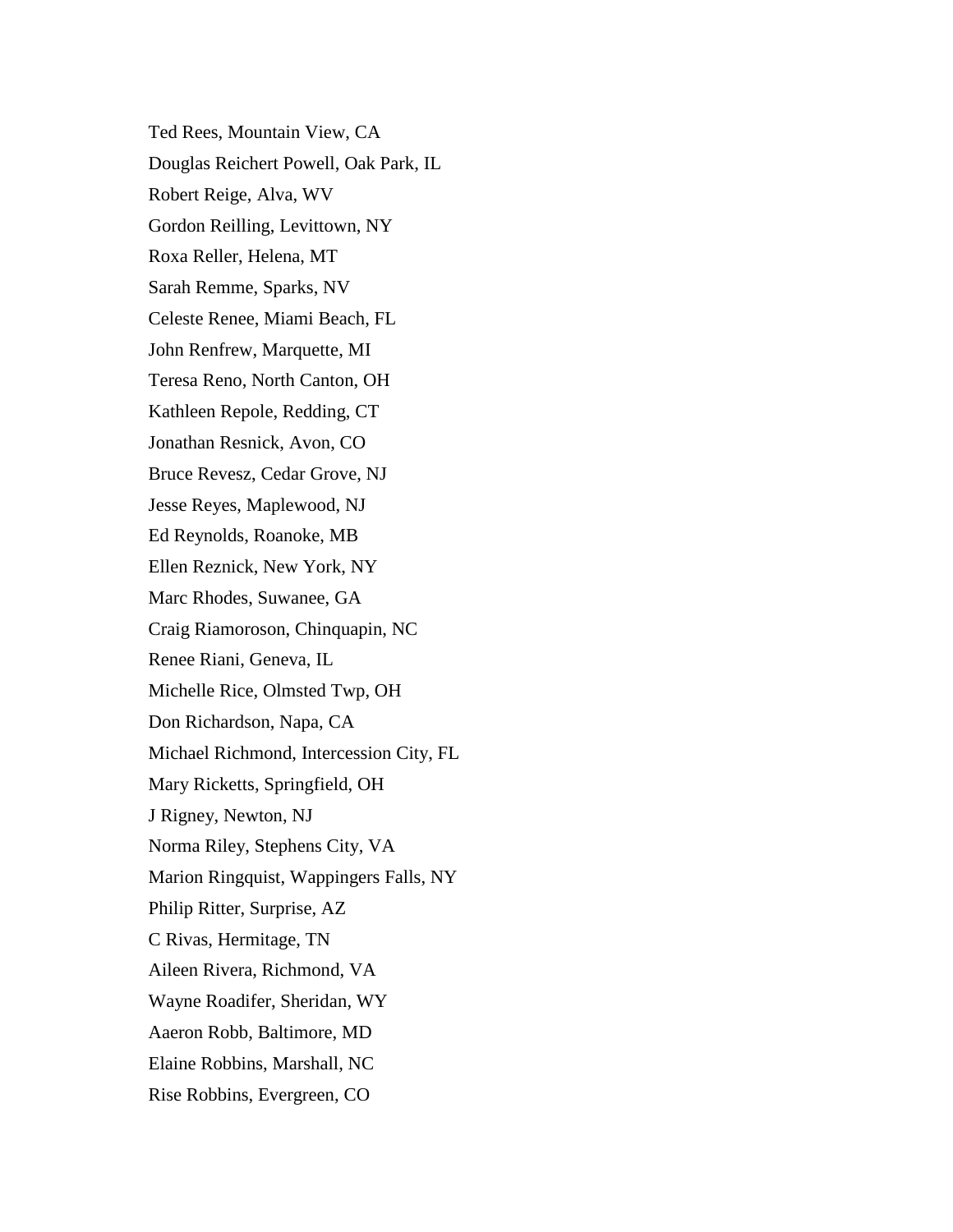Grace Robbins, Manassas Park, VA William Roberson, Brooklyn, NY Muriel Roberts, Roslindale, MA Amy Roberts, Tybee Island, GA Elizabeth Roberts, Eagle, ID Kimberly Roberts, Savannah, GA Shayla Roberts-Long, Louisville, KY Kathy Robertson, Washington, DC James Robertson, Clearwater, FL Cynthia Robinson, Charles City, VA Ella Robson, Huntley, MT Candace Rocha, Los Angeles, CA Brent Rocks, Portland, OR Carolyn Rodis, Shepherdstown, WV Gary Roe, Coopersburg, PA Michael Roehm, Willamsport, MD Peter Rogan, Royal Oak, MI Arthur Carter Rogers, Tempe, AZ Dirk Rogers, Wichita Falls, TX Thomas Rogers, Eagle, ID Joseph Rojas, Austin, TX Jelica Roland, Buzet, MT Rusty Rollings, Palm Coast, FL Jennifer Romans, Libertyville, IL Janet Romine, Des Moines, IA Daniel Romine, Burien, WA Arnie Roos, Minneapolis, MN Rosemaria Root, Vass, NC Louise Rosand, Belmont, NH Kathryn Rose, Denver, CO Megumi Roseman, Durham, NC Vivian Rosenberg, Lake Hiawatha, NJ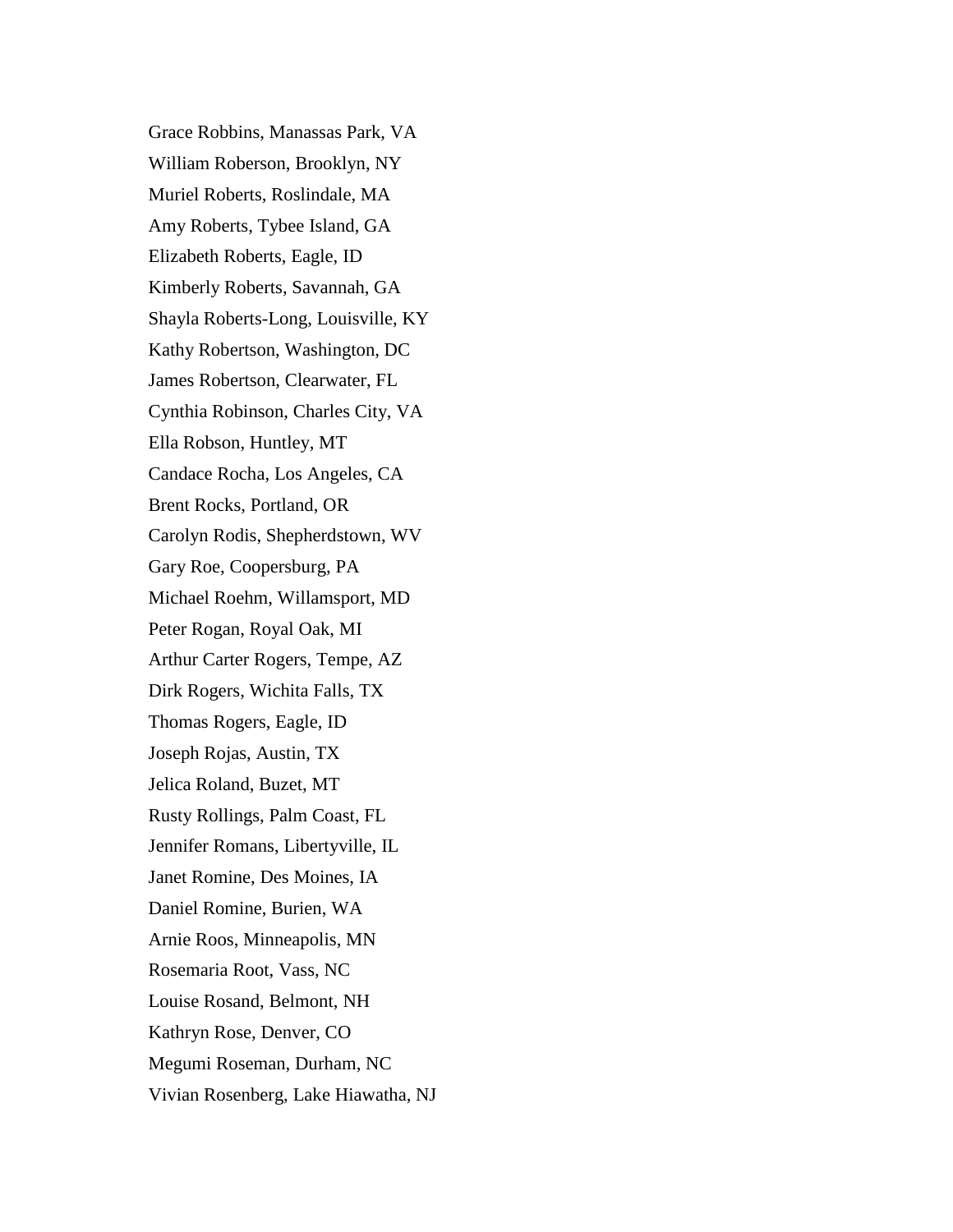Barbara Rosenkotter, Deer Harbor, WA Rita Rosensteele, Carmel, IN John Roshell, Santa Barbara, CA David Rosmer, Norfolk, VA Lilli Ross, Charlottesville, VA Connie Ross, Beckley, WV Jean Ross, Minneapolis, MN Ellen Ross, New York, NY Hannah Ross, Chapel Hill, NC Robert Rossachacj, Glenolden, PA Bob Rossi, Salem, OR Ann Rossman, Newport, RI Elizabeth Roth, Gainesville, FL Elizabeth Rotz, Bethel Park, PA Rebecca Roy, Randolph, VT Bill Rubin, Decatur, GA David Ruether, Ithaca, NY Gary Rulapaugh, Sierra Vista, AZ Shelly Running, Winslow, AZ Vincent Rusch, Schenectady, NY Kathy Rusch, Schenectady, NY M. K. Russell, Mill Valley, CA Charles Russell, Ormond Beach, FL Richard Rutherford, Staunton, VA David Ruud, Portland, OR Wendy Ryden, Oyster Bay, NY Susan S, Sparta, NJ J S, King Ferry, NY Jason S, , NC Emily Sagovac, Wellington, FL Randy Sailer, Beulah, ND Moktar Salama, Fountain Valley, CA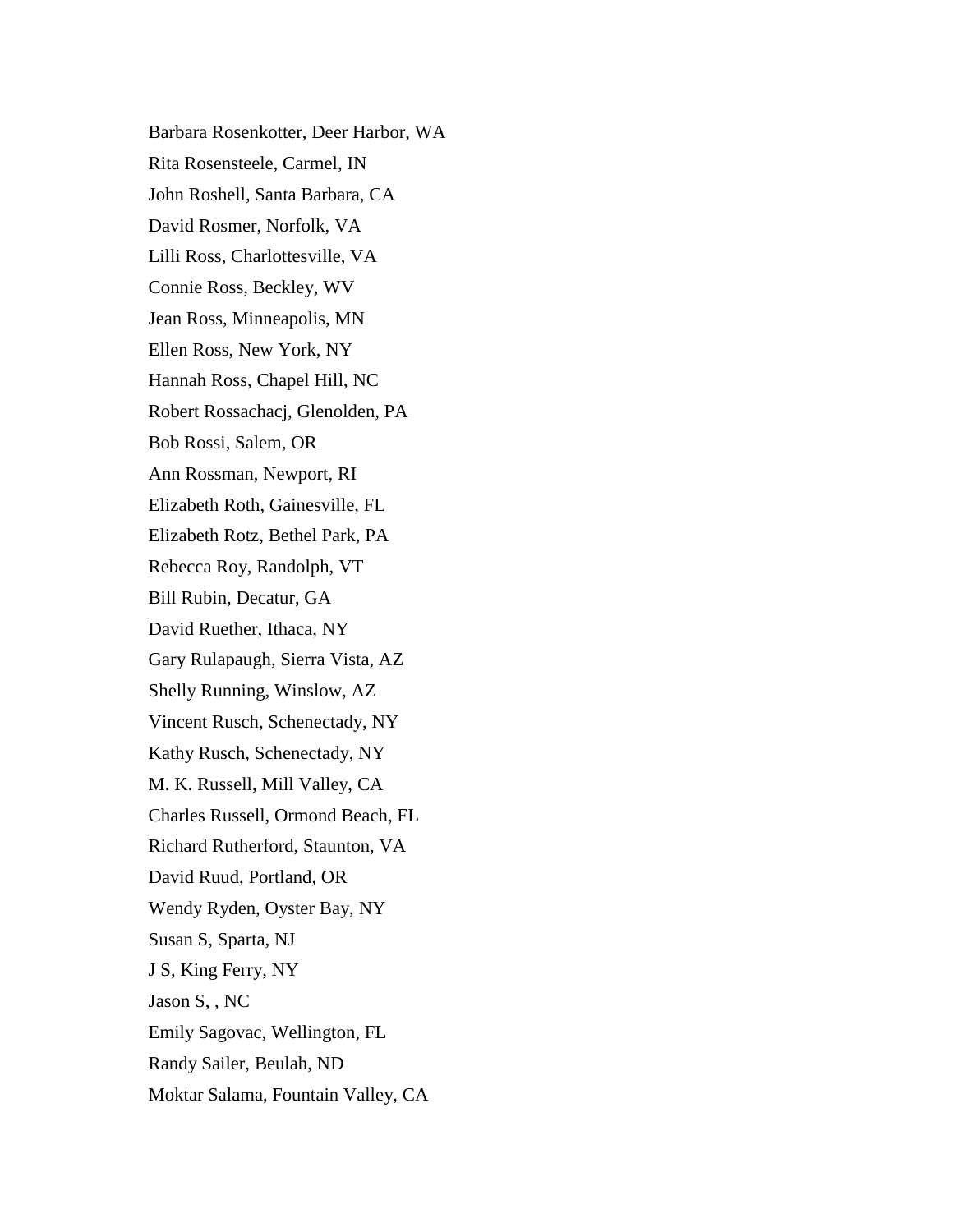Patricia Salcedo, Thiells, NY Max Salt, Coventry, RI Barbara Samuels, Baltimore, MD Monica Sanchez, Chapel Hill, NC Hilary Sandall, Minneapolis, MN Steve Sanders, Lexington, KY Patrice Sanders, Sheridan, WY K Sandknop, Ballwin, MO Ken Sanford, Escondido, CA Rj Sasse, Rochester, NY Judy Savard, Laona, WI David Savige, Portsmouth, VA Michael Savino, Rougemont, NC John Savlove, North Bennington, VT Rosemarie Sawdon, Blacksburg, VA Russell Saxon, Denver, CO Claudia Schaeffer, Sheridan, WY Mary Monica Schallenberger, Bridgeville, PA Chris Scheffer, Bend, OR Barbara Scheible, Clearwater, FL Jacob Scheidler, San Francisco, CA Ursula Schilg, Mayen, WV Chrystal Schivell, Princeton, NJ Judith Schlacter, Eugene, OR Herman Schlimmer, Colonial Heights, VA Roger Schmidt, Monona, WI Lana Schmitt, Machesney Park, IL Walter Schmitt, Machesney Park, IL Barbara Schneider, Elverson, PA Beth Schodler Catherine Schramm, Arvada, CO Robert Schrepple, Mahanoy City, PA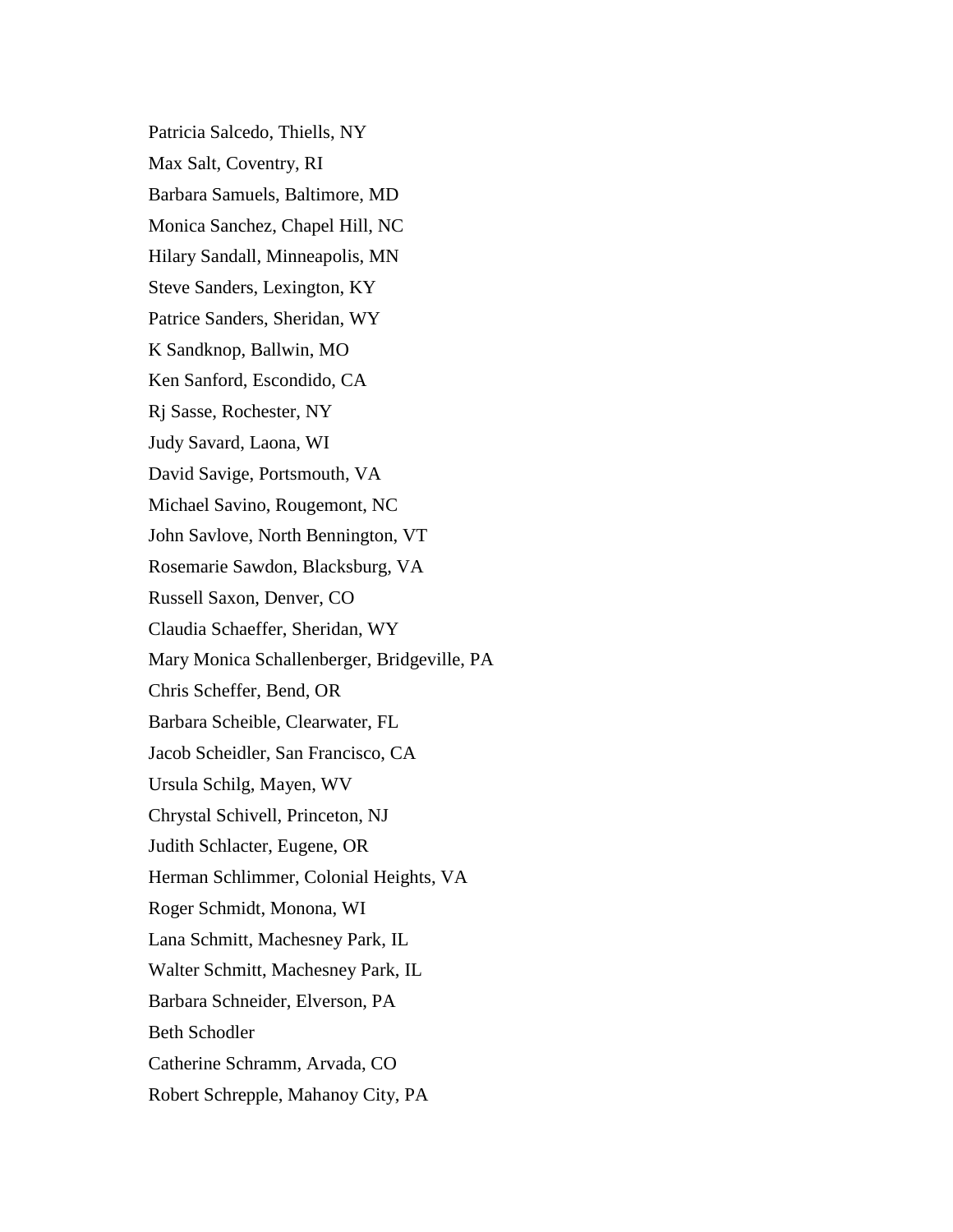Lois Schreur, Omaha, NE Leslie Schriener, Evergreen, CO Nancy Schuhrke, Chandler, AZ Claudia Schulte, Apple Valley, CA Judy Schultz, San Francisco, CA Patricia Schutz Barbara Schwartz, Ocala, FL Jan Schweig, Herndon, VA Jake Schwinghammer, Spicer, MN Mikel Scott, Gillette, WY Amy Scott, Dunmore, WV Jan Scott, Orlando, FL John Scotten, Siler City, NC Steve Sears, Hatboro, PA Karen Seater, Breckenridge, CO Michael Sebetich, Hawthorne, NJ Doug Seidman, New York, NY Barb Semian, Taylor, PA Addison Sessions, Billings, MT Mark Setterberg, Houston, TX Caroline Sévilla, Boling, TX Michelle Sewald, Denver, CO Susan Seward, Plano, TX Kathleen Sewright, Winter Springs, FL Miriam Sexton, Asheville, FL Mike Seyfried, Boulder City, NV Tria Shaffer, Leander, TX Richard Shannahan, Lutherville-Timonium, MD Lori Shapiro, Norfolk, VA Donna Sharp, Mechanicsburg, PA Chip Sharpe, Bayside, CA Jami Shaver, Albuquerque, NM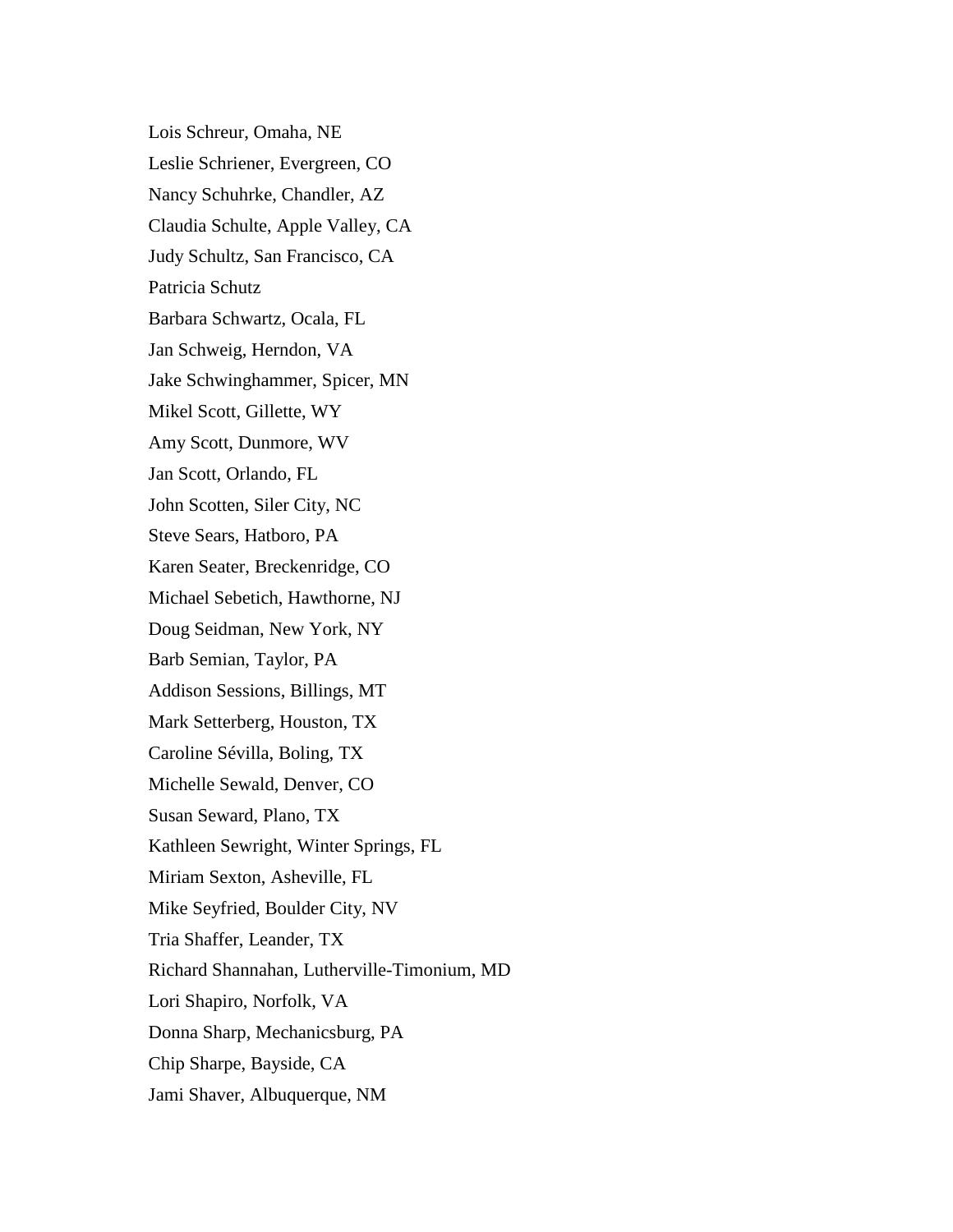Susan Shawn, Oak Grove, OR Al Shayne, Los Angeles, CA Marilyn Shea, Bardstown, KY Scott Sheaffer, Knoxville, TN Maureen Sheahan, Southfield, MI Nadia Shebaro, Knoxville, TN Rebecca Shedd, Minneapolis, MN Peter Sheehan, Kansas City, MO Patricia Sheely, Gallup, NM Laura Sheinkopf, Belfast, ME Rebecca Shelton, Whitesburg, KY Meredith Shelton, West Jefferson, NC Richard Shelton, Richmond, KY Olivia Shelton, Danbury D A N Bu Ry, NC Gloria Shen, Asheville, NC Phillip Shephard, Georgetown, TX Nancy Sheran, New York, NY Dayle Sherba, Anchorage, AK Mary Shesgreen, Elgin, IL Stephanie Shine, Ponderosa, NM Bob Shippee, Henrico, VA Charlotte Shnaider, Staunton, VA Richard Shockey, Kalamazoo, MI Forest Shomer, Port Townsend, WA Amy Showalter, Beckley, WV Michael Shremshock, Creston, NC Rev. David Sickles, Willoughby, OH Ruth Siekevitz, New York, NY Grace Silva, North Hollywood, CA Andrew Silver, Durham, NC Marc Silverman, La, CA Cathy Simmons, Austin, TX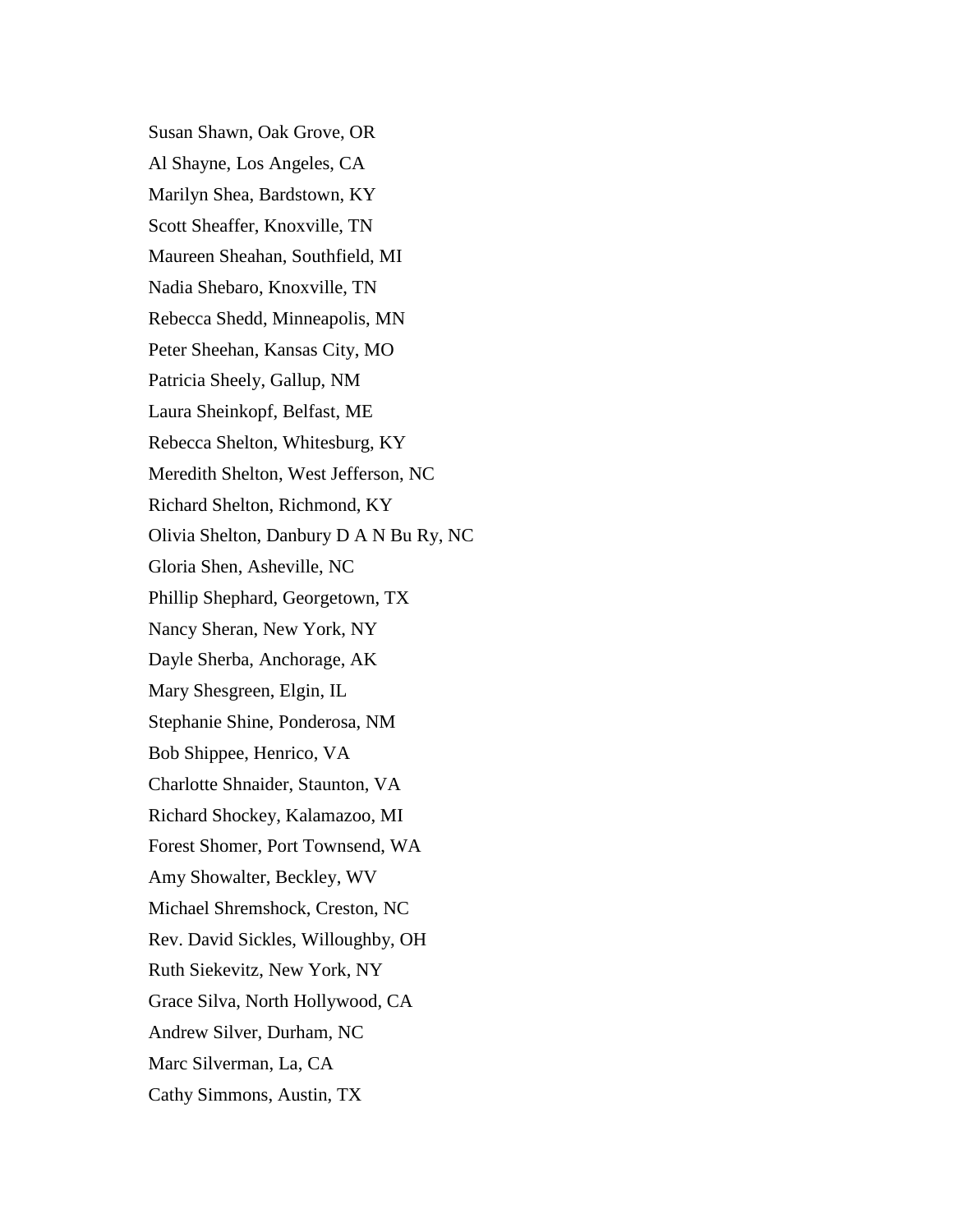Jeannine Simon, Canton, MA Zoe Simonds, Chadds Ford, PA Geoffrey Simonds, Estes Park, CO Cynthia Simonds, Black Mountain, NC Catherine Sims, Durham, NC Greg Singer, Hillsborough, NC Nan Singh-Bowman, Ben Lomond, CA Margaret Sipple, , - Lynn Skibinski, Tonawanda, NY William Skirbunt-Kozabo, Chester, VA R.A. Skokie, Skokie, IL Kate Skolnick, Brooklyn, NY Gloria Skouge, Shoreline, WA Ed Skowron, Largo, FL Katherine Slama, Spicer, MN Nicole Slap, Johnson City, TN Cindy Slawski, Medford, NJ Francis Slider, Middlebourne, WV Elaine Sloan, Nyc, NY Ricky Sloan, Henderson, TN Ricky Sloan, Spring Hill, FL Kathy Smachlo, Shaker Heights, OH Sandra Smallwood Beltran, Miami, FL Joy Smiley, Levittown, NY John Smillie, Billings, MT Ronn Smith, Powell, WY Glen Smith, Columbus, OH Denise Smith, Louisville, KY Adrian Smith, Moncure, NC Kellie Smith, Deering, NH Brian Smith, Biltmore Lake, NC Jason Smith, Knoxville, TN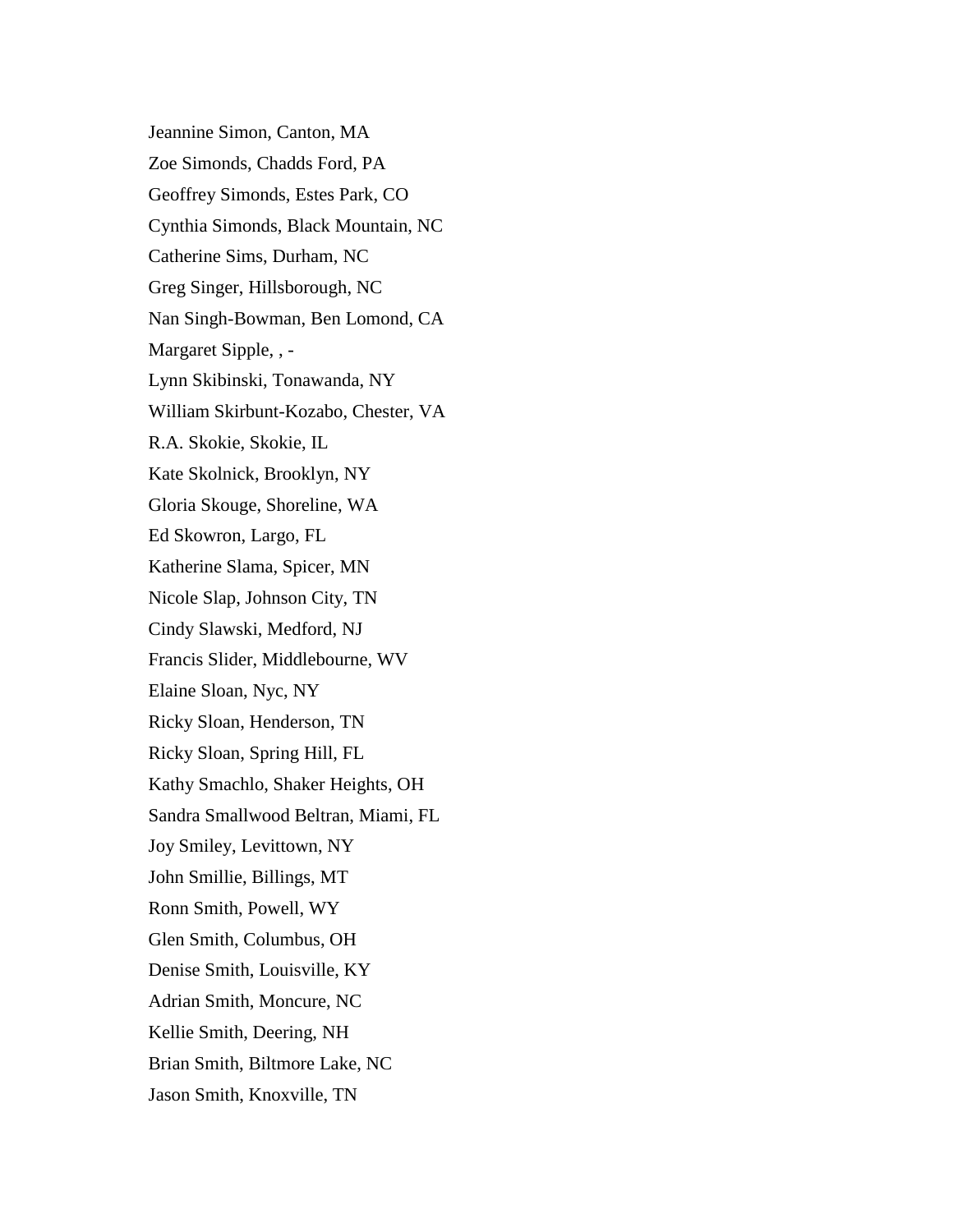Barbara Smith, Manassas, VA Barbara Smith, Saint Louis, MO Zach Smith, Madison, WI Evan Smith, Alpine Meadows, CA Yvonne Smith, Upland, CA Susie Smith, Westfield, MA Cheri Smith, Seattle, WA Matthew Smith, Portland, OR Richard Smith, Melvindale, MI Kent Smith, Melbourne, FL Barbara Smith, Tucson, AZ Susan Smith, Roseville, CA Clare Smith-Larson, Altoona, IA Karin Smith-Spanier, Kingston, NY Anna Smucker, Bridgeport, WV George Snipes, Portland, OR Lucinda Snow, Germantown, MD Val Snyder, Sheridan, WY Jeannette Sofer, Arroyo Grande, CA Julie Solell, Dallas, TX Tim Solon, Cheyenne, WY Marla Soo, Matthews, NC Teresa Sopher, Beckley, WV Tristan Sophia, Reed Point, MT Daniel Sorkin, Forest Hills, NY Gail Souther, Hamilton, MT James Southerland, Cary, NC Mike Souza, Tallmadge, OH Gerald Sovinski, Camden, DE Cathy Sowell, Tampa, FL David Spaans, Frederick, MD Diane Sparkes, Canton, GA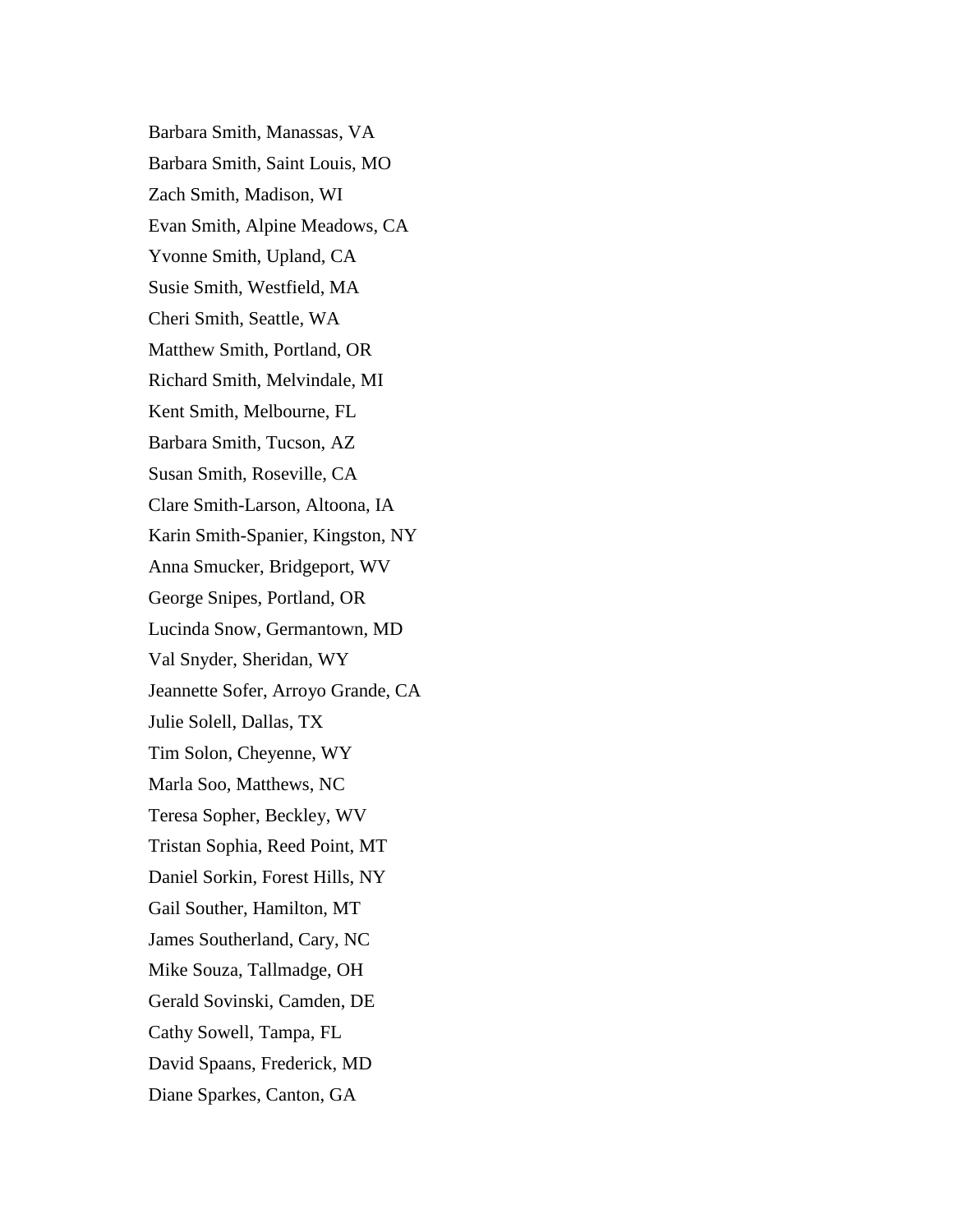Donald Spear, Longmont, CO Lauren Spear, Alpine, TX Scott Species, Seattle, WA Hannah Spencer, Rainelle, WV Sue Spencer, Grand Junction, CO Carol Spillane-Mueller, Montvale, NJ Stuart Stainman, Baltimore, MD Marlene Stalter, Clearwater, FL Alice Stambaugh Beth Stanberry, Asheville, NC Jeanne Stanborough, Charlottresville, VA Melissa Stansbury, Durham, NC Sarah Stansill, Montreat, NC Mary Stanton, Oak Park, IL Jeff Staples, Chesapeake, VA Diane Stark, Greenlawn, NY Kathy Stark, Norfolk, VA Rober Starkweather, Stafford, VA Carrie Staton, Santa Cruz, CA Richard Steele, Commerce Township, MI Susan Steepy, Penfield, NY Lori Stefano, Yelm, WA Ruth Steger, Saint Petersburg, FL Kim Stein, Phoenix, OR Heidi Steinert-Bresilge, Plano, IL Carol Steinhart, Madison, WI Lorenz Steininger, Stafford, VA Jim Steitz, Gatlinburg, TN Joni Stellar, Scottsdale, AZ Gloria Stepp, Morehead, KY Patricia Stevens, Oceanside, CA Gavi Stevens, Largo, FL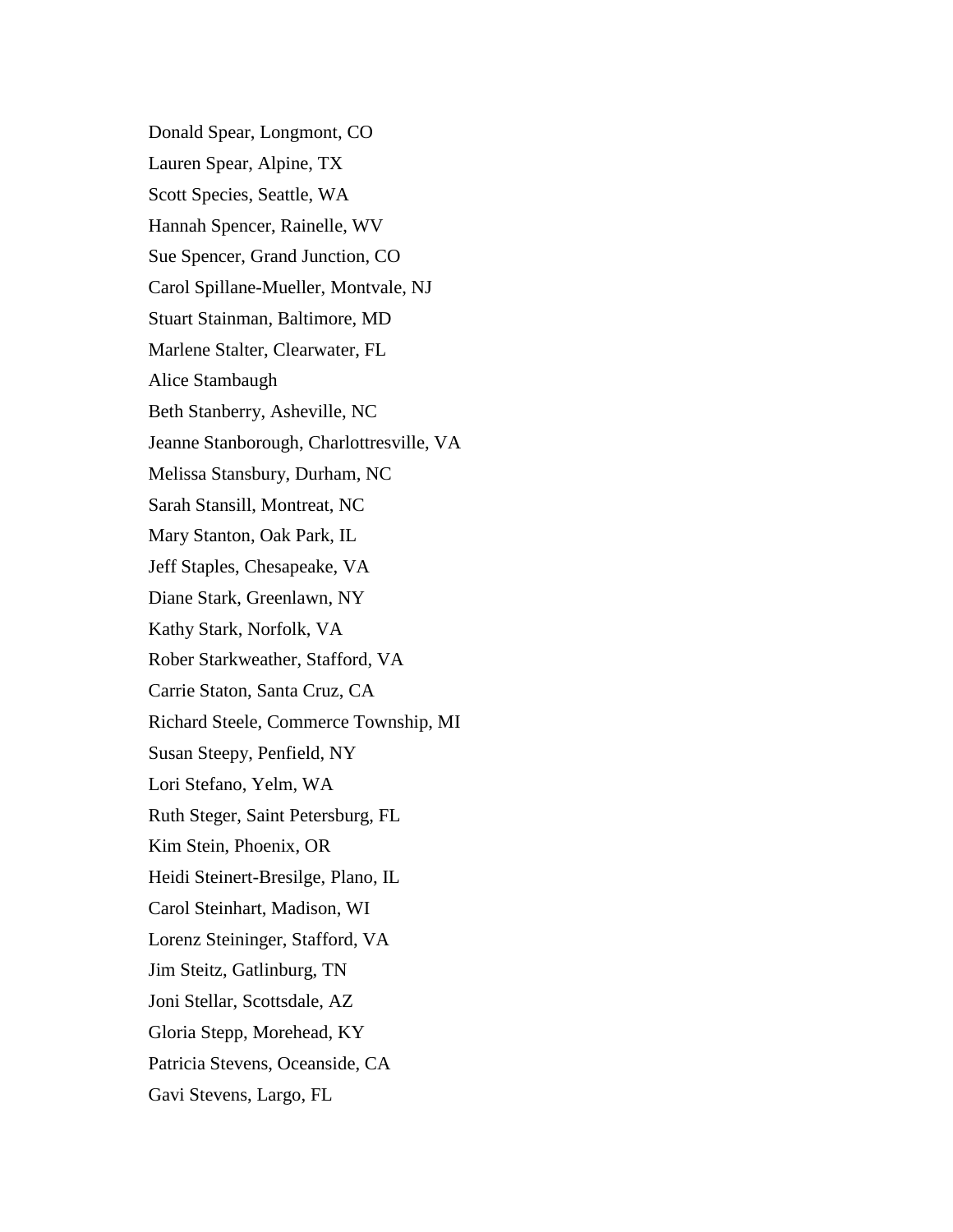Nan Stevenson, Shoreview, MN Judith Stewart, Westford, MA Frances Stewart, Charleston, WV Loretta Stewart, Barbourville, KY Rachel Stewart, Knoxville, TN Jackie Stewart, Tuscaloosa, AL Laura Stice, Eugene, OR Scott Sticha, Hereford, AZ Nancy Stocker, Denver, CO Linda Stone, Glen Alen, VA Arthur Stone, Hedgesville, WV Anna Storm, Parma, OH Wayne Straight, Sykesville, MD Darren Strain, Brookhaven, PA Scott Strand, Turtle Lake, WI Charles Stransky, Chicago, IL Robert Strayer, Loveland, CO Tina Strealy-Colom, Charlottesville, VA Grace Strong, Ironwood, MI Robert Stuart, Brunswick, ME Kelly Stuart, Nebo, NC Kevin Stueven, Saint Cloud, MN David Sturm, Fairmont, WV Marie Suhre, Bend, OR Mollee Sullivan, Midlothian, VA Anita Sullivan, Leavenworth, KS Phill Sullivan, Raleigh, NC Sadie Sullivan Greiner, El Cajon, CA Paul Summers, Charlottesville, VA Tom Sunlake, Bloomington, IN Dennis Sunseri John Surr, Charlottesville, VA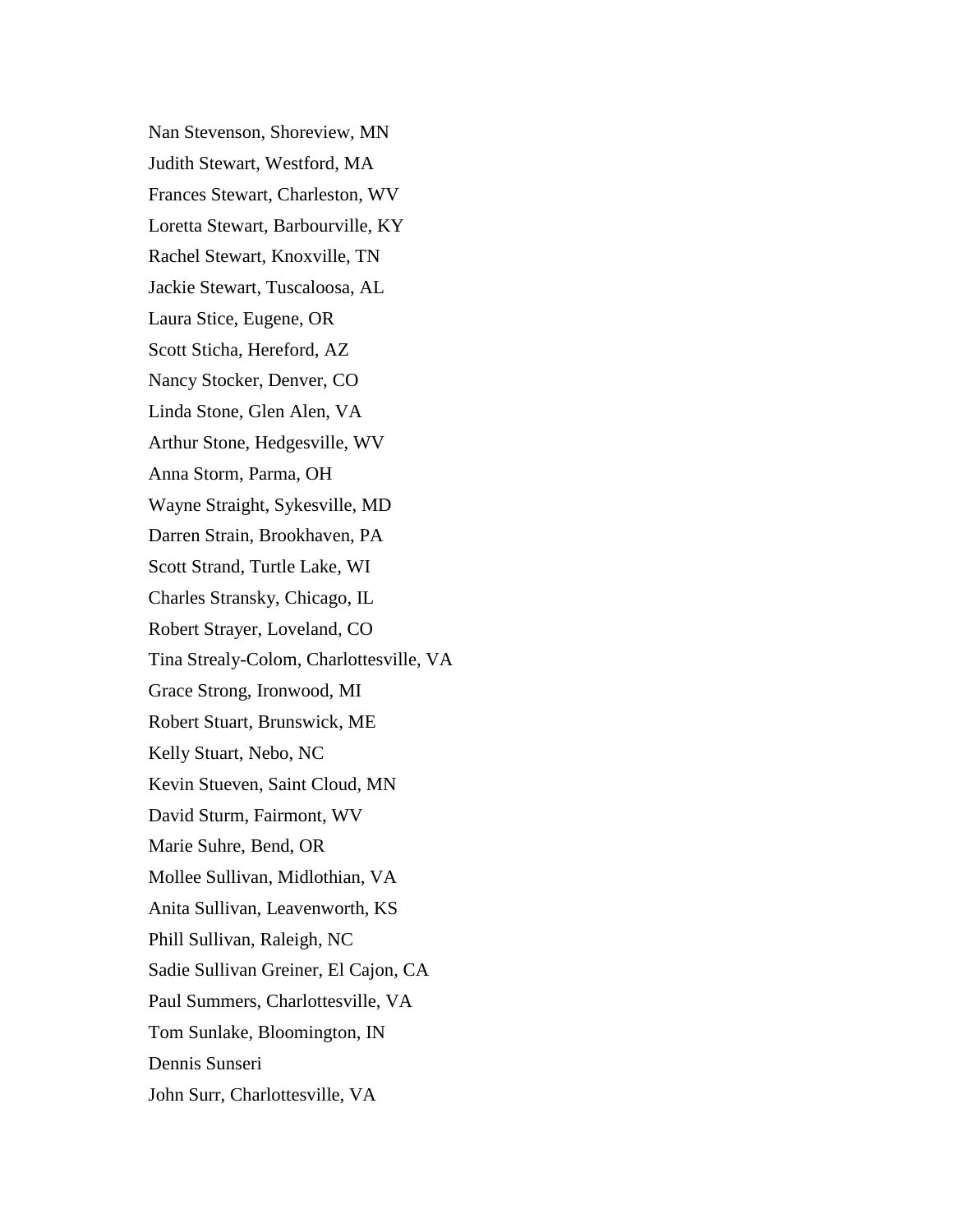Anita Sutton, Reno, NV Timothy Sweet, Morgantown, WV Earl Swem, Union Springs, AL Mike Swensen, Portland, NY Janet Swihart, Long Beach, WA Bonnie Swinford, Knoxville, TN Heather Swinney, New Albany, IN Carol Sword, Port Townsend, WA Paul Szymanowski, Curtice, OH Barbara Tack, Angwin, CA F Tack, Orting, CA Helene Tack, Scottsdale, AZ Dennis Tackett, Virginia Beach, VA Barbara Tafuni, Churchville, VA Carol Taggart, Menlo Park, CA Agshin Taghiyev, Coralville, IA Helaina Takeda, Santa Barbara, CA Diana Talcott, Portland, OR Rosemary Tann, Black Mountain, NC Marc Taras, Ann Arbor, MI Dennis Tavares, Boulder, CO Joanna Taylor, Buffalo, WY Meredith Taylor, Dubois, WY John Taylor, Plano, TX Chris Taylor, Bridgeton, NJ James Taylor, Houlton, ME Scott Teel, Ithaca, NY John Teevan, Chula Vista, CA Paige Temple, Chicago, IL Elizabeth Teneza, Raleigh, NC Martha Ter Horst, Asheville, NC Alexa Terezak, Durham, NC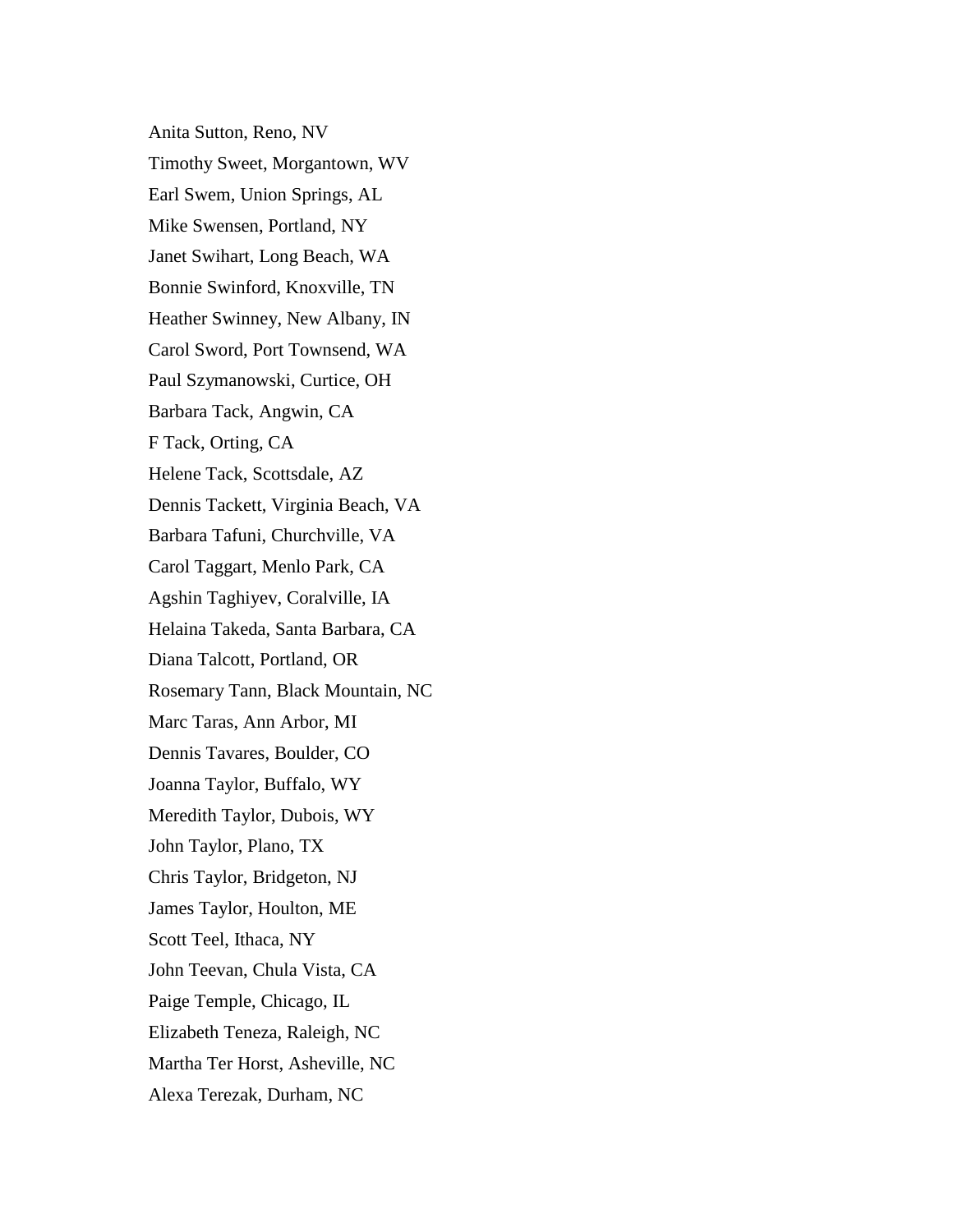Walter Terrell, Bronx, NY Frank Thacker, Ironton, OH Charles Thatcher, Scottsdale, AZ L Theberge, Warwick, RI Marcie Thezan, Burr Ridge, IL Susan Thiel, Spanaway, WA Susan Thomas, Westford, MA Sarah Thompson, Newberry, FL Andrea Thompson, Raleigh, NC Jim And April Thompson, Hendersonville, NC Jeff Thompson, Quincy, FL Mary Thompson, Towson, MD Mitchell Thompson, , Douglas Throp, Norfolk, VA Peggy Tibbetts, Silt, CO Cynthia Tidrick, Princeton, WV Amy Tiger, Tulsa, OK Katherine Tildes, West Yarmouth, MA Tina Tine', Knoxville, TN Priscilla Tine', Knoxville, TN Sophie Tinsley, Greensboro, NC Dawn Tirschel, Chimayo, NM Craig Todd, Fairborn, OH Alannah Tomich, Kingston, CA James Tomori, East Brunswick, NJ Pat Tompkins, Bakersville, NC Nancy Topping, Bethlehem, PA Eugene Torisky Jr, Latrobe, PA Helen Torosian, Fredericksburg, VA Hollie Torrence, Florence, MS Deedee Tostanoski, Alexandria, VA Charles Towne, Greendale, WI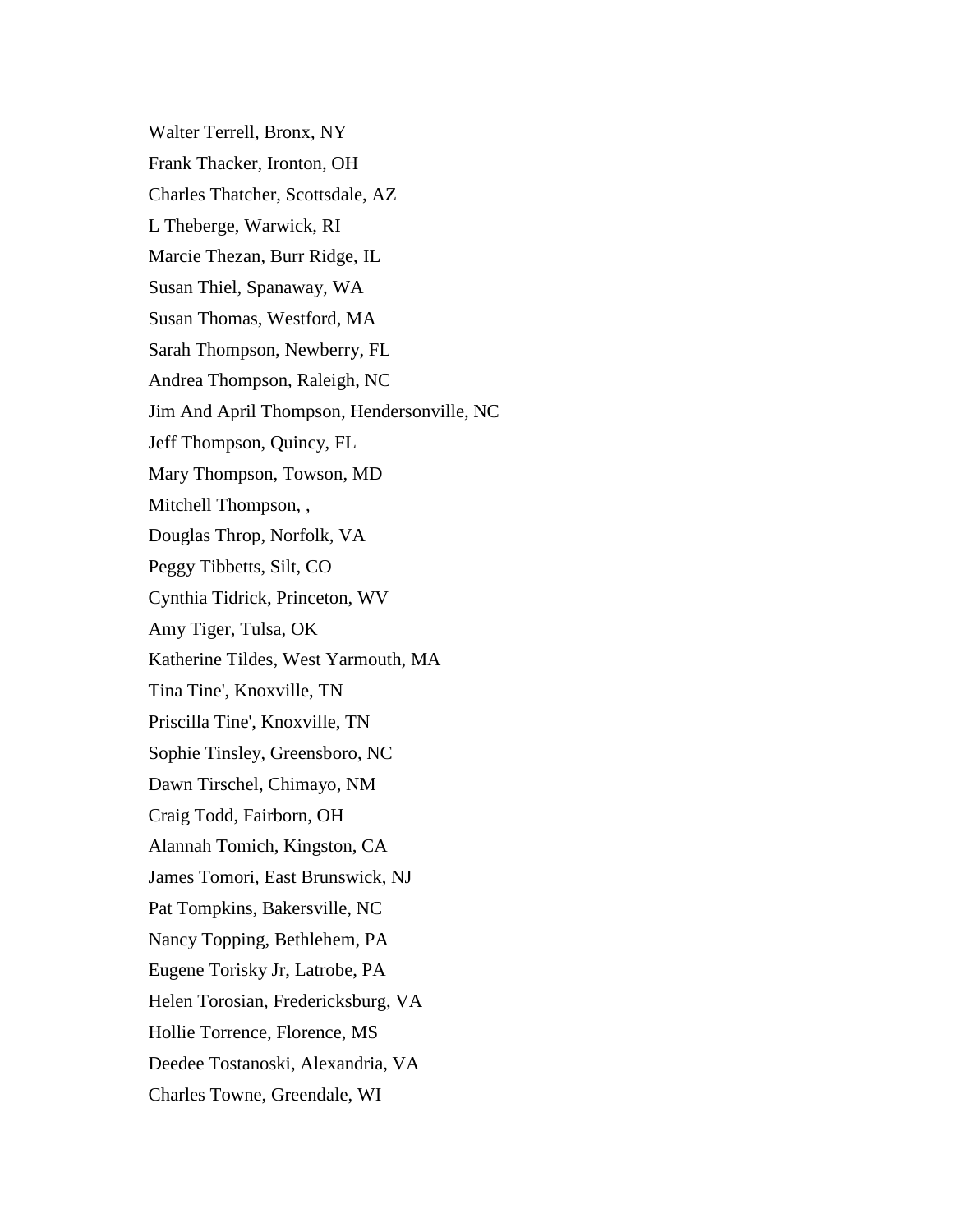Patricia Townsend, Amherst, NY Geraldine Tracy, Mill Valley, CA Jason Trammell, Kings Mountain, NC Sheila Tran, Eagan, MN Dat Tran, Upper Darby, PA Bj Trivedi, Gainesville, FL Gail Troy, Shipman, VA Micheal Trudeau, Cary, NC Jim Tucker, Houston, TX Andrea Turbak, Custer, SD Paul Turner, Leicester, NC Brandon Turner, Laurinburg, NC Pat Turney, Hayward, CA Sagie Tvizer, New York, NY Jane Twitmyer, Roseland, VA Patricia Tyra, Fort Lauderdale, FL Clara Ueland, Long Lake, MN Grace Ukoha, Columbia, MO Siobhan Ulreich-Power, Scottsdale, AZ Olivia Ure, Tucson, AZ Louise Usechak, , - Ranell Valdez, Rainelle, WV Charles Valenza, West Chester, PA John Valney, Reno, NV David Van Grinsven, Appleton, WI Marty Van Lenten Becker, Oneonta, NY Nathan Van Velson, Lancaster, PA Keith Vancamp, Lansing, MI Patricia Vance, Tucson, AZ Susan Vanmeter, Paw Paw, WV Jeremy Vargas, Yonkers, NY Tina Vazquez, Waynesville, NC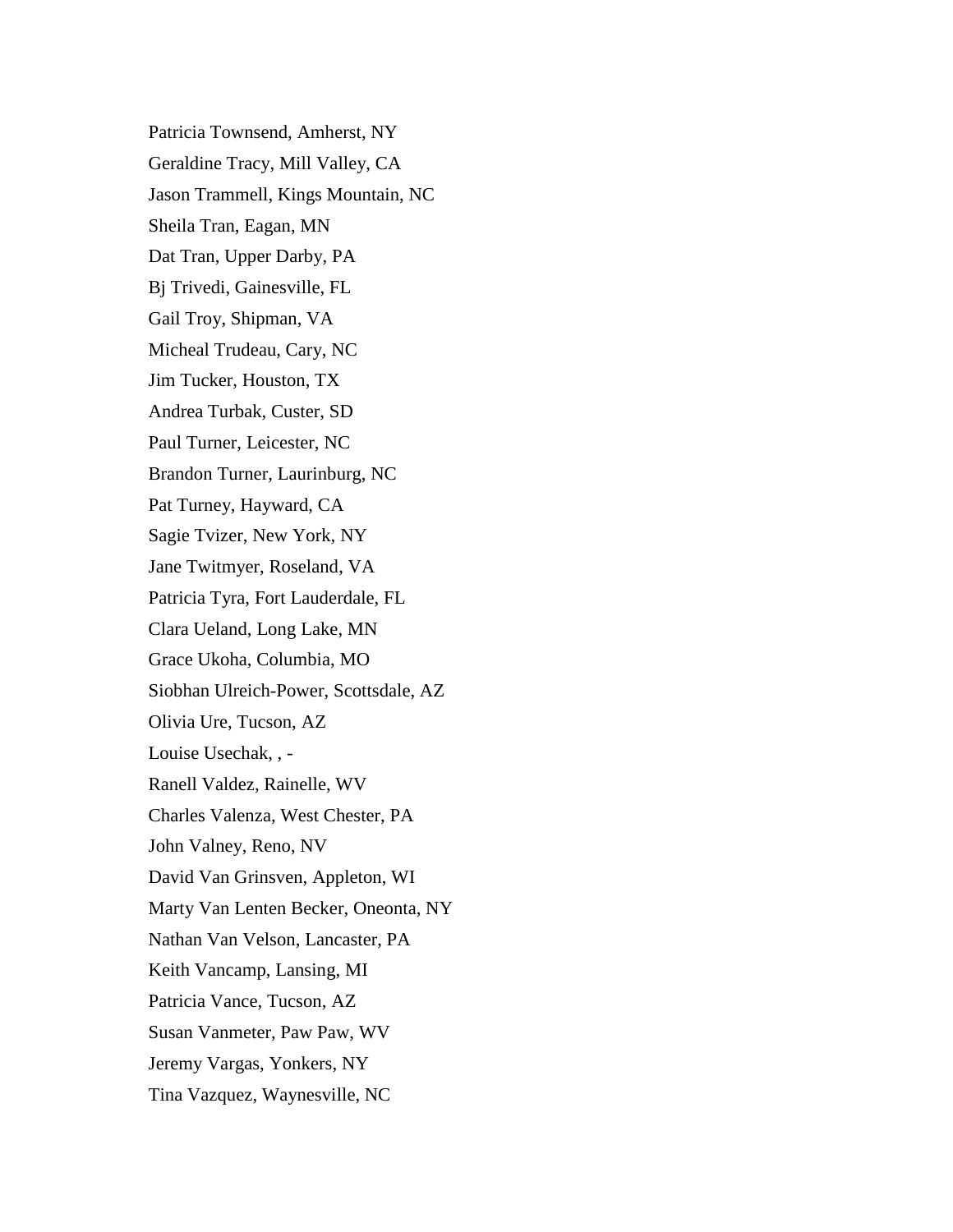Adrian Vega, Ajo, AZ Gail Veiby, Westborough, MA Joan Velvick, Westminster, CA J. Venneman, Louisville, KY Donna Verdier, Alexandria, VA Celeste Vezolles, Celeste, FL Joel Vignere, Lakeside, MT Mercedes Villaman, Charlottesville, VA Chrisanthos Vlasiadis, Port Jefferson Station, NY Susan Vogt, Fairbanks, AK Walter Von Schonfeld, Durham, NC Tom Voorhees, Clinton, WA Eric Voorhies, Kapaa, HI Cheryl Vosburg, Henrico, VA Maryse Vrambout, Stillwater, MN Janice Vrmeer, Santa Fe, NM I W, Itasca, IL Rebecca Wadley, Mountain Brk, AL Sandra Wagner, Bryan, OH Darrah Wagner, Winterport, ME Mana-Jean Wagnon, Alameda, CA Donna Wagoner, Wilmington, NC Ann Wakeman, Fulton, MO Johanna Wald, San Francisco, CA Susan Wald, Sag Harbor, NY Kelly Walker, N Miami Beach, FL Brian Walker, Cary, NC Teresa Wall, Mesa, AZ Beth Wallace, Treadway, TN Pam Wallace, Greeneville, TN Elizabeth Waller, San Antonio, TX Nancy Walsh, Independence, MO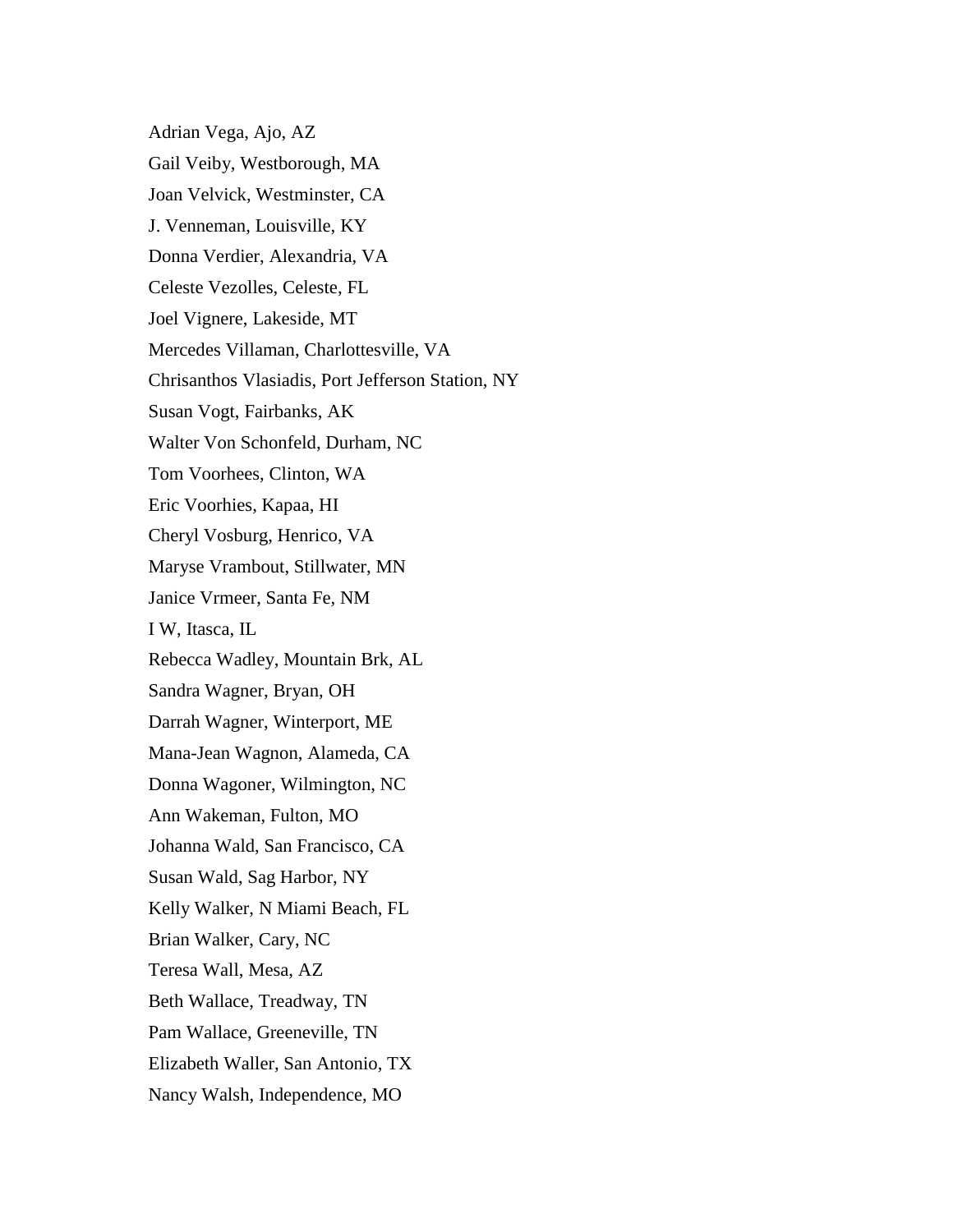Robert Walters, Charlottesville, VA Julie Walters, Miami Beach, FL Linda Walters, Virginia Beach, VA Rachel Walther, Saint Louis, MO Luwana Wanaisie, Wallowa, OR Aurelie Ward, Statesville, NC Doris Ward, Conway, SC Melissa Warfield, Farmington, MN Jim Wark, Zionsville, IN Carol Warren, Davis, CA Eric Warren, Missoula, MT Mike Washil, Irwin, PA Chris Washington, New York, NY Nancy Wasser, Albuquerque, NM Amy Watrous, Columbia, MO Brady Watson, Knoxville, TN Bonnie Watson, Baldwinsville, NY Robert Watson, Plano, TX Richard Watson, Long Beach, CA Tiffany Watts, Cudahy, WI William Watts, Athens, GA Janet Way, Shoreline, WA Margaret Weant-Leavitt, Cornville, AZ Charlie Weaver, Cocoa, FL Pamela Weaver, Fairbanks, AK Sandra Webb, Kissimmee, FL Randall Webb, Portland, OR Ted Weber, Annapolis, MD Jeanine Weber, Grand Rapids, MI Susan Wechsler, Corvallis, OR Dawn Weidner, Parkersburg, WV David J. Weiner, Brooklyn, NY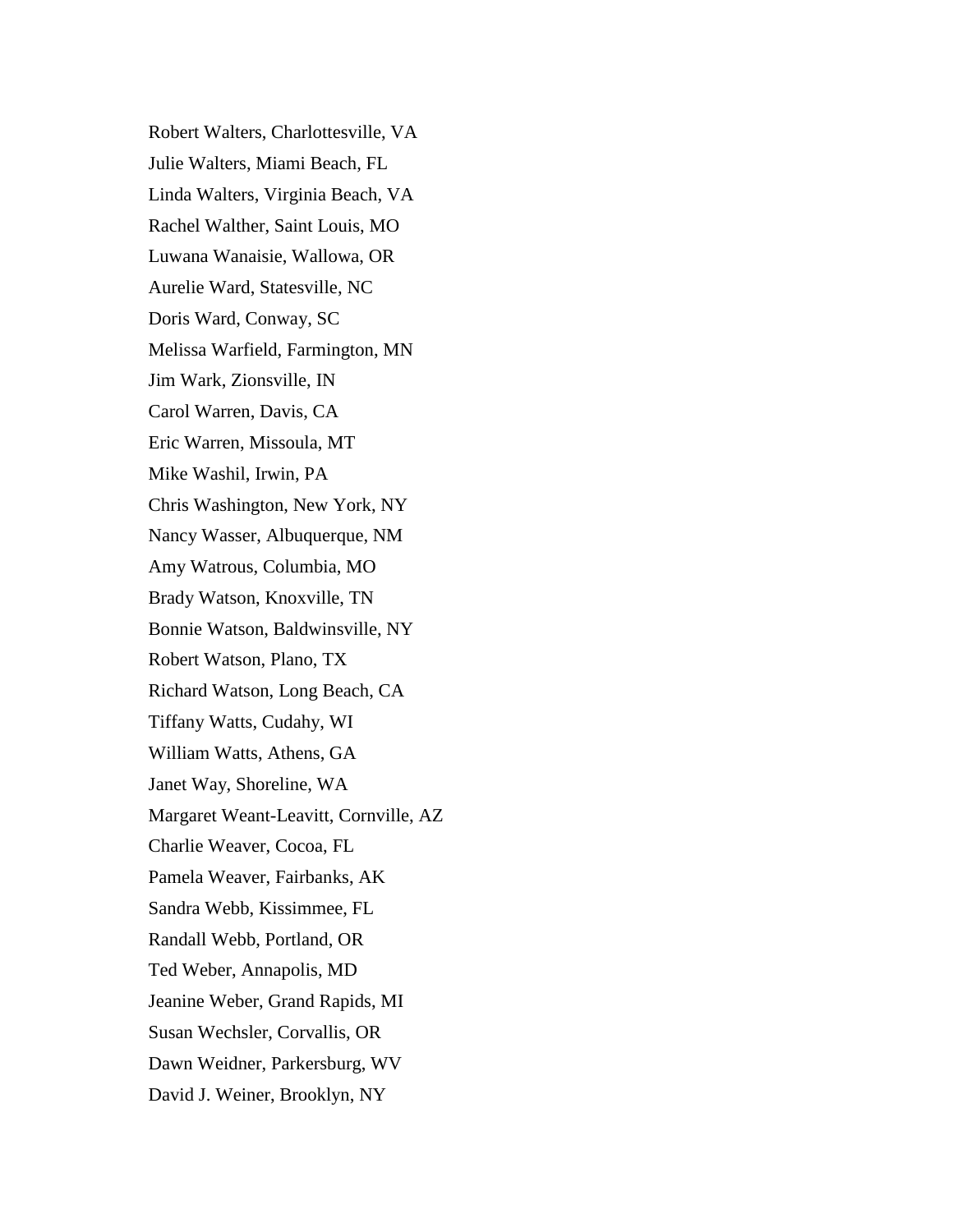Elyette Weinstein, Olympia, WA Barbara Weinstein, Westwood, MA Marilyn Weir, Peterborough, NH Linda Weiss, Belfield, ND Allan Weiss, Pembroke Pines, FL Russell Weisz, Santa Cruz, CA Randall Welch, Snowflake, AZ Katharina Welsch, Mayen, CA John Welsh, Philadelphia, PA Hartwell Welsh, Bayside, CA Sarah Welte, Beaverton, OR Daniel Wend, Des Moines, WA Julia Wenzel, Winter Haven, FL Steve Werda, Tucson, AZ Jack West, Kissimmee, FL Joanne Westbrook, Sheridan, WY Cheryl Westbrook, Blowing Rock, NC Rickey Westbrooks, Hohenwald, TN Kathryn Westman, Gibsonia, PA Jill Wettersten, Oberlin, OH Al Wheaton, Addison, NY Anna Whetsel Rucker, Radford, VA Gretchen Whisenand, Santa Rosa, CA Rodney Whisenhunt, Roseburg, OR Phyllis White, Yorktown, VA Jeffrey White, Forest Grove, OR Judy White, Columbus, OH Tim White, Effingham, NH David White, River Forest, IL Howard White, Washington, DC G White, West Hartford, CT Ann White, Parishville, NY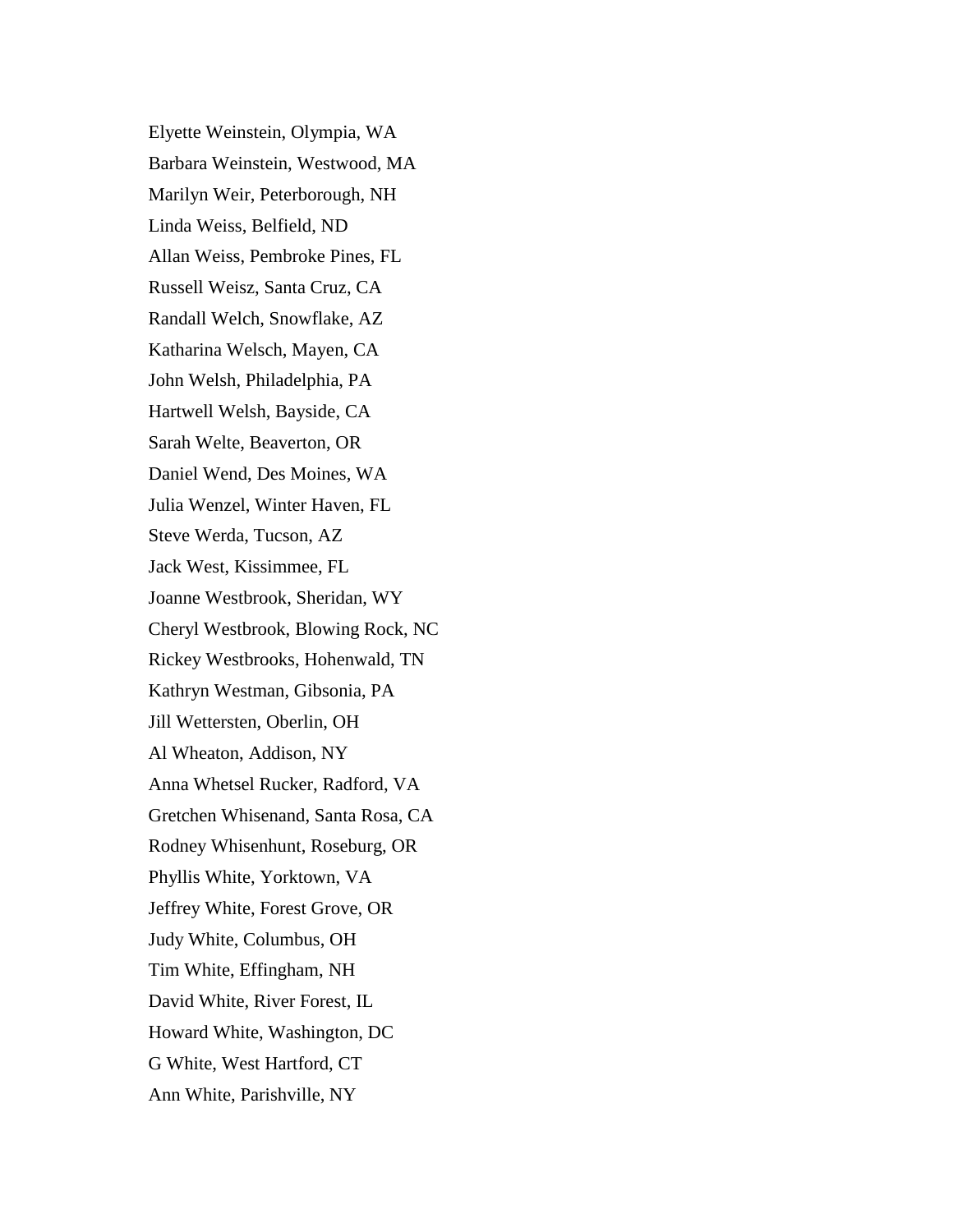Kelli Whitfield, Blacksburg, VA Fran Whitman, Lanse, MI Fanny Whitman, Westport Pt, MA Gregory Whynott, Rochester, NH Dennis Widman, San Jose, CA Terry Wiederhold, Bellingham, WA Chuck Wieland, San Ramon, CA Loren Wieland, Pembroke Pines, FL Erik Wiggs, KY Tom Wilbanks, Dallas, TX Shaun Wilde, San Luis Obispo, CA John Wiles, Durham, NC Janice Wilfing, Sequim, WA Robert Wilkerson, Covina, CA Diane Wilkie, Sheridan, WY Emily Wilkins, Durham, NC Carole Williams, Fairmont, WV Rebecca Williams, Winston Salem, NC Judith Williams, Lexington, NC Amelia Williams, Afton, VA Laurie Williams, Edgewater, CO David Williams, Elkmont, AL Rich Williams, Maryland Heights, MO Richard Willing, Terlingua, TX Dana Willis-Jick, Red Wing, MN Amy Willoughby, Copper Hill, VA Kathy Wilmering, Seattle, WA Dana Wilson, Appomattox, VA Peggy Wilson, Apex, NC Jeffrey Wilson, Morgantown, WV Kim Wilson-Daum, Ocean Springs, MS Deborah Wimbish, Hilliard, OH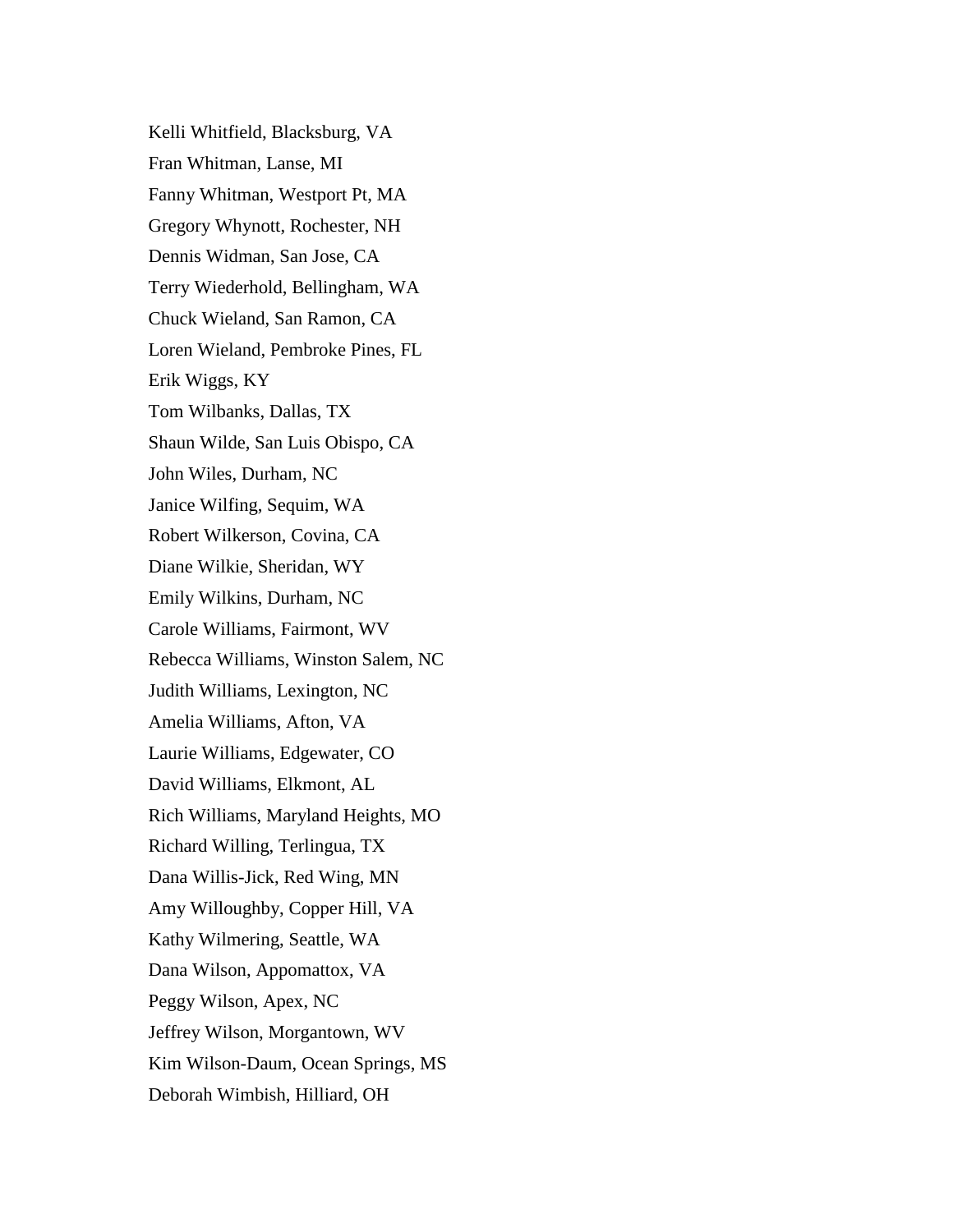Doug Wingeier, Asheville, NC Andy Winger, Bella Vista, AR Maria Elena Wintermute, Durham, NC Verna Winters, Berkeley, CA Ryan Wishart, Omaha, NE Bryan Wishik, Cliffside Park, NJ Alan Wojtalik, Baltimore, MD Nikki Wojtalik, Parkville, MD Darlene Wolf, Naples, FL Rohana Wolf, Evanston, IL Nancy Wolf, Brooklyn, NY Robert Wolf, Naples, FL Guy Wolf, Stoddard, WI Elaine Wolfe, Chattanooga, TN Iris Wolfe, Prescott, AZ Kristin Womack, San Anselmo, CA Jeffrey Womble, Lodi, CA Kelly Wong, Merion Sta, PA Anthony Wong, Vacaville, CA Peter Wood, Cornwall, NY Stephen Wood, Malta, NY Sandra Woodall, San Antonio, TX Charlene Woodcock, Berkeley, CA Lk Woodruff, Sharpsburg, GA Margaret Woodruff, Boston, MA Jim Woods, Carson City, NV Laura Woodside, Atlanta, GA Mary Martha Woody, Martinsville, VA David Wooley, Berkeley, CA Alison Woomert, Chapel Hill, NC Carol Workman, Fairbanks, AK Nina Wouk, Redwood City, CA